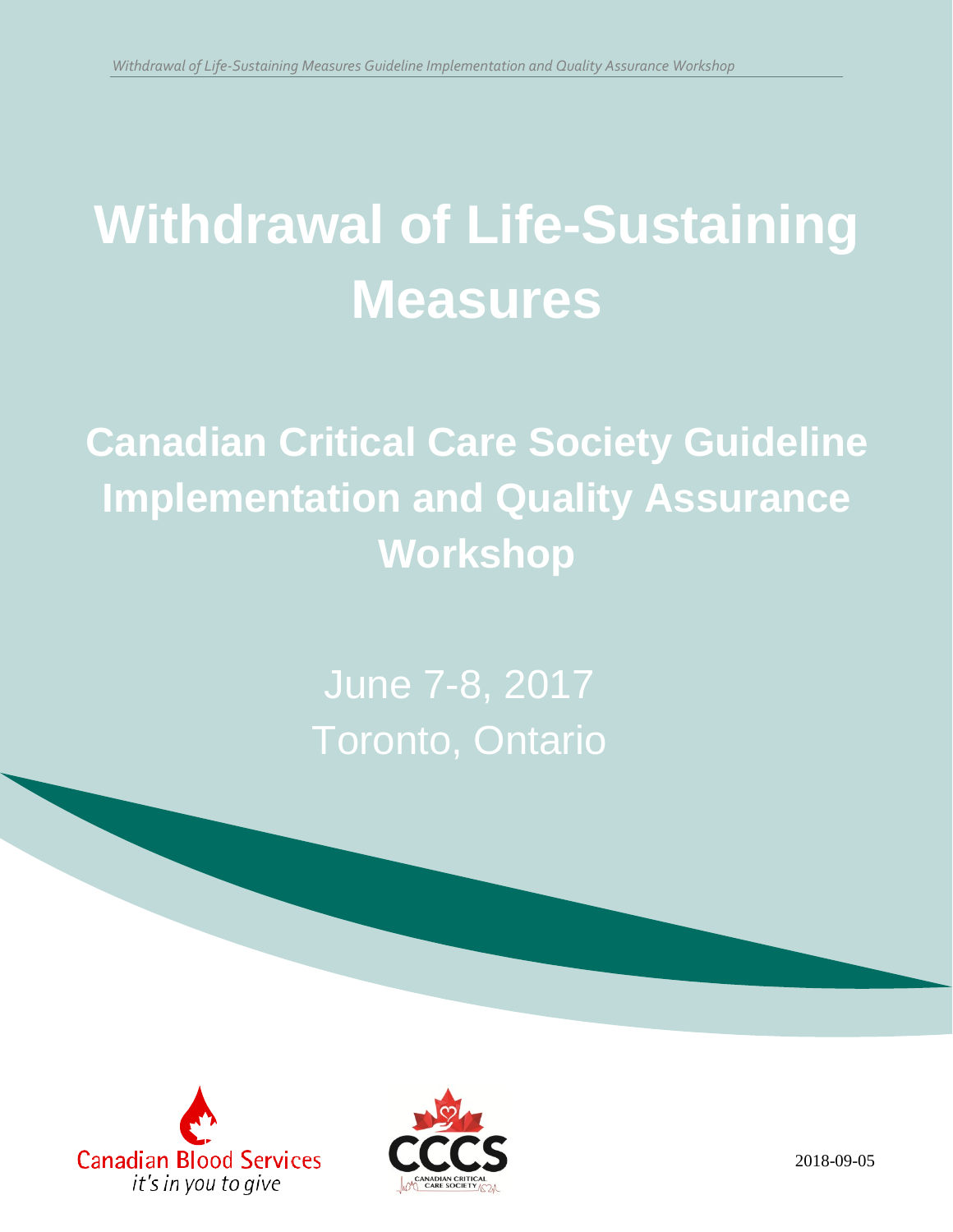### **Acknowledgements**

We wish to honor and acknowledge Mr. Michael Kampen, Mr. Francis Moran and Ms. Alison Morsley, our family representatives, for generously sharing their time, insights and personal experiences. Their collective presence and participation inspired and focused us - constantly compelling participants to improve end-oflife care for all Canadians.

This report provides an overview of the Withdrawal of Life-Sustaining Measures Guideline Implementation and Quality Assurance workshop, and a summary of participant recommendations in response to draft implementation tools. The workshop was based on the collaborative input of a broad range of stakeholders, family partners and experts with formal representation from Canadian Blood Services, the Canadian Critical Care Society, the Canadian Association of Critical Care Nurses, the Canadian Association of Palliative Care Physicians and the Canadian Conference of Chief Coroners and Chief Medical Examiners. The Steering Committee would like to thank Canadian Blood Services and the Canadian Critical Care Society for their partnership of this initiative, as well as all participants who helped in the creation of these recommendations. (Refer to Appendix C: *Workshop Participants and Affiliations*).

#### © Canadian Blood Services, 2017.

All rights reserved. Extracts from this report may be reviewed, reproduced or translated for educational purposes, research or private study, but not for sale or for use in conjunction with commercial purposes. Any use of this information should be accompanied by an acknowledgement of Canadian Blood Services as the source. Any other use of this publication is strictly prohibited without prior permission from Canadian Blood Services.

Canadian Blood Services assumes no responsibility or liability for any consequences, losses or injuries, foreseen or unforeseen, whatsoever or howsoever occurring, which might result from the implementation, use or misuse of any information or recommendations in this report. This report contains recommendations that must be assessed in the context of a full review of applicable medical, legal and ethical requirements in any individual case.

This workshop to develop implementation tools and strategies to support programs in implementation of the Canadian Critical Care Society Guidelines for the Withdrawal of Life-Sustaining Measures was a collaborative effort between Canadian Blood Services and the Canadian Critical Care Society [\(http://www.canadiancriticalcare.org\)](http://www.canadiancriticalcare.org/). Production of this report has been made possible through financial contributions from Health Canada and the provincial and territorial governments. The views expressed herein do not necessarily represent those of the federal, provincial or territorial governments.

For more information, please contact: Donation and Transplantation Canadian Blood Services 1800 Alta Vista Drive Ottawa ON K1G 4J5 Canada Telephone: 613-739-2340 Email: [donation.transplantation.secretariat@blood.ca](mailto:donation.transplantation.secretariat@blood.ca)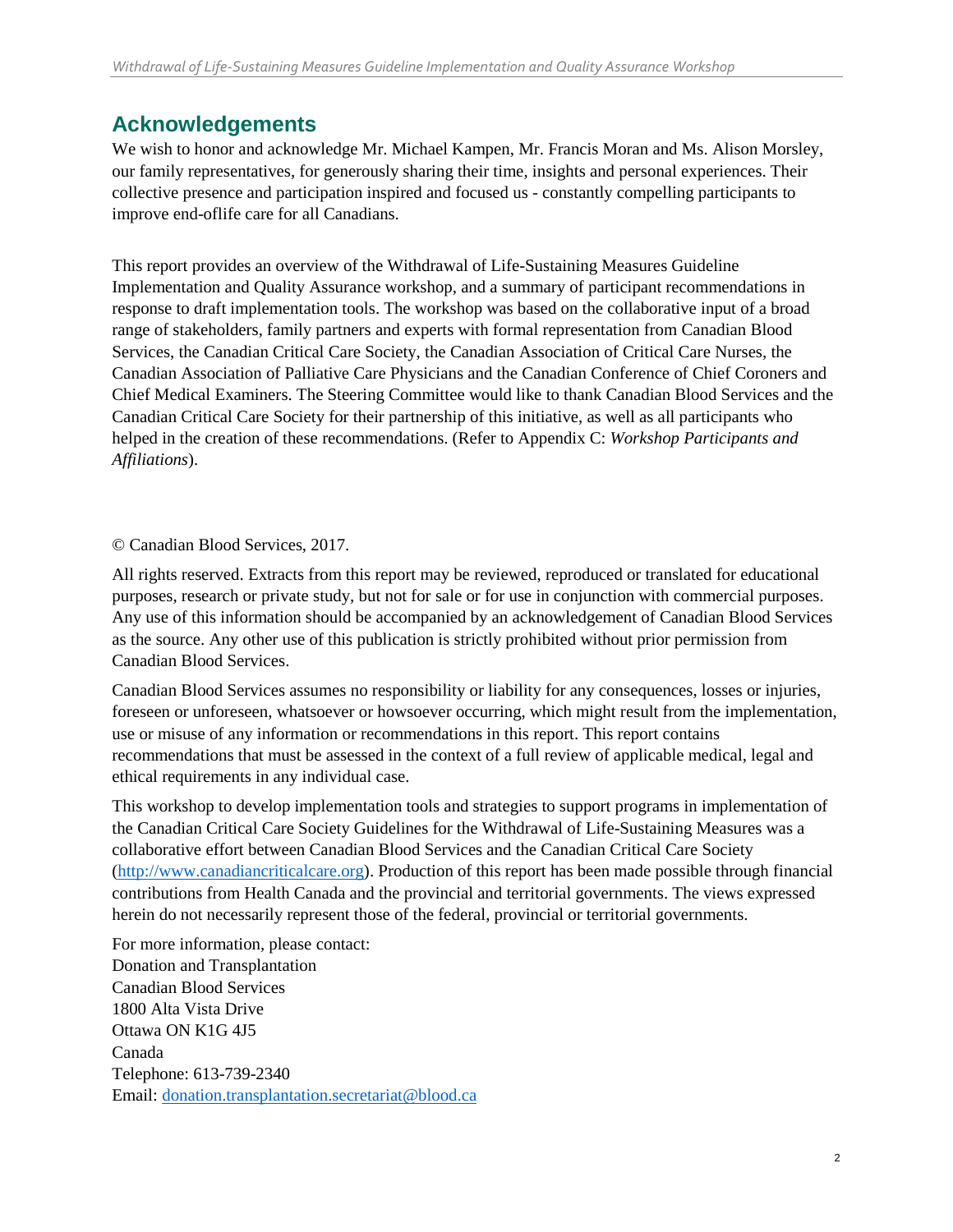# **Table of contents**

| Foreword                                                                                | $\overline{4}$ |
|-----------------------------------------------------------------------------------------|----------------|
| Workshop overview                                                                       | 9              |
| Quality assurance in WLSM and donation                                                  | 16             |
| Implementation of CCCS WLSM guidelines                                                  | 17             |
| Statement of guiding principles in the application of CCCS guidelines for WLSM in cDCDD | 18             |
| CCCS WLSM guideline implementation and quality assurance tools                          | 19             |
| Research opportunities                                                                  | 44             |
| Conclusion                                                                              | 48             |
| Appendix A: Acronyms and glossary of terms                                              | 49             |
| Appendix B: Participant Evaluation                                                      | 53             |
| Appendix C: Workshop participants and affiliations                                      | 54             |
| Appendix D: Workshop agenda                                                             | 57             |
| Appendix E: Update to published literature review                                       | 59             |
| References                                                                              | 62             |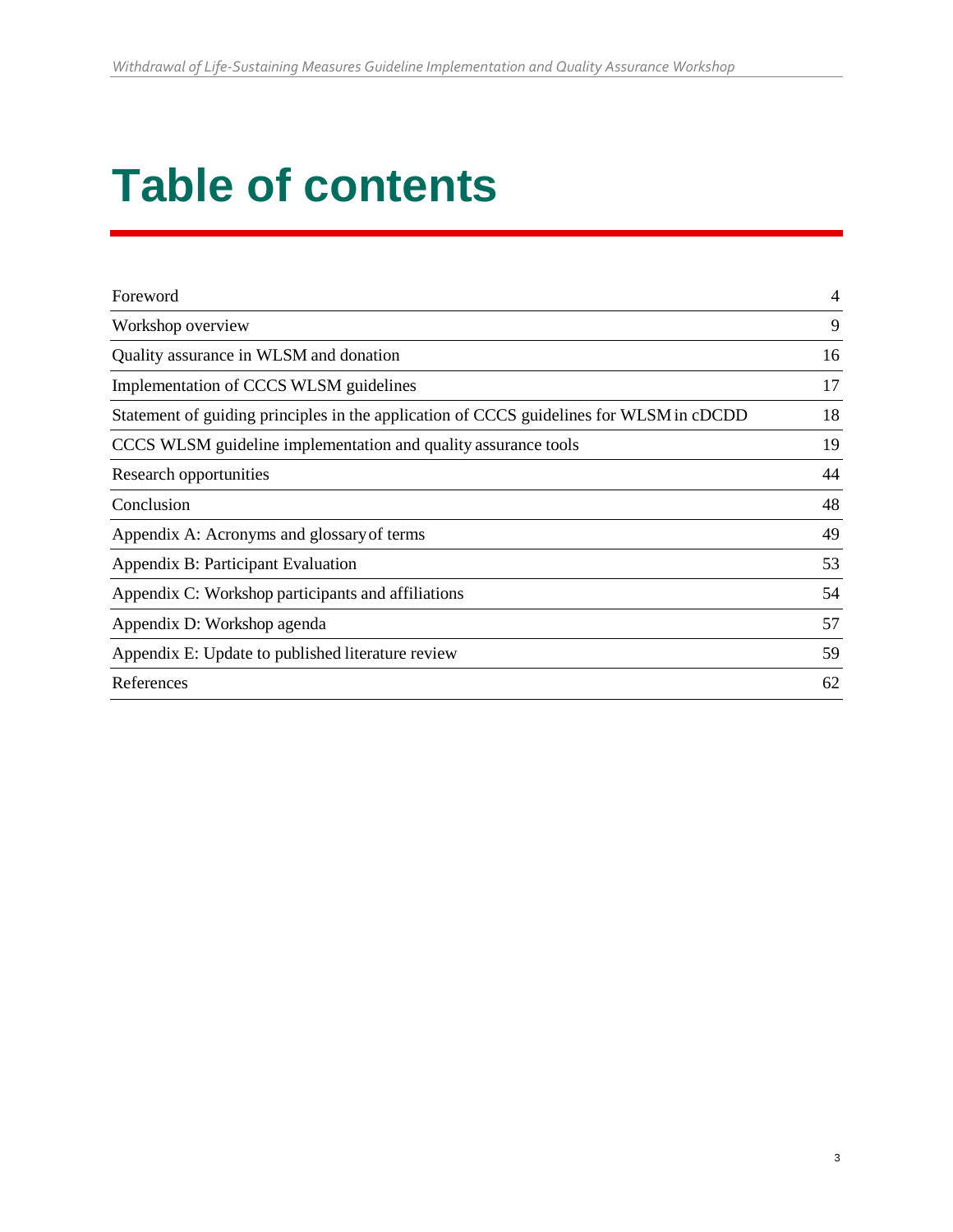# <span id="page-3-0"></span>**Foreword**

Canadians support donation. Polling indicates overwhelming support for organ and tissue donation.1 Our first priority for the majority of our patients is to save their life while providing comfort and symptom relief in the process. In some patients, we cannot save their life and families (in rare circumstances, patients) make decisions to shift their first priority to symptom relief and comfort. In this transition of priorities, we must provide the opportunity for deceased donation.

It has been over 10 years since the first case of controlled donation after circulatory determination of death (cDCDD) in Canada. Since that time cDCDD has become embedded in the culture of critical care across the country. In our view, offering the opportunity for cDCDD is an expectation of critical care providers at end-of-life (EOL). As thoughtful scientists and empathetic clinicians reflect on the growing experience in this field, we have gained a better understanding of the challenges and opportunities associated with this form of deceased donation. Careful decisions are made regarding the best treatment for patients based on their prior expressed wishes, values and beliefs. While high quality EOL care includes organ donation, only a small proportion of patients undergoing withdrawal of life-sustaining measures (WLSM) may be eligible for cDCDD. Expert EOL care is essential; irrespective of the medical eligibility for donation or the choice to proceed to deceased donation.

To support best practice and standardization in the management of the dying process, the Canadian Critical Care Society (CCCS) supported the collaboration of health professionals in the development and publication of *Guidelines for the Withdrawal of Life-Sustaining Measures*. 2 This partnership continues with Canadian Blood Services, the Canadian Critical Care Society, the Canadian Association of Critical Care Nurses, the Canadian Society of Palliative Care Physicians, intensivists, organ donation organizations, social workers, respiratory therapists, spiritual care, ethicists and family partners coming together for a two day workshop aimed at translating the CCCS WLSM Guidelines into a framework for practice.

Our work is framed by expert care at the EOL where: *'Organ and tissue donation is an essential component of high quality EOL care, and it is essential that EOL care be of high quality in organ and tissue donation'.*

This workshop set out to develop guiding principles for the application of the CCCS guidelines in WLSM and implementation tools to support the incorporation of these guidelines into clinical practice. We must ensure the principles of the guidelines are applied independent of donation opportunities while acknowledging and accepting that preserving the opportunity for deceased donation may require accepted variations to process. In addition, we hope to provide a quality assurance framework to support the hospital(system)-based and case-based audit of compliance with CCCS WLSM guidelines and to support ongoing process improvement.

As we move forth, we must understand, address and be open to the variety of tensions and perspectives of care providers at EOL, in WLSM and in deceased donation. The health care system – and in particular, the donation system embedded within  $it - is$  based on public trust. When deceased donation follows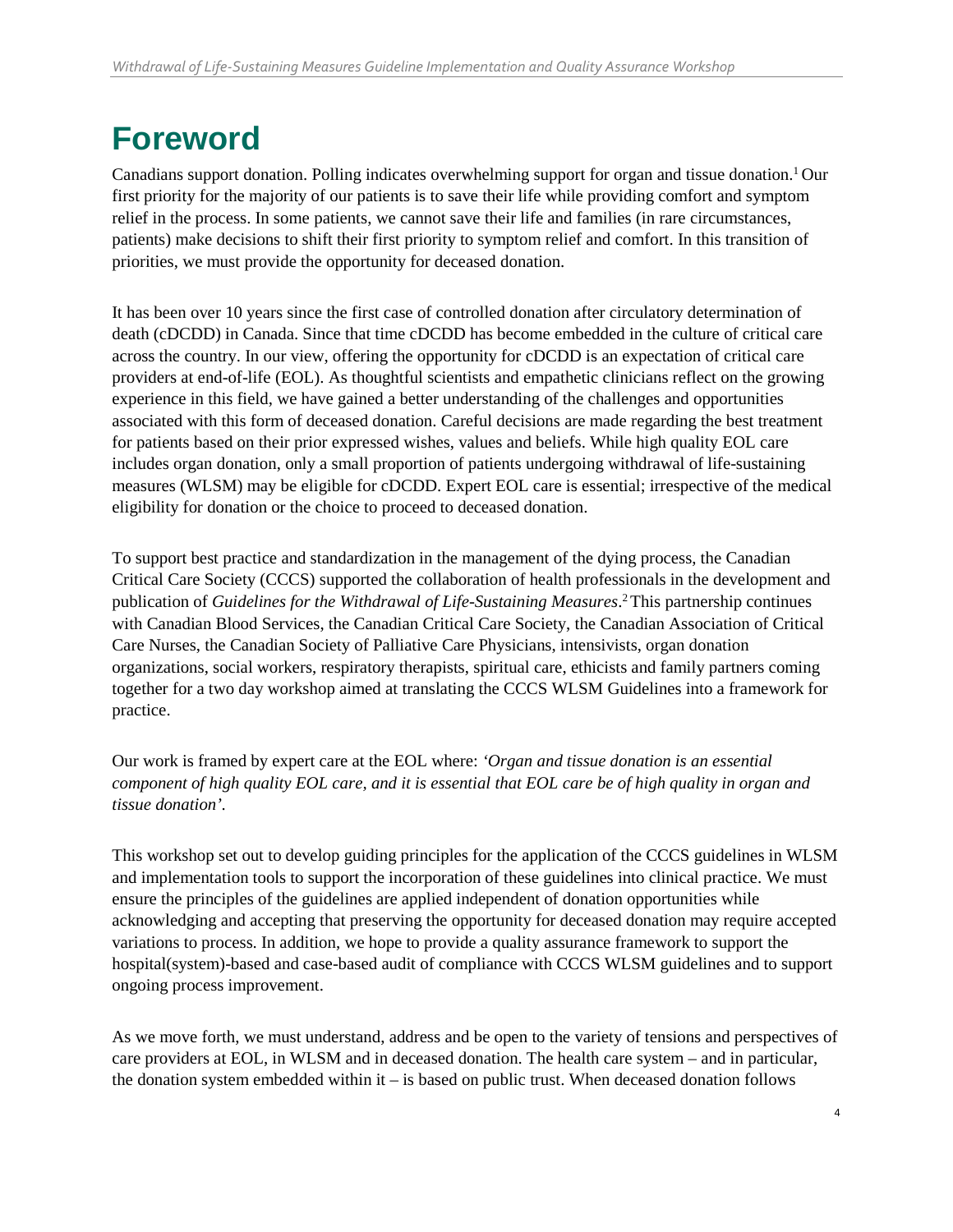WLSM, we know that opportunities for bias and influence exist, both for and against deceased donation. We understand there are ethical and legal considerations. We question 'what is permissible' for us to do at the bedside and 'what is required of us?' We must focus on the needs, wants and interests of the patient and the family.

The challenge for us is to ensure deceased donation does not conflict with how we define expert and high quality EOL, but rather elevates the expectations.

*Dr. Andrew Healey, Chair Withdrawal of Life-Sustaining Measures Guideline Implementation and Quality Assurance Workshop*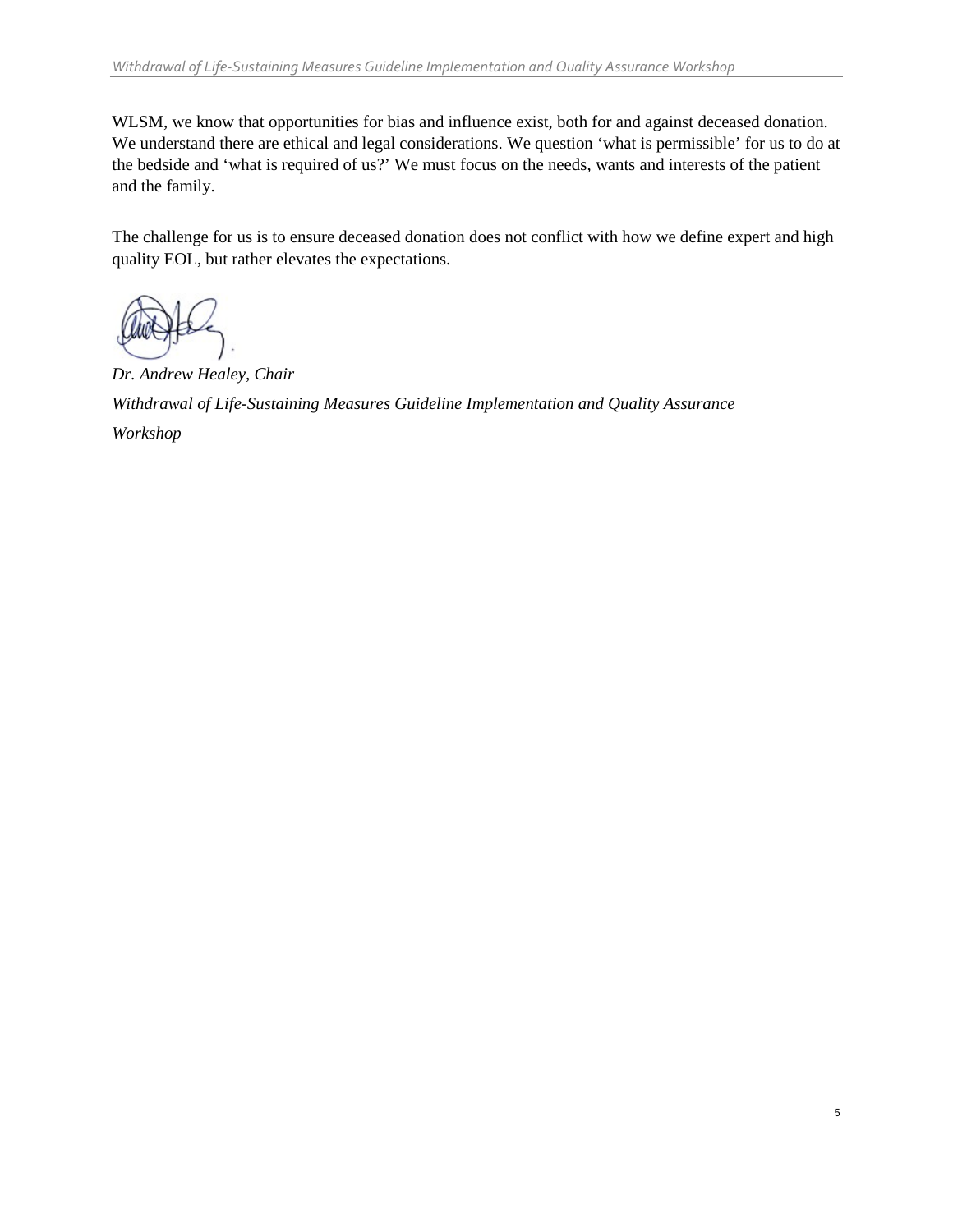# **Executive Summary**

### **Workshop purpose and objectives**

As Canadian experience with controlled donation after circulatory determination of death (cDCDD) matured, it became evident varying practices of the withdrawal of life-sustaining measures (WLSM) have emerged. Without standardization of practice, there could be perceptions of undue influence on consent and donation with WLSM. In response, the Canadian Critical Care Society (CCCS) undertook a review of the published literature and developed an evidence-based leading practice, [Guidelines for the Withdrawal](https://www.ncbi.nlm.nih.gov/pubmed/27059793) [of Life-Sustaining Measures,](https://www.ncbi.nlm.nih.gov/pubmed/27059793) published in 2016, to improve the quality of end-of-life (EOL) care provided in intensive care units(ICUs).

Recognizing a need for broader implementation and uptake of these guidelines, Canadian Blood Services and the CCCS partnered to develop tools and a quality assurance process to support the implementation of the CCCS WLSM guidelines in critical care programs across Canada - an important step in translating these guidelines into clinical practice at the bedside and ensuring the consistent application of WLSM practices independent of the opportunity for donation.

This initiative focused on actions from the decision to WLSM until death. The decision process related to prognostication and the decision to WLSM were out of scope.

A collaborative workshop brought together family partners and Canadian leaders in donation, critical care and palliative care to meet the following objectives:

- develop a set of guiding principles for the application of the CCCS WLSM guidelines;
- develop tools to support the implementation of the CCCS WLSM guidelines;
- develop tools to support quality assurance inWLSM;
- develop a WLSM organizational policy template;
- identify potential implementation challenges relating to WLSM; and
- identify research opportunities and priorities to advance improvements in WLSM and organand tissue donation in EOLcare.

A planning committee was established December 2016 to identify workshop objectives, scope, develop background documents and establish the workshop process. This resulted in reviews of medical literature and an environmental scan of critical care and donation program resources which informed the development of draft tools for consideration and revision by workshop participants.

Thirty-eight participants including family partners and health care professionals in critical care medicine, palliative care, organ and tissue donation, bioethics, nursing, respiratory therapy, social work, spiritual care, bioethics and death investigation met for informative presentations, challenging open discussions, and review and revision of implementation tools over two days. Family partners were prepared in advance of the workshop and identified as fully contributing participants.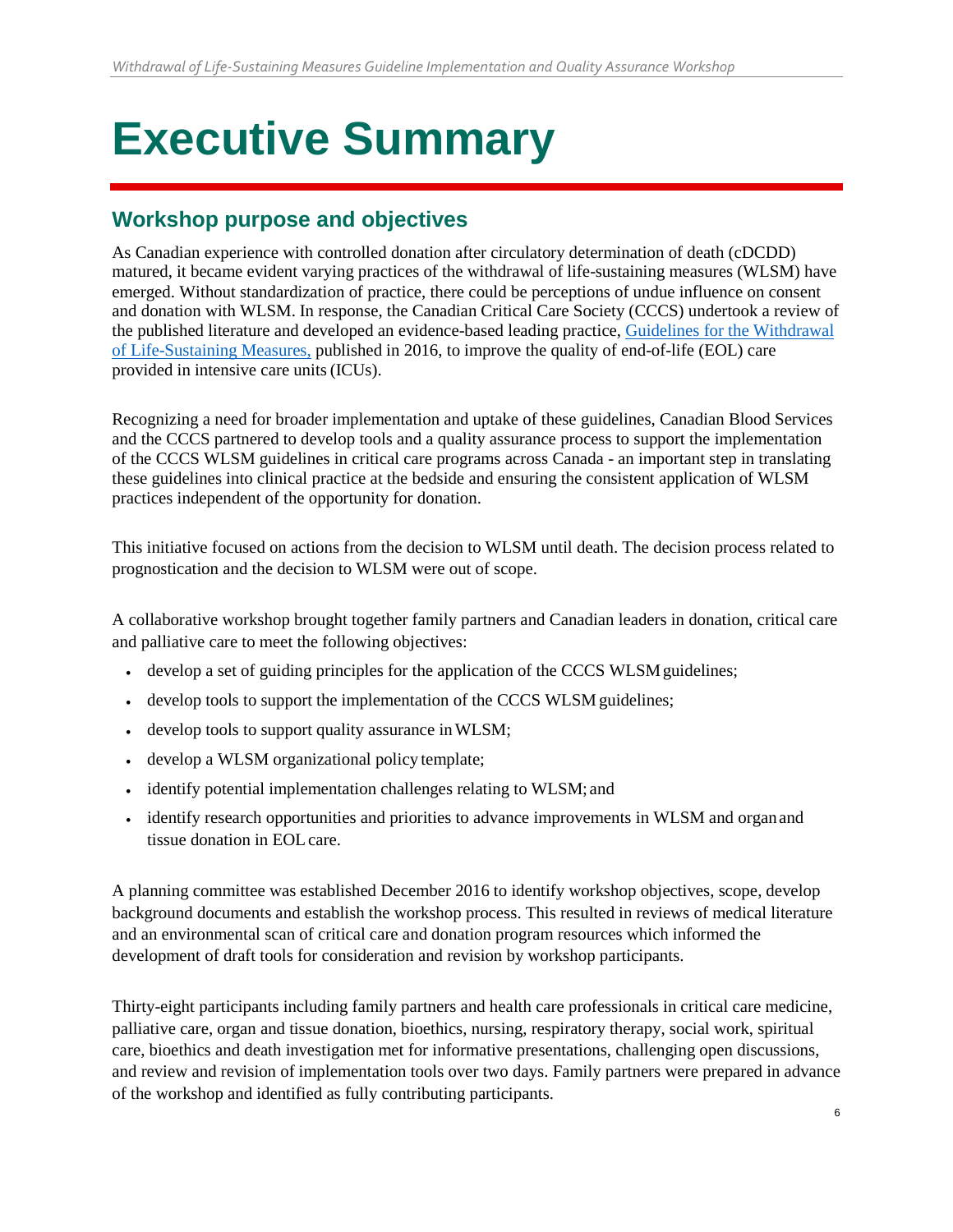A comprehensive background package was provided to participants who were asked to review and familiarize themselves with the CCCS WLSM guidelines in advance of the workshop. Presentations focused on the development and content of the CCCS WLSM guidelines, implementation and quality assurance tools, unique experiences from family partners to inform clinical care and the coroner provided perspectives on quality assurance in WLSM and guiding principles for donation following WLSM. Participants revised and approved a statement of principles and reviewed the implementation and quality assurance tools to identify strengths, gaps, areas of concern and recommended revisions.

### **Summary of workshop outputs**

#### **1. Statement of guiding principles for WLSM and DCD**

The principles of expert inter-professional critical care must foster a seamless transition into end-oflife care. It is imperative that end-of-life care in the critically ill be of the highest quality, in all circumstances, including that of organ and tissue donation.

High quality end-of-life care:

- maintains dignity, respect and compassion;
- explores the wishes and voices of the patient and family/substitute decision maker(SDM);
- respects cultural, spiritual values and observances;
- continues to support and partner with patients, families/SDM and health care team members throughout the death experience;
- is consistent with guidelines for WLSM;
- focuses on alleviating pain, distress and providing comfort;
- adheres to the existing medicolegal framework that includes respect for the dead donor rule and precludes intentional hastening of death (notwithstanding medical assistance in dyinglegislation);
- avoids unnecessary prolongation of the dying process; and
- preserves the opportunity to donate organs and tissues.

These principles of person-centered care in the intensive care unit must be maintained throughout conversations, assessments and procedures involved in organ and tissue donation. While it is acknowledged that individual WLSM plans may be subject to variability in response to patient/family/SDM priorities, these principles of high quality care must be maintained.

We are collaborating nationally to ensure consistency in application of guiding principles, methods of assessment, patient and family support, and program evaluation at all sites involved in organ and tissue donation within Canada.

#### **2. Implementation tools**

- order set
- checklist
- documentation tool
- family information package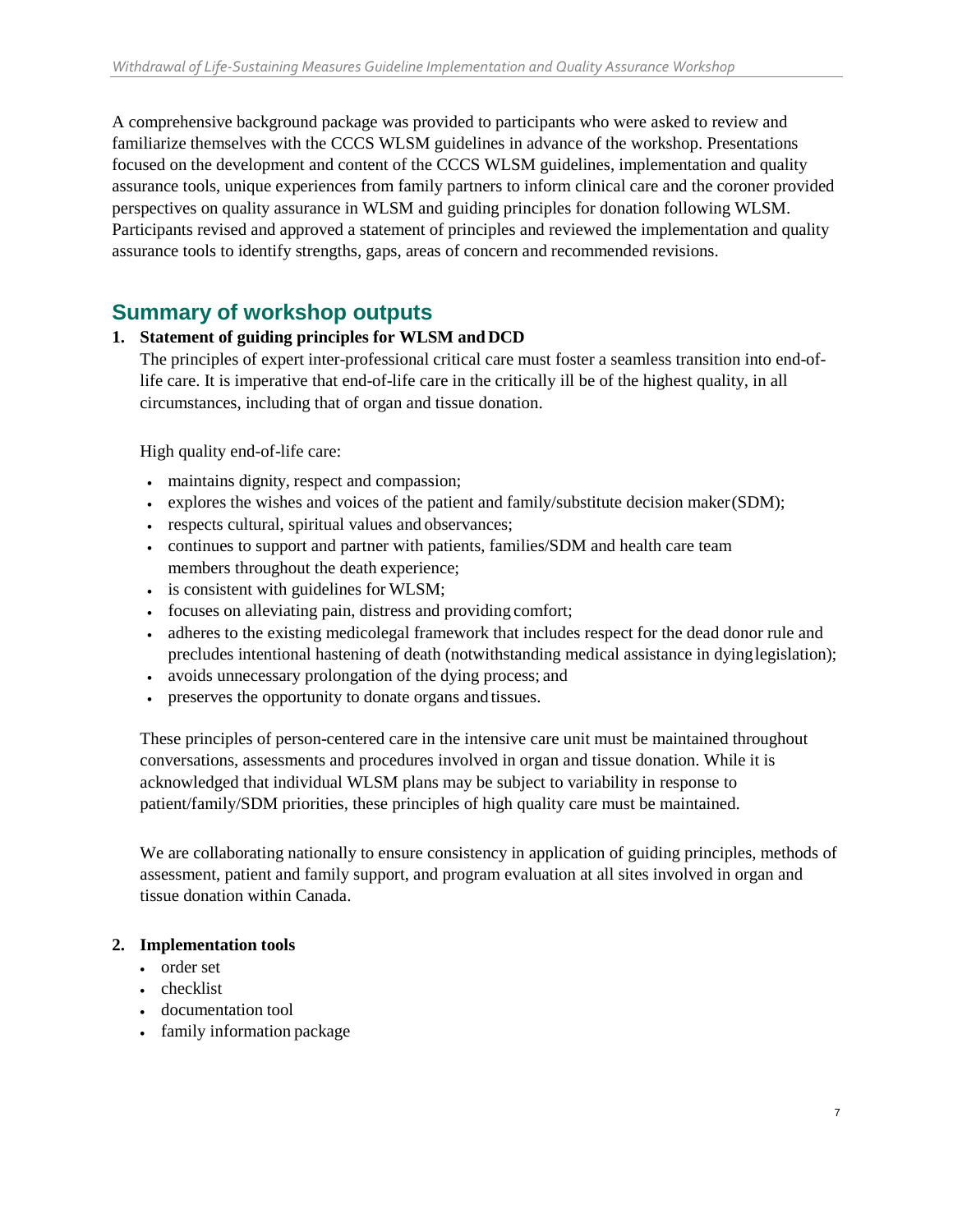#### **3. Quality assurance tools**

- system audit tool
- case audit tool
- **4. WLSM organizational policy template**
- **5. Implementation considerations**
- **6. Research agenda**

The planning committee will develop a comprehensive communication strategy to support knowledge translation, adoption and incorporation of the implementation and quality assurance tools into critical care practices. Part of this strategy will involve dissemination through the [Canadian Blood Services](https://profedu.blood.ca/en) [Professional Education website, t](https://profedu.blood.ca/en)he Deceased Donation Advisory Committee, the Donation and Transplant Administrators Advisory Committee, the Donation Physician Network and publications and presentations in appropriate peer venues. In addition, the planning committee will consider mechanisms through which implementation considerations and research opportunities can be shared with relevant stakeholders more broadly.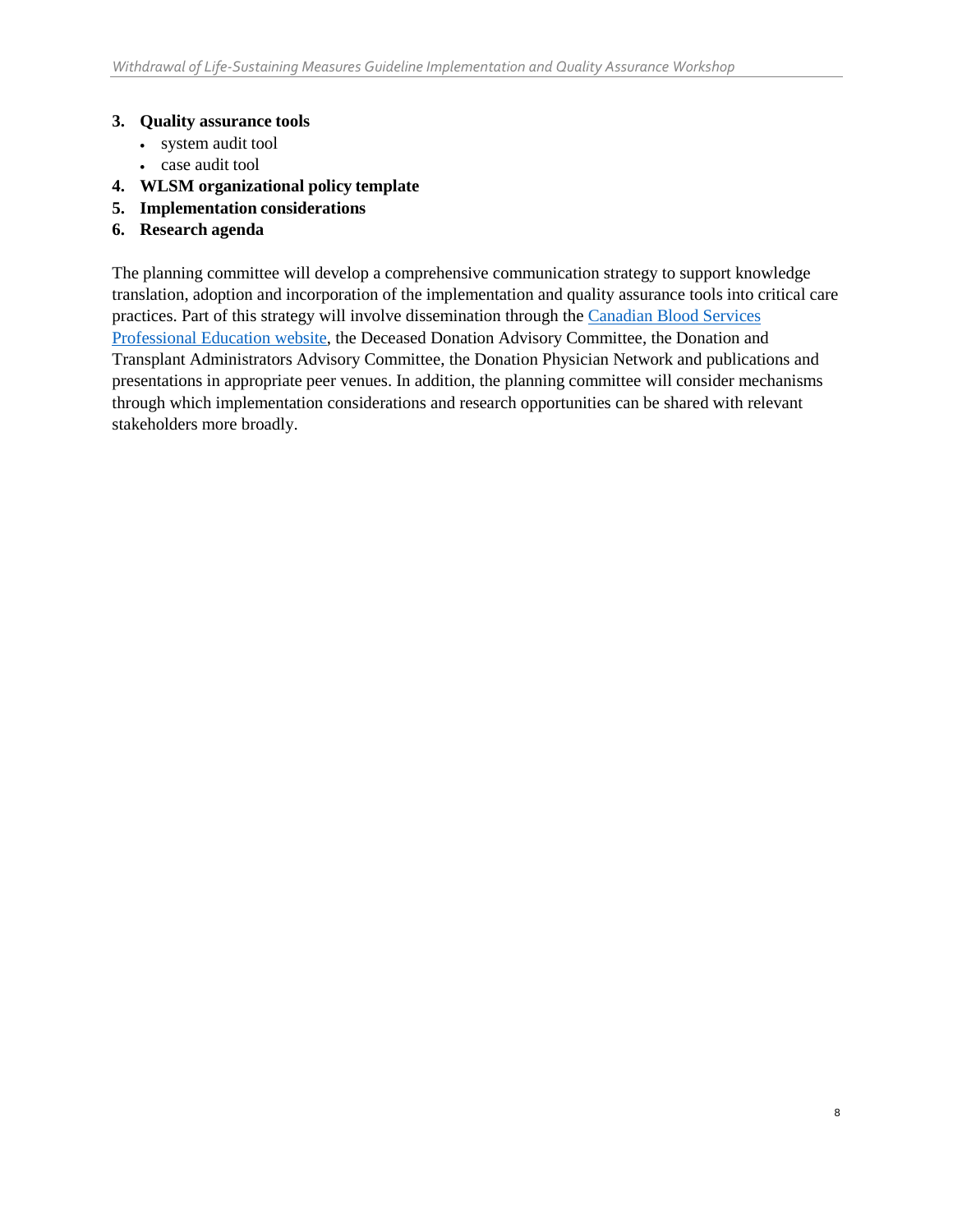# <span id="page-8-0"></span>**Workshop overview**

# **Background**

The Canadian donation and transplantation community represents a complex collaboration of 10 provincial donation organizations, 80 transplant programs, 286 ICUs, Canadian Blood Services, the Canadian Critical Care Society, the Canadian Association of Critical Care Nurses, the Canadian Society of Palliative Care Physicians and other professional and patient advocacy organizations. The community has focused on a number of donation strategies including engaging the ICU community in donation and creating a culture of ownership, the professionalization of donation services with the implementation of nurse coordinators and donation physicians, research to inform health policy and the development of national evidence-based leading practice guidelines for each component of the donation process. Since 2003 Canadian Blood Services has facilitated the development of 18 deceased donation leading practice guidelines.

Canadian Blood Services and CCCS collaboratively developed the [cDCDD national practice guidelines,](https://professionaleducation.blood.ca/en/organs-tissues/deceased-donation/leading-practices-and-reports/donation-after-cardiocirculatory) published in the Canadian Medical Association Journal in 2006. Initially there was contention around adopting cDCDD practice due to a variety of medical and ethical issues. One challenge focused on the donation opportunity and consent discussions arising prior to death, rather than after death, as in neurological determination of death (NDD). Other challenges included: concern surrounding pre-mortem interventions; decisions and actions around EOL care which may be influenced by the cDCDD opportunity; death determination; professional knowledge; logistics and resourcing; and access to surgical recovery teams. These challenges were addressed systematically and cDCDD was implemented progressively across Canada.

cDCDD accounts for the largest rise (48 per cent) in deceased donation of the past decade and currently 23 per cent of all organ donations are after circulatory determination of death; with over 1600 transplants occurring from 800 cDCDD donors since 2006.<sup>3</sup> However, adoption of cDCDD and the proportion of donation following cDCDD varies across Canada. The Trillium Gift of Life Network in Ontario was an early adopter of cDCDD and has the largest cumulative experience in Canada with cDCDD accounting for more than 30 per cent of deceased donation activity in that province.

It is important to note the number of patients who WLSM and have the potential for cDCDD, but who do not die within the timeframe for donation is significant. Depending on the system, donation is not realized in up to 30 per cent of patients for whom WLSM occurs with surgical teams on standby.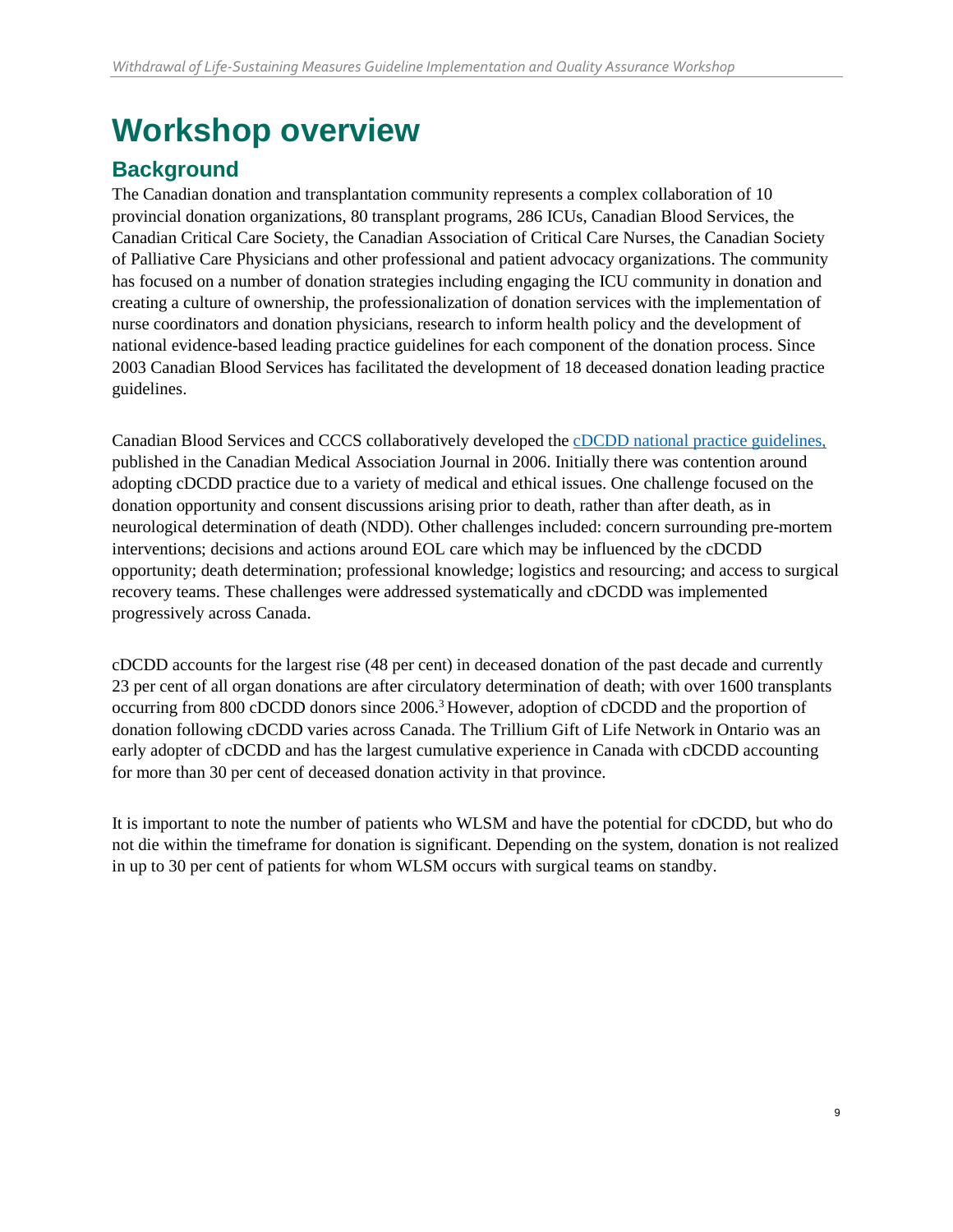

**Figure 1: Deceased donors in Canada, 2006-2016 (DMP)3**

A study of deaths in 15 Canadian ICUs indicated 53 per cent of patients were involved the WLSM; specifically, mechanical ventilation.<sup>4</sup> Literature indicates that WLSM practices widely vary between institutions and countries.<sup>5</sup> Without standardized practice there could be perceptions of undue influence on consent and donation with the WLSM. In response, the CCCS undertook a review of the published literature and developed evidence-based leading practices. The CCCS [Guidelines for the Withdrawal of](http://www.ncbi.nlm.nih.gov/pubmed/27059793) [Life-Sustaining Measures](http://www.ncbi.nlm.nih.gov/pubmed/27059793) were published in 2016.<sup>2</sup> The goal of the guideline development group was to improve the quality and consistency of EOL care provided in ICUs.2 Guideline development included a focus on medical practice, patient comfort, supporting the needs of the family and staff, ethics, legal, the dying process and ensuring competing interests such as bed availability or organ donation do not impact the decision to WLSM or the process.

Preliminary results of a recent study where 27 donor families were interviewed demonstrates that informational needs of patients and families are not always being met. Many donor families were unable to process verbal information and suggested information, in written form, would allow them to review and process the information - improving overall communication. Positive experiences were noted by donor families who felt they were part of the health care team; for example, when donor coordinators kept donor families informed of the donation process and shared what tests they were performing andwhy.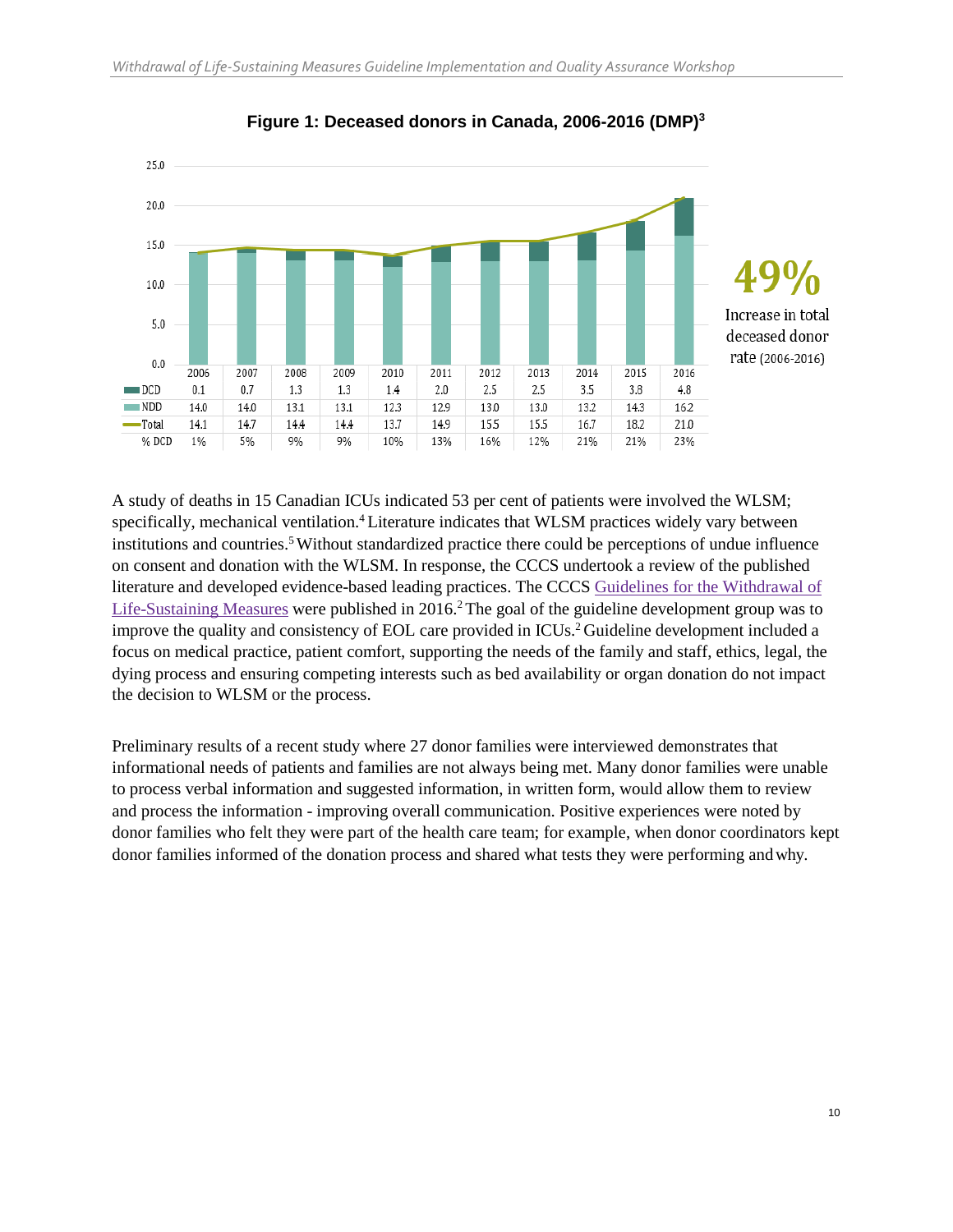Figure 2 outlines the cDCDD clinical process. The shaded boxes refer to segments of the clinical processes of focus in this report, to assure quality from the first step of WLSM to death.



**Figure 2: cDCDD clinical process**

# **Workshop purpose and objectives**

Translating the 2016 CCCS WLSM guidelines into clinical practice requires an investment in implementation strategies to assure quality around EOL care and cDCDD. Recognizing a need for broader implementation and uptake of the CCCS WLSM guidelines, as well as the need to improve care for families, Canadian Blood Services and the CCCS partnered to develop tools and a quality assurance process to support the implementation of the CCCS WLSM guidelines in all critical care programs across Canada with a focus on hospitals providing cDCDD.

A planning committee was organized in December 2016 to identify strategy, objectives, scope, background documents and establish the workshop process. As a result, medical literature reviews and an environmental scan of critical care and donation program resources were conducted to inform the development of draft tools for consideration and revision by workshop participants.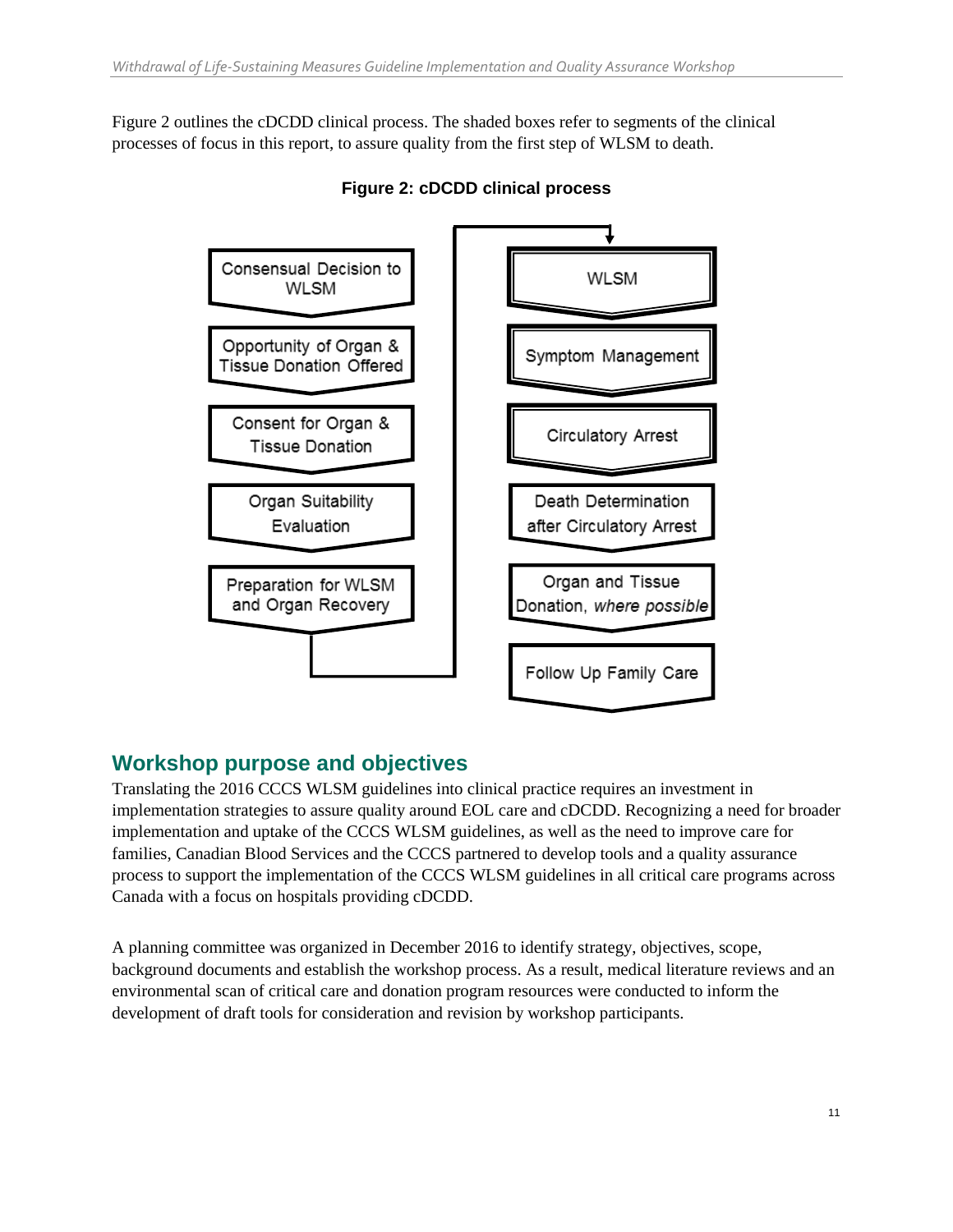### **Planning committee**

#### **Dr. Andrew Healey, Chair**

Chief Medical Officer, Donation, Trillium Gift of Life Network

Corporate Division Head and Medical Director, Critical Care, William Osler Health System

Associate Clinical Professor, Department of Medicine, McMaster University

#### **Amber Appleby**

Interim Director, Donation & Transplantation, Canadian Blood Services

#### **Dr. James Downar**

Critical care and palliative care physician, University Health Network and Sinai Health System Associate Professor, Department of Medicine, University of Toronto

Chair, Ethical Affairs Committee, Canadian Critical Care Society, representative Canadian Society of Palliative Care Physicians

#### **Dr. Michael Hartwick**

Regional Medical Lead, Trillium Gift of Life

Intensivist and palliative care physician, The Ottawa Hospital

Assistant Professor, Divisions of Critical Care Medicine and Palliative Medicine, University of Ottawa Representative Canadian Critical Care Society

#### **Dr. Sean Keenan**

Provincial Medical Director, Donation Services, BC Transplant

Clinical Associate Professor, Critical Care, Faculty of Medicine, University of British Columbia Representative Canadian Critical Care Society

#### **Ms. Jehan Lalani**

Program Manager, Deceased Donation, Canadian Blood Services

#### **Mr. Jim Mohr**

Interim Associate Director, Deceased Donation. Canadian Blood Services

#### **Dr. Sam Shemie**

Division of Pediatric Critical Care Montreal Children's Hospital McGill University Health Centre and Research Institute, Professor of Pediatrics, McGill University Medical Advisor, Deceased Donation, Canadian Blood Services

### **Workshop objectives**

The workshop objectives were to:

- develop a set of guiding principles for the application of the CCCS WLSM guidelines;
- develop tools to support the implementation of the guidelines;
	- □ order set
	- □ checklist
	- □ documentation tool
	- $\Box$  family information package
- develop tools to support quality assurance inWLSM;
	- □ system audit
	- □ case audit
- develop a WLSM organizational policy template;
- identify potential implementation challenges relating to WLSM; and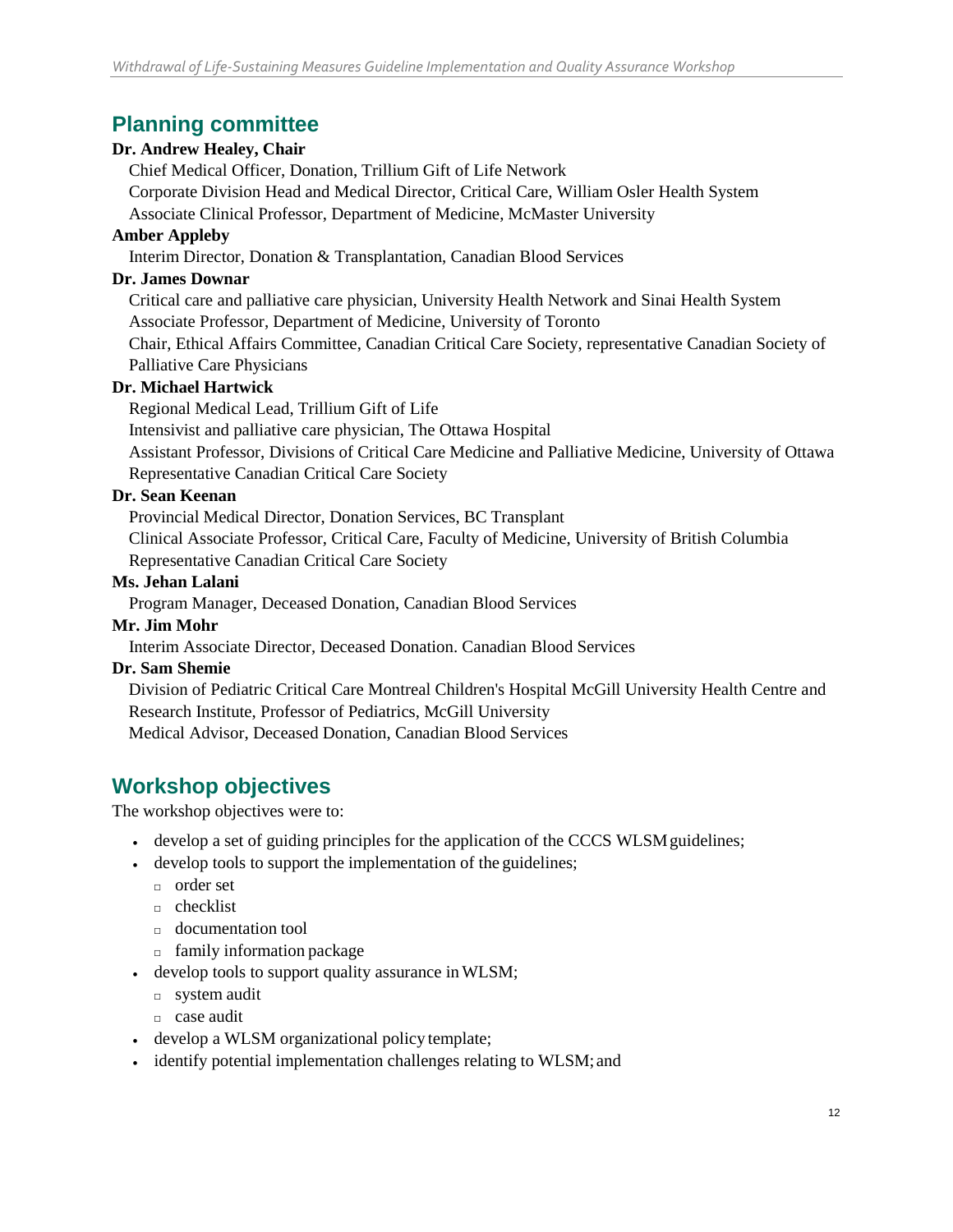• identify research opportunities and priorities to advance improvements in WLSM and organ and tissue donation in EOL care.

### **In Scope**

- adult and pediatric ICU patients in whom the decision to WLSM has been reached between patient/family members/SDM and the health care team
- clinical care process from first step of WLSM to death;
- all hospitals, with a focus to those supporting cDCDD;
- tools to support implementation and quality assurance of CCCS WLSM guidelines and management of EOL care, including but are not limited to:
	- $\Box$  family engagement and support;
	- □ WLSM (respiration, cardiovascular, other)
	- $\Box$  monitoring and documentation;
	- □ sedation and analgesia; and
	- $\Box$  other palliative care interventions.

# **Out of Scope**

- prognostication and the decision to WLSM
- donor management
- medical assistance in dying

# **Considerations**

While this initiative will address WLSM in all hospitals, focus will be placed on ensuring guideline implementation and quality assurance tools for hospitals where cDCDD occurs. Through this process we sought to ensure the framework for quality improvement is sufficiently flexible to adapt to different environments and recognize the unique needs and practices of different regions, programs and health care professionals. Critical care and organ donation and transplantation (ODT) professionals will continue to make collaborative decisions and choices with patients and their families to optimize and personalize patient-centered EOL care in the context of donation. Implementation and quality assurance recommendations pertaining to WLSM and knowledge translation tools will require implementation strategies that recognize the complex diversity of critical care practice.

### **Background documents**

The following documents were pre-circulated to all workshop participants:

- CCCS WLSM Guidelines<sup>6</sup>
- *How is life support withdrawn in intensive care units: A narrativereview*<sup>5</sup> Dr. Delaney, lead author of the literature review, undertook an update to identify and assess relevant literature published up until December 2016, which was not captured in the original review. An additional 63 publications were identified and reviewed. Refer to *Appendix E*
- Canadian cDCDD Guidelines<sup>7</sup>
- Donation Physician Ethics Guide<sup>8</sup>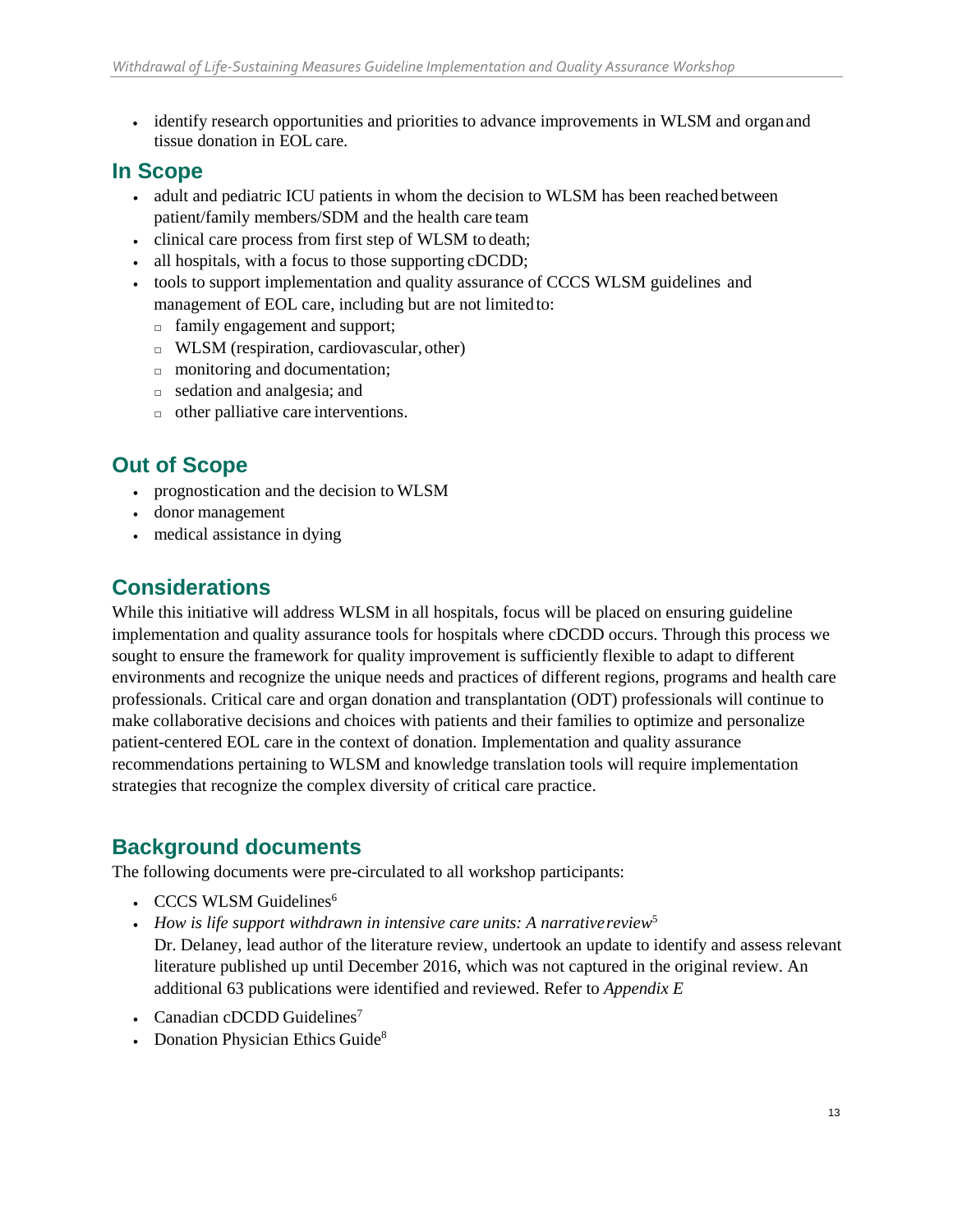The following environmental scan was commissioned by the planning committee to inform the development of the implementation tools refined at the workshop.

#### **Environmental Scan of WLSM resources to support patients, family members and clinical staff (March 2017)**

Dr. Downar and Dr. Spring conducted an environmental scan to identify what resources currently exist to support patients, family members and clinical staff. Examples included order sets, policies, guidelines, educational materials, environmental aids, checklists, post-case debriefing guides, quality assurance processes and documentation tools for the clinical process of WLSM and the performance of cDCDD. The request for materials was sent to 123 unique stakeholders via email. Stakeholders included Canadian critical care physicians, donation physicians, Canadian organ donation organizations and 16 members of international organ donation organizations. In total, 21 responses (17.1%) were received with 3 respondents indicating they did not have any relevant resources available at their center. The compiled summary of evidence was used by planning committee members to inform the development of draft tools. Prior to the workshop, Dr. Downar and Dr. Spring reviewed the draft tools to identify additional areas of alignment and potential gaps in relation to content gathered during the environmental scan.

### **Participants and workshop process**

The workshop involved 38 participants (refer to Appendix C: *Workshop participants and affiliations)* with pan-Canadian representation of leaders in organ donation, critical care, family partners, Canadian Blood Services, Canadian Critical Care Society (CCCS), Canadian Association of Critical Care Nurses (CACCN), Canadian Society of Palliative Care Physicians (CSPCP) and experts from front line nursing, respiratory care, social work, spiritual care, death investigation and bioethics. To promote interaction and fulsome discussion, participants were assigned seating to promote interdisciplinary representation at discussion tables. Participants met for informative presentations, challenging discussions, and review and revision of implementation tools.

The experiential knowledge of patients and family members provides essential perspectives and informs on positive and negative experiences of health care delivery and communication including diagnosis, treatments, follow up and quality EOL care. They inform on needs which have not been met, preferences on how those needs can be met and on their involvement in decision making. For this workshop three patient family partners were engaged to inform discussions. Two partners were full participants in the workshop and a third partner, who was unable to attend, provided a "twitter feed" documenting in real time his families experience of the WLSM and deceased donation. Members of the planning committee met with family partners prior to the workshop to prepare them and provided support as needed. Family partners participated fully in discussions, shared their individual stories at the beginning of the workshop and their perspectives on the work done at the close of the workshop.

Family members acknowledged different perspectives. While health care providers may see care as very separate components (diagnosis and treatment, critical care, EOL care decisions, WLSM, and donation), family members do not experience care in this way; they experience this as one continuous event. Family members suggested the provision of donation information earlier in the process may be helpful. One family member offered a perspective for consideration: families are not visitors to the hospital, rather the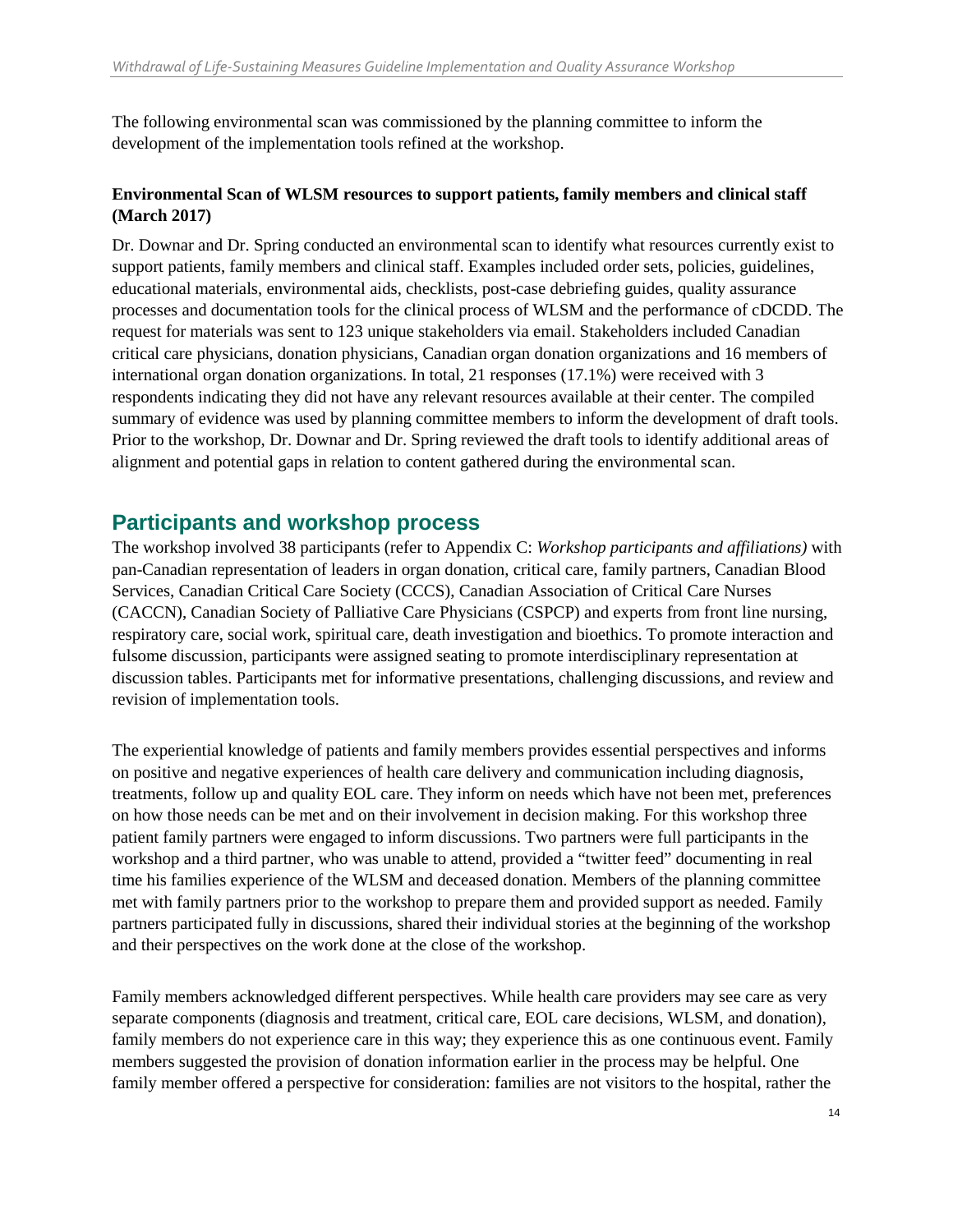health care teams are visitors welcomed into their family and their most intimate life experiences of loss. Families are part of the care team and critical to the decision-making processes; the impact of their experience in WLSM and donation will be carried with them for the rest of their lives.

A comprehensive background package was provided to participants prior to the workshop and participants were asked to review and familiarize themselves with the CCCS WLSM guidelines in advance of the workshop. Presentations focused on the development and content of the CCCS WLSM guidelines, implementation and quality assurance tools, coroner perspectives on quality assurance in WLSM and guiding principles for deceased donation following WLSM. Refer to Appendix D*: Workshop Agenda* for details.

Each segment of the workshop was structured around expert presentations and guideline alignment documents designed to stimulate discussion and inform deliberations. The meeting was professionally facilitated. Participants were tasked with reviewing and refining draft statement of principles, implementation and quality assurance tools, and asked to identify strengths, gaps, areas of concern and recommended revisions. Participants were provided with CCCS guidelines to ensure that implementation tools aligned with principles established as best practice in the guidelines. Participant tables reported back in plenary and table and individual worksheets were collected to inform tool revisions. Feedback on the draft guiding principles were incorporated and presented back to participants for validation. After the workshop, participant feedback was collated and summarized by the Planning Committee and used to modify the draft implementation and quality assurance tools. This final report contains recommendations and modified implementation and quality assurance tools stemming from the workshop which were confirmed with participants.

Workshop participants are encouraged to pilot the implementation and quality assurance tools and provide feedback around additional improvements.

The planning committee will develop a comprehensive communication strategy to support knowledge translation and incorporation of the implementation and quality assurance tools into critical care practices. This report and associated tools will be accessible through the Canadian Blood Services' Professional Education website. This report is endorsed by the Canadian Critical Care Society, the Canadian Association of Critical Care Nurses, the Canadian Society of Palliative Care Physicians and will be disseminated to their membership. The output of this workshop will be directed to publication and presentation in appropriate peer venues and journals.

Communication and knowledge translation strategies will incorporate implementation considerations and research opportunities and will engage key stakeholder groups including Accreditation Canada, the Canadian Donation Physician Network, the Organ Donation and Transplantation Expert Advisory Committee, the Donation and Transplant Administrators Advisory Committee and the Deceased Donation Advisory Committee.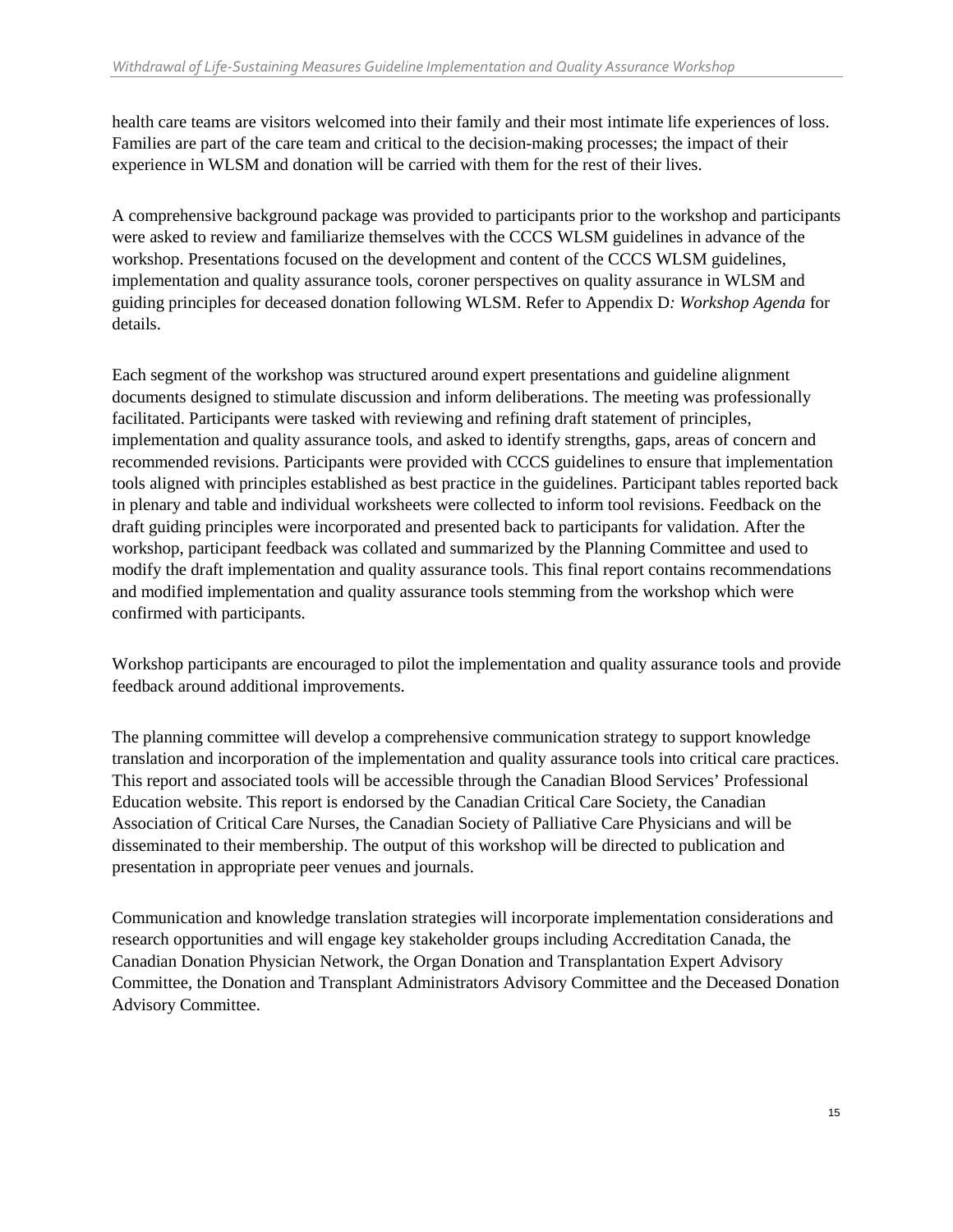# <span id="page-15-0"></span>**Quality assurance in WLSM and donation**

The requirement for donation quality assurance processes has been identified in preceding reports including the cDCDD National Guidelines<sup>7</sup> and the Donation Physician Ethics Guide<sup>8</sup>, endorsed by the Canadian Medical Association.

As detailed in Figure 3 there are three components of a quality management system. The first component focuses on how services are delivered through documentation of service requirements in policies, protocols, standard operating procedures and implementation tools. The second component focuses on the assessment of how well a service is provided in relation to the expected service requirements. Assessment may include surveys (most importantly, including families), interviews, audits and data analysis. The final component is focused on how services are improved; specifically, the processes of accountability and process improvement which need to be in place to respond to quality incidents or areas of improvement documented in the assessment of service. While this initiative has a focus on guideline implementation, the principles of quality improvement should guide the ongoing process of change to ensure optimal patient and family care.



**Figure 3: Quality management system**

Note: This figure was prepared May 23, 2016 in preparation for the workshop.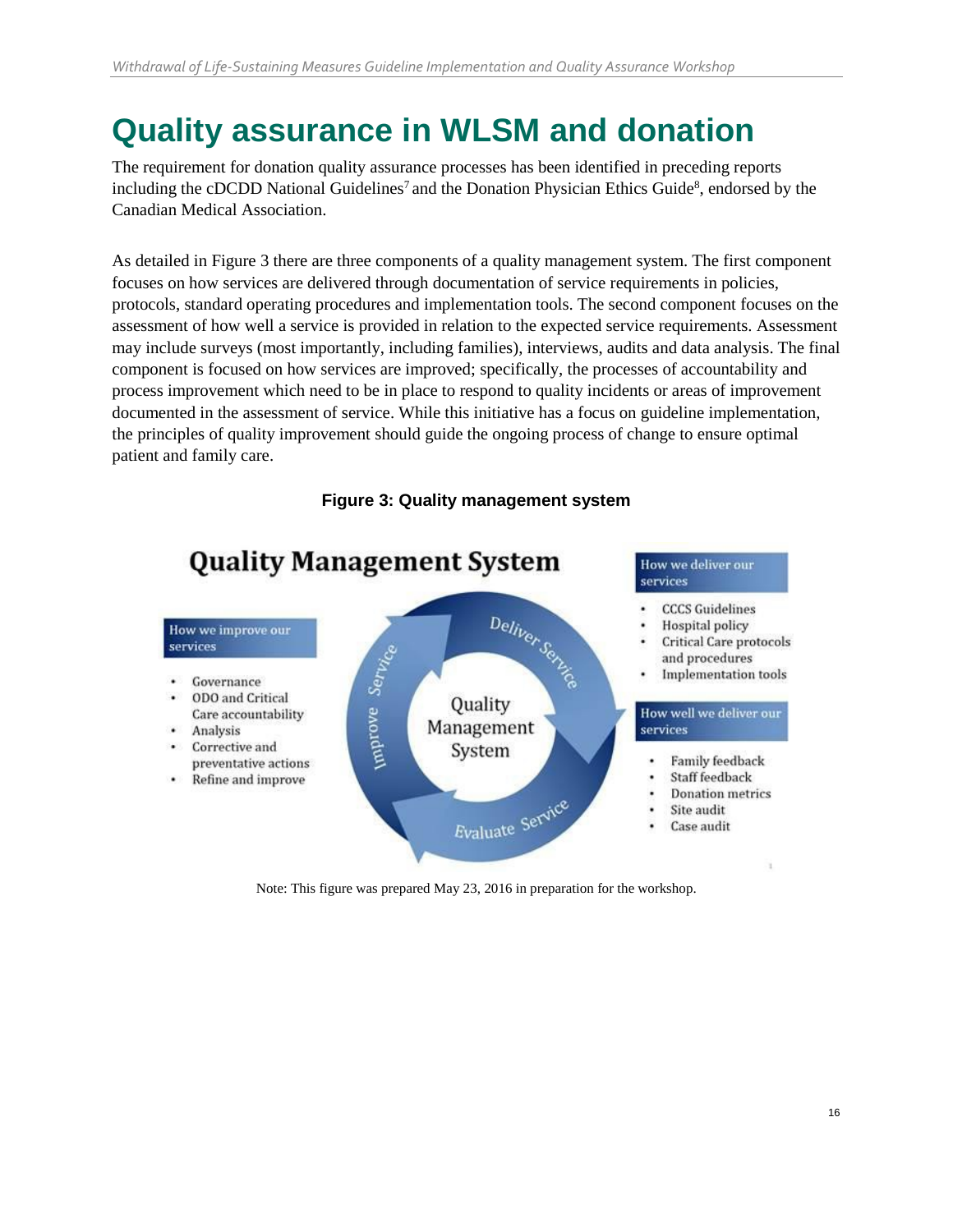# <span id="page-16-0"></span>**Implementation of CCCS WLSM guidelines**

Improving quality of practice in critical care involves the need to effect change. Traditionally, implementation of change often involves a lengthy process of pulling together a team of stakeholders, who review relevant literature and published guidelines and develop some or all of policy, local guidelines, pre-printed orders and other tools. These components are then shared with stakeholders for input. Suggestions are then reviewed and incorporated by the team, after which the products are made available to frontline users. In certain situations, this approach to implementation may be very successful, but at other times uptake by frontline users is minimal and response may be apathetic or even hostile. This approach is also costly in terms of time in development, usually lasting several months to a year, and many person hours spent.

An alternate approach is to "test" change in an iterative manner to ensure the final investment in implementation will affect the change desired. Specifically, we suggest that the tools developed and refined at this workshop be considered templates for hospitals to work from. The first step would be to have the local patient safety team, which may be a stand-alone group or unit program team, review the tools. It is strongly suggested that local patient safety teams have patient representation. If no team exists then one should be assembled. Using a stepwise approach, such as the well-established Plan-Do-Study-Act (PDSA) cycle, review the tools and determine whether changes are required prior to testing it iteratively.

Alternatively, select a tool and test it on one or two patients. Meet and discuss its performance and potential changes required. Test it again and modify further as needed. Try to ensure exposure of the tool to multiple users to get their input. In the end, be confident a large enough cross section of the unit has had an opportunity to assess the tool prior to taking the step of formal implementation. Move on to consider other tools and proceed in the same fashion. This process is much more interactive and allows frontline users an opportunity to provide ongoing input and partner with the patient safety team in implementing change. This approach should lead to a more successful implementation of change.

Challenges to implementation are many. Effecting change takes time and work. Identify a leader who is responsible for the desired change and a team to be engaged in the work. Metrics must be available to measure whether change has been achieved. A balance needs to be struck between desired metrics and workload restraints. Each site should review all tools to determine changes needed for local acceptance. Audits need to be carefully reviewed to ensure that every variable collected is easily measurable within the local workload constraints of those responsible for conducting and analyzing the results. Further, each variable needs to be associated with modifiable factors that allow potential for change. Variables that do not meet these criteria locally should not be retained.

It is mutually beneficial to share your experience with others and to learn from their experiences. Quality improvement is most effective when large groups work and learn together. Ideally, a forum to provide feedback from our workshop should be developed. At a minimum, working and sharing with partner units in your hospital and/or in your region is recommended.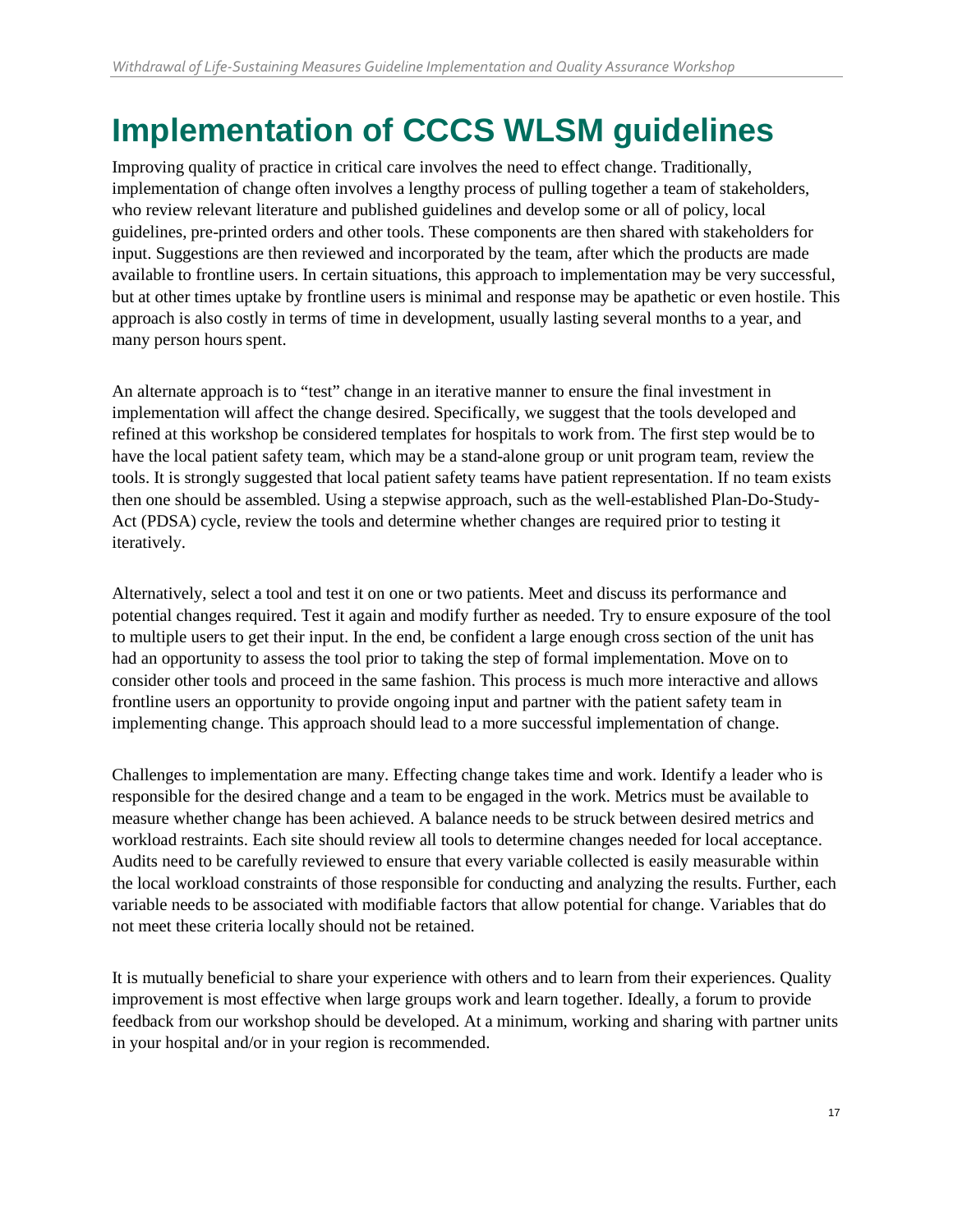# <span id="page-17-0"></span>**Statement of guiding principles in the application of CCCS guidelines for WLSM in cDCDD**

Dr. Shemie presented draft guiding principles for the application of the CCCS WLSM guidelines for participant's reflections and discussion. After plenary discussions and feedback, participants agreed to the following statement of principles.

#### **Guiding Principles**

The principles of expert inter-professional critical care must foster a seamless transition into end-of-life care. It is imperative that end-of-life care in the critically ill be of the highest quality, in all circumstances, including that of organ and tissue donation.

High quality end-of-life care:

- maintains dignity, respect and compassion;
- explores the wishes and voices of the patient and family/SDM;
- respects cultural, spiritual values and observances;
- continues to support and partner with patients, families/SDM and health care team members throughout the death experience;
- is consistent with guidelines for WLSM;
- focuses on alleviating pain, distress and providing comfort;
- adheres to the existing medicolegal framework that includes respect for the dead donor rule and precludes intentional hastening of death (notwithstanding medical assistance in dyinglegislation);
- avoids unnecessary prolongation of the dying process; and
- preserves the opportunity to donate organs and tissues.

These principles of person-centered care in the intensive care unit must be maintained throughout conversations, assessments, and procedures involved in organ and tissue donation. While it is acknowledged that individual WLSM plans may be subject to variability in response to patient/family/SDM priorities, these principles of high quality care must be maintained.

We are collaborating nationally to ensure consistency in application of guiding principles, methods of assessment, patient and family support, and program evaluation at all sites involved in organ and tissue donation within Canada.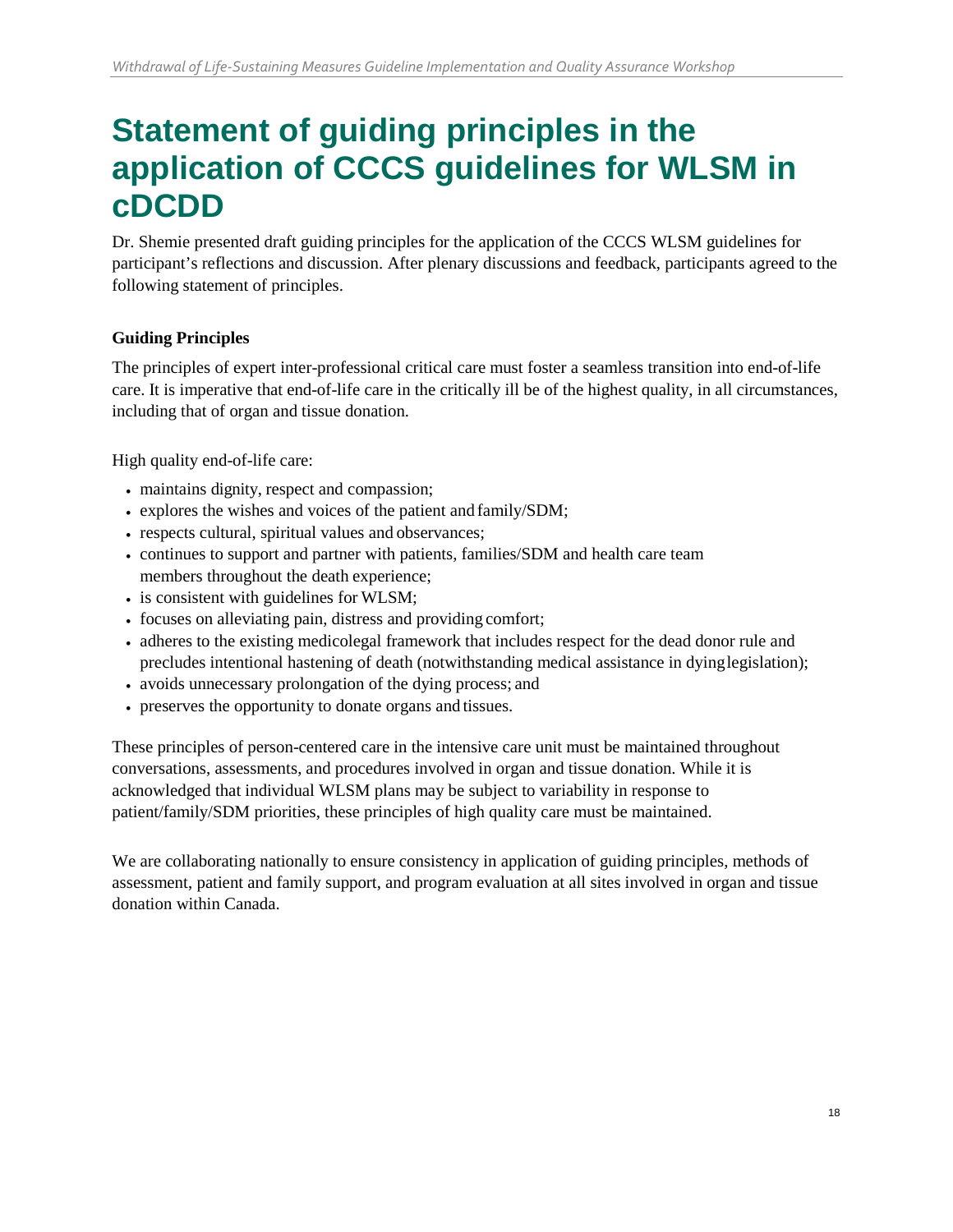# <span id="page-18-0"></span>**CCCS WLSM guideline implementation and quality assurance tools**

Implementation and quality assurance tools, which can be customized to specific needs, will support critical care programs in translating the CCCS WLSM guidelines into clinical practice at the bedside. Figure 4 details the 6 implementation and quality assurance tools developed at this workshop.

| <b>Order Set</b>                            | A standardized order set created to translate clinical practice guidelines to<br>orders for physicians to initiate, and the team to follow preceding and at the time<br>of the withdrawal of life support.                                                                                              |
|---------------------------------------------|---------------------------------------------------------------------------------------------------------------------------------------------------------------------------------------------------------------------------------------------------------------------------------------------------------|
| <b>Checklist</b>                            | Prior to withdrawal of life support, there are many tasks to be accomplished by<br>a variety of people. The checklist seeks to be a useful clinical tool used by the<br>team of health care providers in organizing the tasks necessary to prepare for,<br>and deliver, the withdrawal of life support. |
| <b>Documentation Tool</b>                   | The actions of withdrawal of life support (e.g. extubation, discontinuation of<br>pressors) and the rationale for drug administration as tied to patient symptoms<br>is documented in real time.                                                                                                        |
| <b>Family Information</b><br><b>Booklet</b> | This resource will be designed for families of patients who are undergoing<br>withdrawal of support in the ICU and in whom donation after death by circulatory<br>criteria is being considered.                                                                                                         |
| <b>System Audit Tool</b>                    | This resource is a list of recommended requirements at a hospital level that<br>would be put into place, in advance of cases of withdrawal of life support, to<br>support professionals and families in the process, as determined by the<br>guidelines.                                                |
| <b>Case Audit Tool</b>                      | This tool, used on a case by case basis, evaluates adherence to components<br>of the WLSM guideline recommendations. Cumulative analysis of a series of<br>cases of WLSM may identify opportunities for process improvement with the<br>system (hospital).                                              |

|  | Figure 4: Definitions of implementation and quality assurance tools |
|--|---------------------------------------------------------------------|
|  |                                                                     |

During distinct sections of the workshop, members of the planning committee provided an overview for each implementation and quality assurance tool. Participants were provided with the draft tools, a discussion guide, discussion worksheet and asked to identify strengths, gaps and revisions specifically focusing on how the tool could be improved. Each table identified a member to record table discussions and recommendations and to report back to plenary. Each table's discussion notes were collected and collated. Plenary discussions and table notes informed revisions to the draft documents. The tools were designed to be used as is, or customized for a program's specific needs. Access to editable formats is provided for customization.

The final tools are presented below and editable templates are provided as attachments in this PDF:

- order set template
- checklist template
- documentation tool template
- family information tool template
- system audit template
- case audit template
- WLSM policy template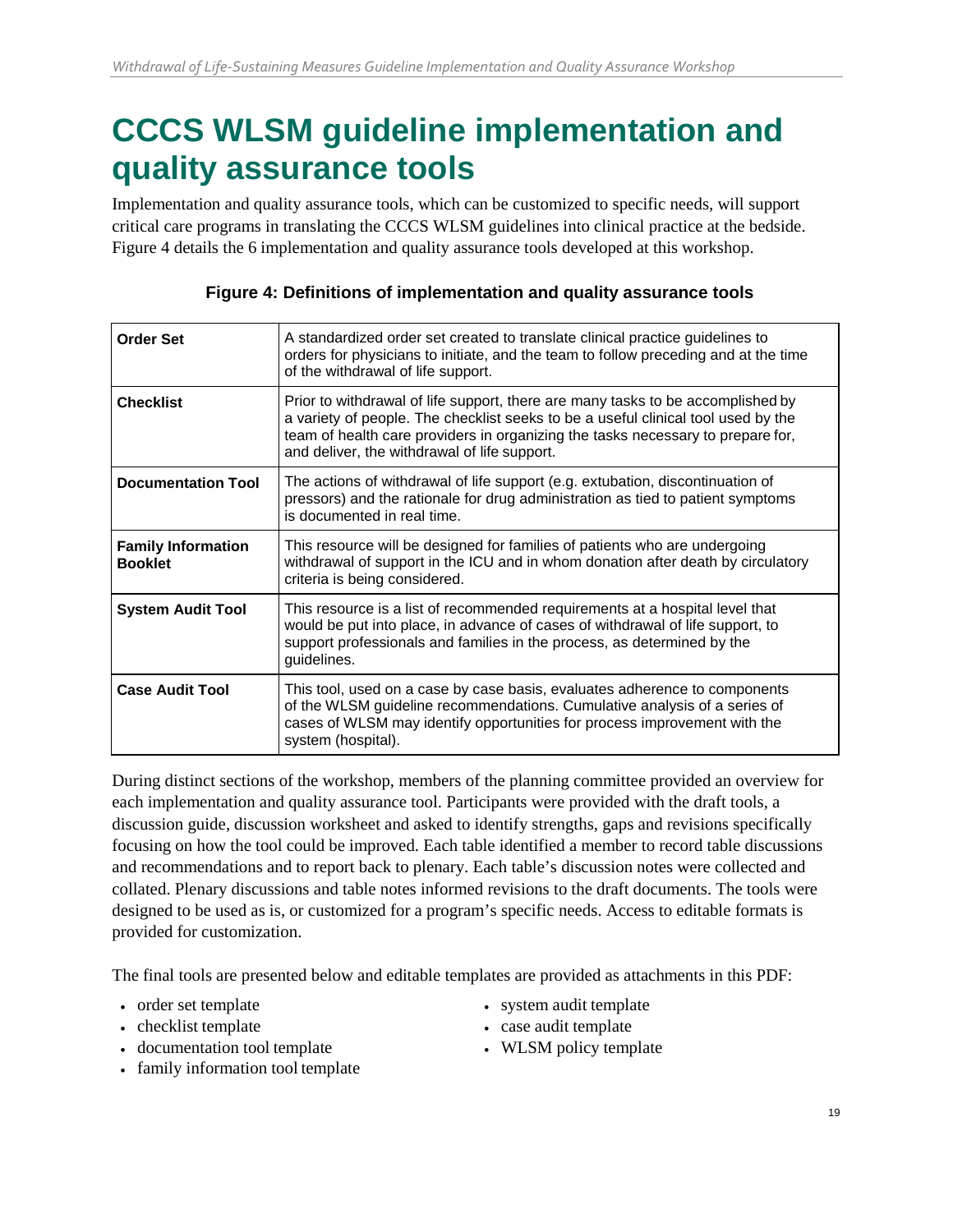# **Standardized WLSM order set**

#### **Preparing for withdrawal of life-sustaining measures (WLSM)**

- $\boxtimes$  Notify organ donation organization (ODO) of plan to WLSM
- $\boxtimes$  Arrange private space for patient and family members, if available
- $\boxtimes$  Liberalize visitation
- $\boxtimes$  Consult Spiritual Care/Social Work (if desired by patient or substitute decision maker)
- $\boxtimes$  Discontinue all previous enteral feeds, medications (except vasoactive and those for pain and symptom management), maintenance IV fluids, blood work, dialysis, andradiographs
- $\boxtimes$  Discontinue routine vital sign monitoring
- $\boxtimes$  Discontinue neuromuscular blockade (if neuromuscular blocking agents have been used in the past 4 hours, assess train-of-four. If train-of-four is <4/4, consider delaying WLSM or use a modified ventilator weaning)
- $\boxtimes$  Confirm do not resuscitate orders are documented

#### **Pharmaceutical management of distress**

#### **Pain and dyspnea**

- $\Box$  **MOR**phine 100 mg in 100 mL 0.9% NaCl infusion at mg/h
	- $\Box$  For pain or dyspnea, give additional **MOR**phine IV bolus of mg q15 minutes PRN (suggest: 2 mg if opioid-naïve or 2x the hourly infusion rate if already receiving a morphine infusion)
	- $\Box$  If patient receives more than 2 boluses in one hour, THEN start an infusion at 2 mg/h or double the current infusion rate. Adjust the bolus dose to 2x the hourlyrate.
	- $\Box$  If the pain or dyspnea persists, notify MD
- □ fenta**NYL** 1,000 mcg in 100 mL 0.9% NaCl infusion at mcg/h
	- $\Box$  For pain or dyspnea, give additional fenta**NYL** IV bolus of <u>manimizes</u>  $PRN$ (suggest: 25 mcg if opioid-naïve or 1x the hourly infusion rate if already receiving a fentanyl infusion)
	- $\square$  If patient receives more than 2 boluses in one hour, THEN start an infusion at 50 mcg/h or double the current infusion rate.Adjust the bolus dose to 1x the hourly rate.
	- $\Box$  If the pain of dyspnea persists, notify MD
- $\boxtimes$  Document on WLSM Documentation Tool (heart rate, respiratory rate and signs and/or symptoms of pain or dyspnea when providing a bolus or adjusting the infusion rate)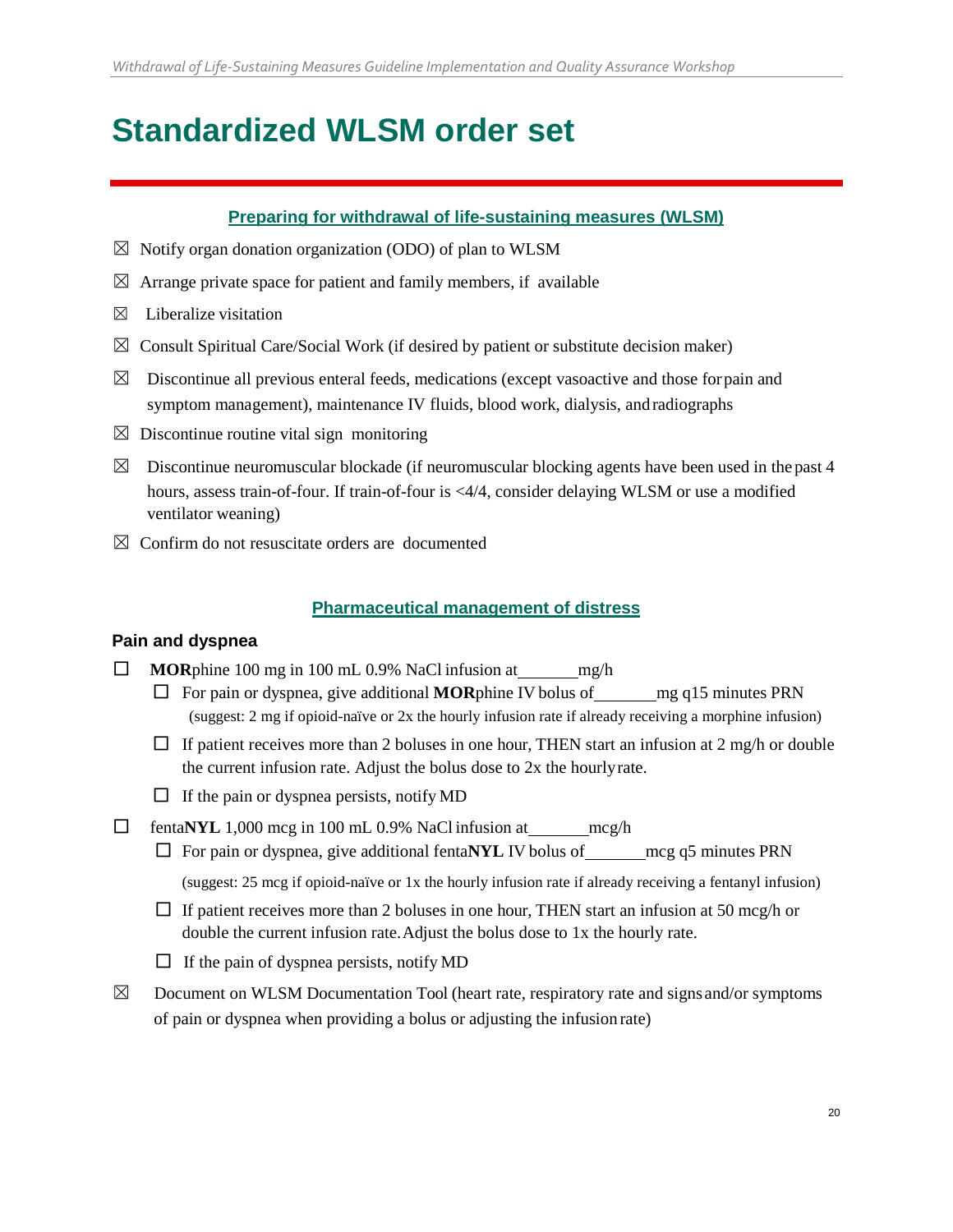#### **Anxiety and agitation**

- $\boxtimes$  Optimize analgesia prior to adjusting sedation
- $\Box$  Midazolam 100 mg in 100 mL 0.9% NaCl infusion at mg/h
	- (use current dose if patient is already receiving midazolam, but patient may not require sedation)
	- $\Box$  For signs of anxiety or distress, give additional midazolam IV bolus equal to the hourly dose (suggest: 2 mg for patients not receiving an infusion) given q5 minutes PRN
	- $\Box$  If the patient receives more than 2 boluses in one hour, THEN start an infusion at 2 mg/h or double the current infusion rate
	- $\Box$  If the anxiety or agitation persists, notify MD
- $\Box$  Propofol 10 mg/mL premixed vial, infusion at mg/kg/h
	- (use current dose if patient is already receiving propofol, but patient may not require sedation)
	- $\Box$  For signs of anxiety or distress, give additional propofol IV bolus (suggest: 10-20 mg for patients not receiving an infusion) given q5 minutes PRN
	- $\Box$  If the patient receives more than 2 boluses in one hour, THEN start an infusion at 0.5 mg/kg/h or double the current infusion rate
	- $\Box$  If the anxiety or agitation persists, notify MD
- $\boxtimes$  Document Richmond Agitation-Sedation Scale (RASS) score and assess for signs and/or symptoms of anxiety pre and post each bolus dose or rate adjustment

#### **Additional medications**

- $\Box$  Metoclopramide 10 mg IV q6h PRN for nausea
- $\Box$  Glycopyrrolate 0.4 mg IV q4h PRN for oral secretions

#### **Withdrawal of physiologic support**

#### **When the family is ready for withdrawal of life support:**

- $\boxtimes$  Deactivate defibrillator and discontinue transvenous or transcutaneous cardiac pacing
- $\boxtimes$  Deactivate mechanical hemodynamic support, aortic balloon pump, ventricular assist device, ECMO
- $\boxtimes$  Discontinue all vasoactive medications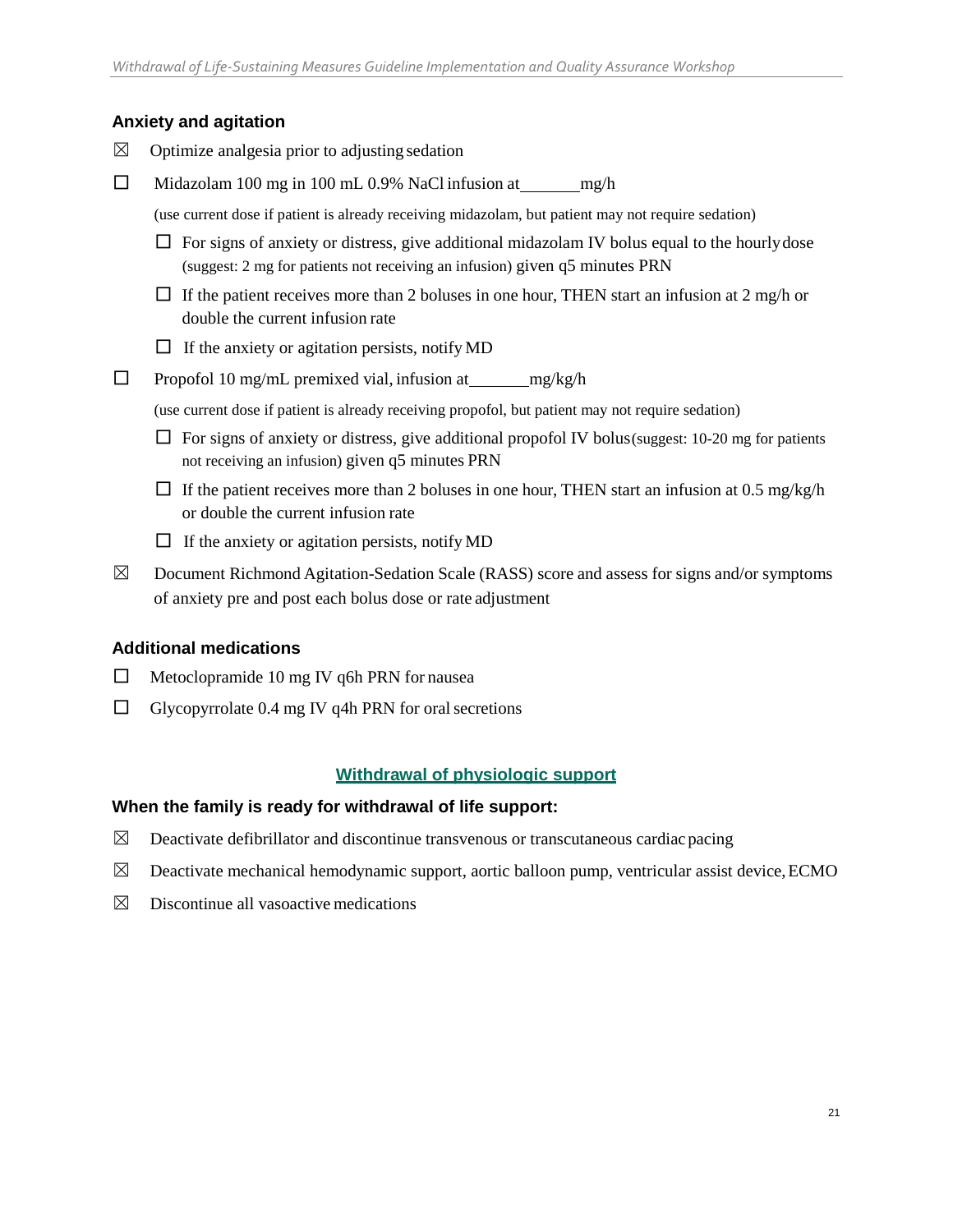#### **When the patient is unresponsive to verbal stimuli (RASS -4 or -5) and signs of respiratory distress (accessory muscle use, tachypnea, nasal flaring) are managed:**

☒ Discontinue respiratory support

#### *For patients mechanically ventilated:*

- $\Box$  RRT to discontinue mechanical ventilation. Choose one of the following options:
	- $\Box$  Rapidly wean ventilator to FiO2 0.211, PEEP 5cm H20, PS 5cm H20. If patient is comfortable on minimal settings for 5 minutes, extubate to roomair.
	- $\Box$  Extubate to room air
	- □ Other:

#### *For patients on non-invasive ventilation or oxygen therapy:*

 $\Box$  RRT to discontinue non-invasive ventilation or oxygen therapy and place on room air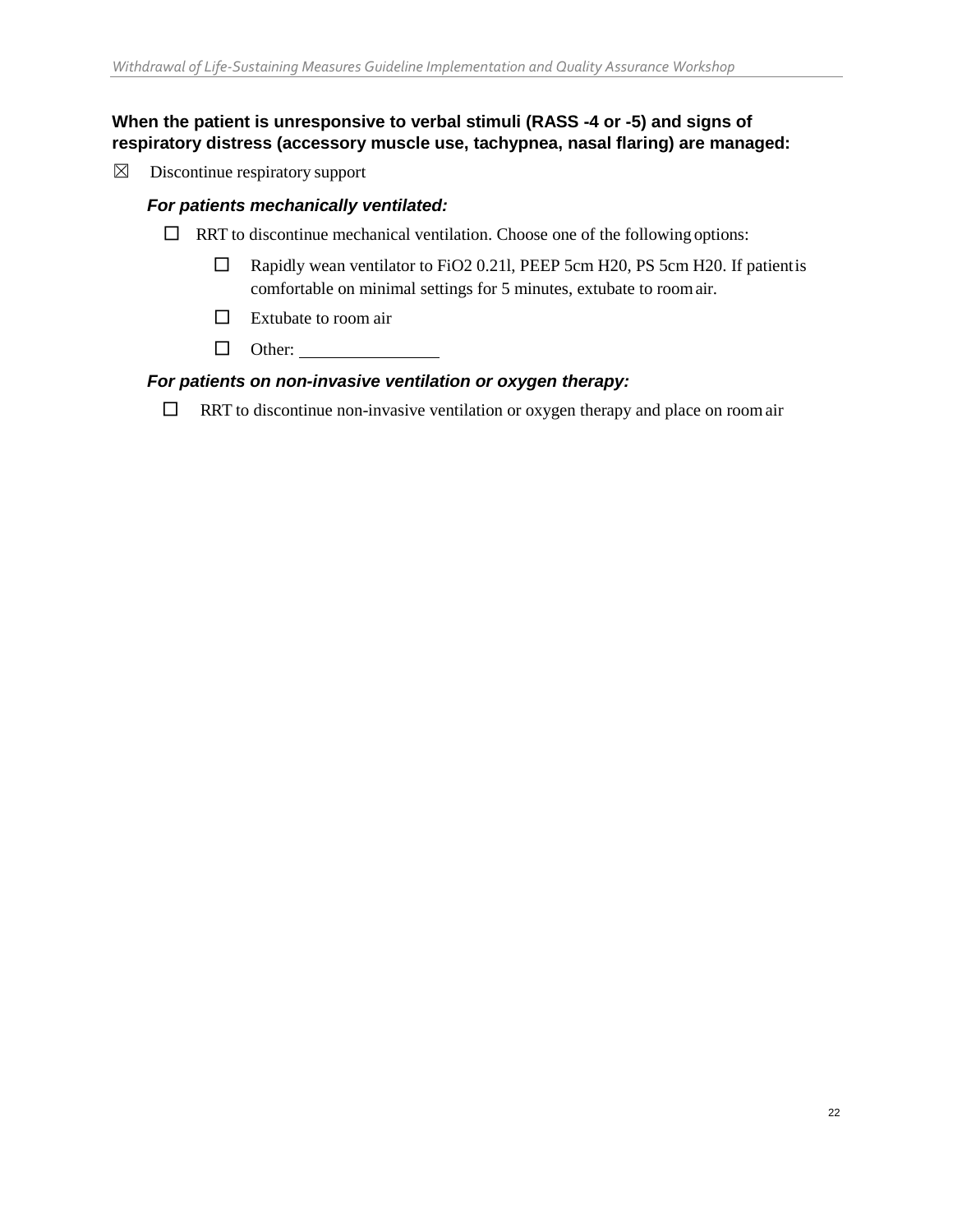# **WLSM checklist**

*Review checklist with team early, in advance of initiating withdrawal of life-sustaining measures (WLSM).*

#### **Decision making and documentation**

| <b>Action</b>                                                                                                                                                                                                                                                           | <b>Notes</b> |
|-------------------------------------------------------------------------------------------------------------------------------------------------------------------------------------------------------------------------------------------------------------------------|--------------|
| The patient's capacity to make decisions and legally correct<br>substitute decision maker has been recorded.                                                                                                                                                            |              |
| A multidisciplinary team meeting has occurred and the<br>outcome has been documented in the medical record. Any<br>consulting services with a pre-existing or close relationship<br>(e.g. surgical services, oncology) were involved in the meeting<br>or the decision. |              |
| The plan of care has been documented in the chart and the<br>patient, where possible, and family is aware of this plan.                                                                                                                                                 |              |
| An order to WLSM and an order not to provide<br>cardiopulmonary resuscitation upon death is recorded in the<br>chart.                                                                                                                                                   |              |
| A description of WLSM has been provided to the family and<br>translation offered, where required.                                                                                                                                                                       |              |

#### **Preparing for WLSM**

| <b>Action</b>                                                                                                                                                                                                                   | <b>Notes</b>                                                                                                                                                                               |
|---------------------------------------------------------------------------------------------------------------------------------------------------------------------------------------------------------------------------------|--------------------------------------------------------------------------------------------------------------------------------------------------------------------------------------------|
| Liberalized family visiting has been offered and, where<br>possible, a space for the family to gather privately has been<br>arranged. The family has been offered an opportunity to<br>participate in patient care during WLSM. |                                                                                                                                                                                            |
| The organ donation organization (ODO) has been notified of<br>the patient's imminent death.                                                                                                                                     | Notification to ODO prior to a<br>planned withdrawal of life support<br>conversation.<br>Referral to ODO for collaborative<br>planned approach should occur after<br>the decision to WLSM. |
| Ensure patient and/or family have been offered the opportunity<br>to donate organs and tissues according to regional best<br>practice.                                                                                          | The inter-professional team<br>members will jointly develop a plan<br>for approaching and discussing<br>donation options.                                                                  |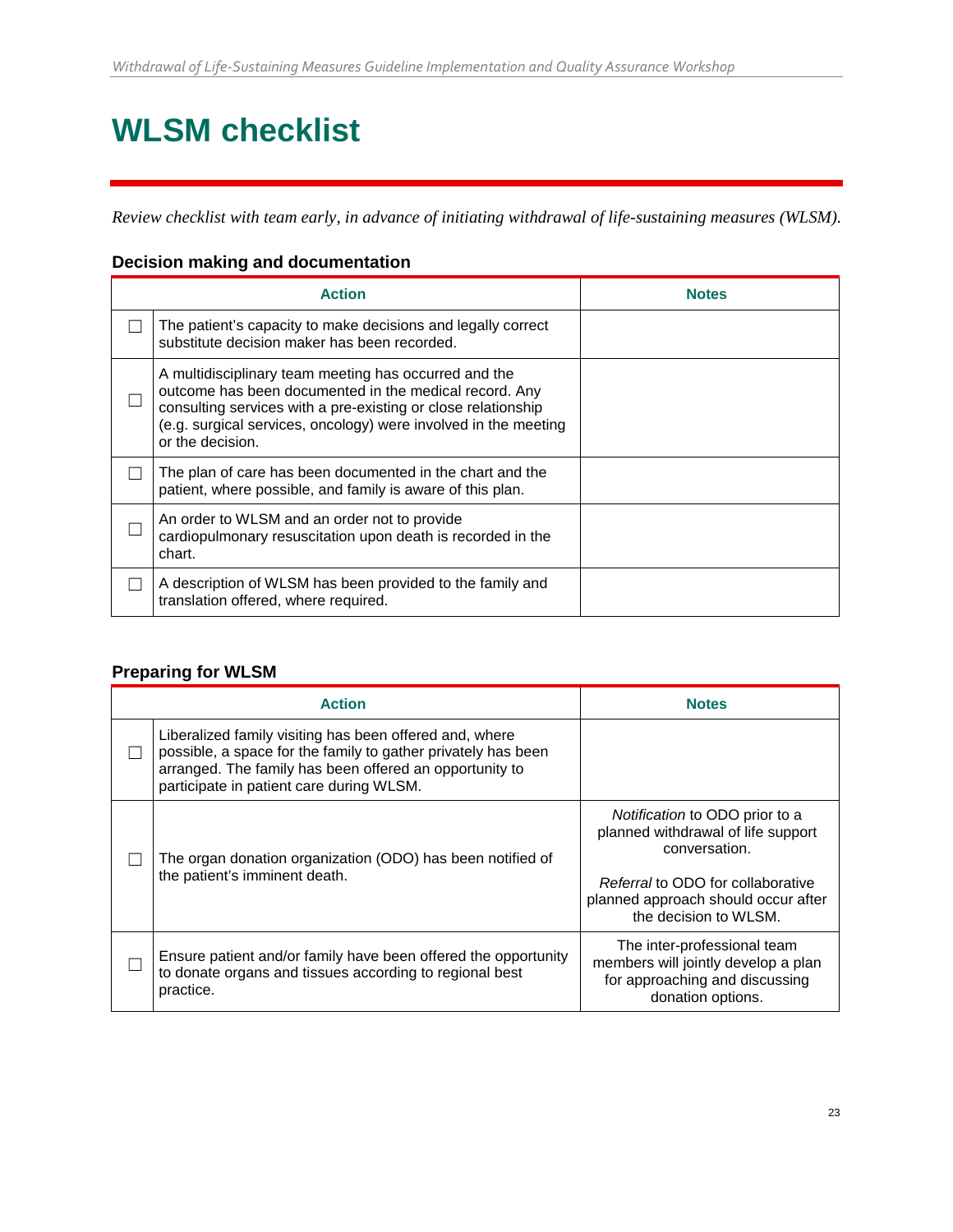#### **Consultative supports**

| <b>Action</b>                                                                                                                                                                                          | <b>Notes</b> |
|--------------------------------------------------------------------------------------------------------------------------------------------------------------------------------------------------------|--------------|
| Spiritual care, religious and culture supports are offered,<br>including involvement of the patient's own clergy.                                                                                      |              |
| The opportunity for social/religious/cultural observances has<br>been offered, including an attempt to accommodate any last<br>wishes of the patient.                                                  |              |
| A social work consultation has been considered and offered,<br>where appropriate.                                                                                                                      |              |
| Respiratory therapist is aware of WLSM plans.                                                                                                                                                          |              |
| Palliative care consultation is considered and offered, where<br>appropriate.                                                                                                                          |              |
| For cDCDD cases:<br>Where indicated, the Coroner or Medical Examiner service<br>has been contacted, role explained to the family and<br>appropriate authorization for donation obtained prior to WLSM. |              |

### **Family and team review**

| <b>Action</b>                                                                                                                                                                                                                                                                      | <b>Notes</b> |
|------------------------------------------------------------------------------------------------------------------------------------------------------------------------------------------------------------------------------------------------------------------------------------|--------------|
| WLSM order set completed by physician and placed on the<br>chart. An approach for modification of these orders following<br>WLSM is reviewed with the nurse, physician and respiratory<br>therapist to ensure clear approach when the ordered<br>medications fail to obtain goals. |              |
| The specific goals of symptom management are reviewed.                                                                                                                                                                                                                             |              |
| Approach to symptom management reviewed with health care<br>team, including:<br>• possible symptoms which may occur after WLSM<br>• medications used to treat possible symptoms<br>• medication used to treat any anticipated symptoms not yet<br>present                          |              |
| Orders reviewed. ICU nurse, respiratory therapist and other<br>team members who will be present during WLSM are<br>comfortable with treatment plan.                                                                                                                                |              |
| Orders written for discontinuation of all non-comfort<br>medications, blood transfusions, dialysis,<br>vasopressors/inotropes, nutrition, antibiotics, intravenous<br>fluids and laboratory work.                                                                                  |              |
| Orders written for pace and sequence of WLSM, including<br>mechanical ventilation and artificial airway.                                                                                                                                                                           |              |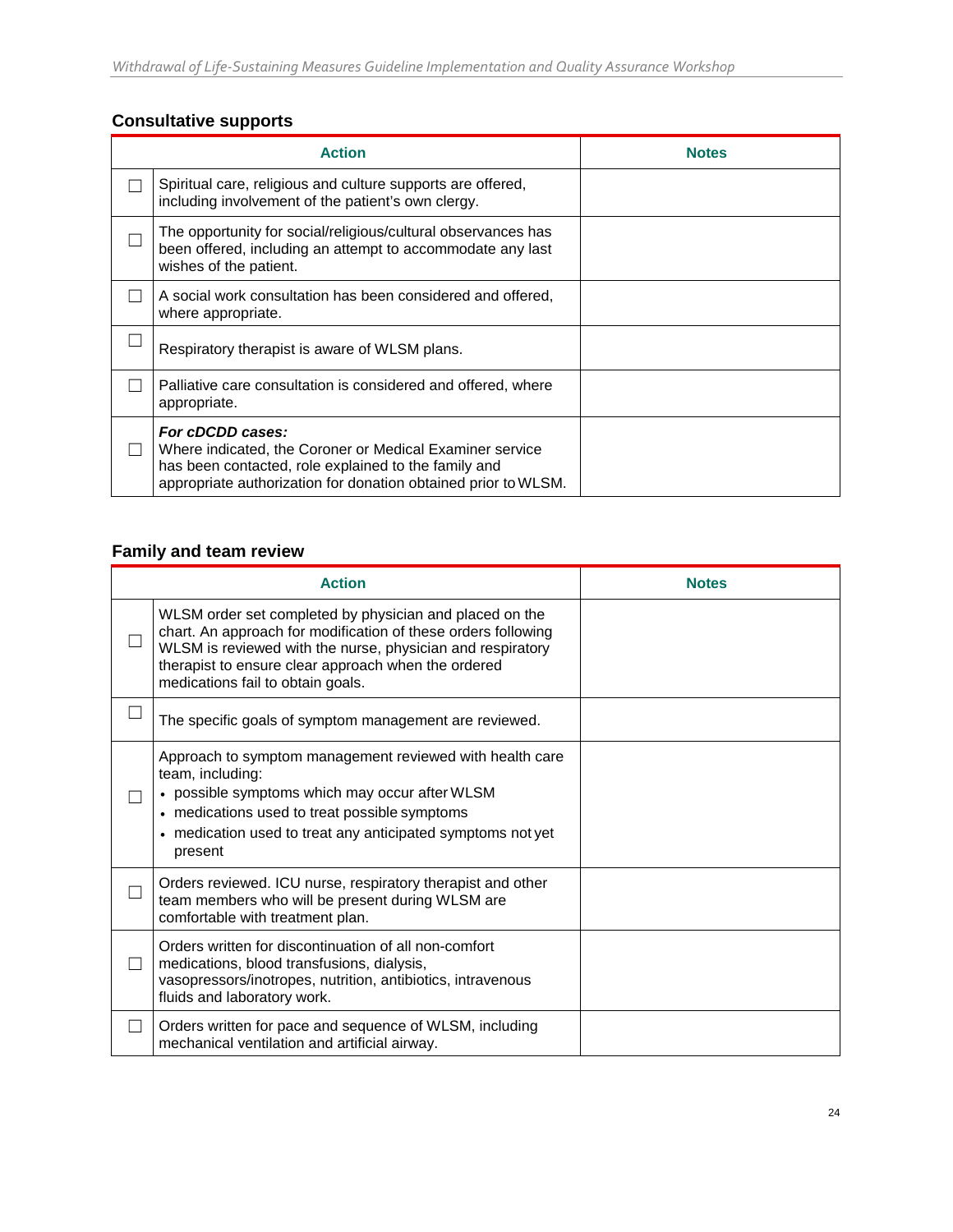| The offer is made to have family present for WLSM and end-<br>of-life care.                                                                                                                                |  |
|------------------------------------------------------------------------------------------------------------------------------------------------------------------------------------------------------------|--|
| The room preparation and location of WLSM is reviewed and<br>planned, including removing as much equipment and<br>technology as possible from the room. Ambiance room setup<br>preferences are considered. |  |
| Approach to monitoring has been reviewed with the family and<br>health care team. Monitoring flowsheet at bedside.                                                                                         |  |
| Team huddle occurs prior to withdrawal of life support and this<br>includes the family, ensuring everyone understands their roles<br>and actions that will occur prior to and following death.             |  |
| Post an unobtrusive signal to other ICU team members that<br>WLSM is occurring.                                                                                                                            |  |

### **During withdrawal of life support**

| <b>Action</b>                                                                                               | <b>Notes</b> |
|-------------------------------------------------------------------------------------------------------------|--------------|
| Symptom management is provided according to the order set<br>and documented on the WLSM documentation tool. |              |

### **Donation after circulatory determination of death ONLY**

| <b>Action</b>                                                                                                                                                                                  | <b>Notes</b>                                                                                  |
|------------------------------------------------------------------------------------------------------------------------------------------------------------------------------------------------|-----------------------------------------------------------------------------------------------|
| The necessity of monitoring for cDCDD death declaration is<br>reviewed with the family.                                                                                                        |                                                                                               |
| Procedure for death declaration (an organ and/or tissue<br>donation, where required) has been reviewed.                                                                                        |                                                                                               |
| The possible outcomes, including not dying in a manner which<br>allows organ donation are reviewed.                                                                                            | Patients and families are reminded<br>the gift of life is given in the decision<br>to donate. |
| The administration of heparin for cDCDD, where applicable, has<br>been reviewed, including consent, and a dose has been ordered<br>in consultation with the organ donation organization (ODO). |                                                                                               |

#### **Registered Nurse:**

| Name | Signature | Date           |
|------|-----------|----------------|
|      |           | YYYY / MM / DD |

#### **Physician**

| Name | Signature | Date           |
|------|-----------|----------------|
|      |           | YYYY / MM / DD |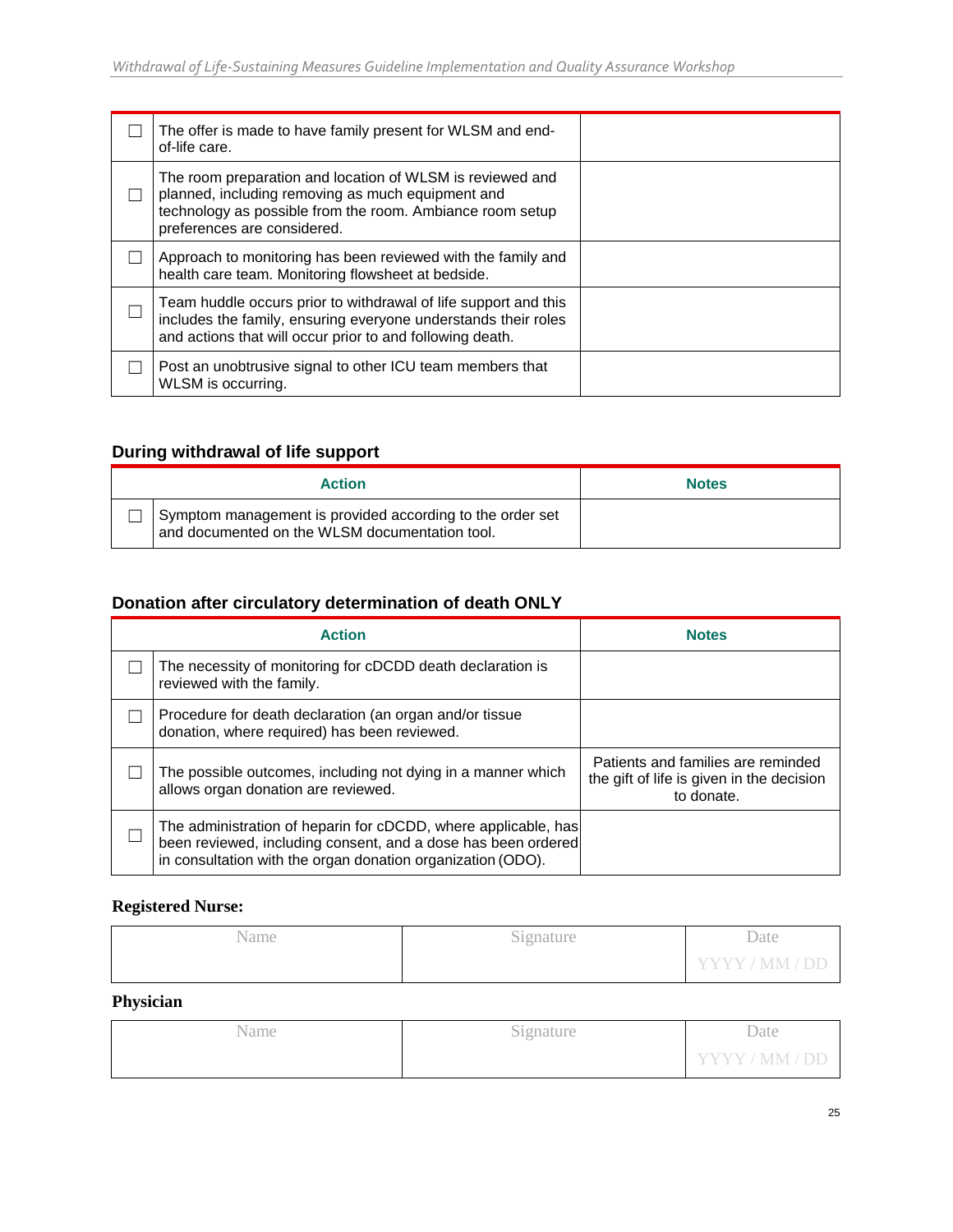# **WLSM documentation tool template**

| I DATE INITIATED L'IME INITIATED |          | PATIENT IDENTIFICATION |
|----------------------------------|----------|------------------------|
| 7 Y Y Y 7 M M 7 DD               | $FOL$ IO |                        |

#### **Withdrawal of life-sustaining measures symptom based critical care**

#### **Instructions for Use**

- 1. This is a template for a nursing documentation tool to chart events, vitals, and medication administration from the time of withdrawal of life-sustaining measures (life support) and death, transfer to a unit outside the ICU or when 12 hours has lapsed. This template may be used, or it may inform the development of a similar organizational tool for your local unit. Units may want to consider the use of additional RT and or MD documentation tools.
- 2. Once this document is invoked, a notation in the usual ICU charting document (flowsheet or electronic charting) should be made to indicate that WLSM flowsheet charting has been initiated  $-$  e.g. "See WLSM flowchart".
- 3. If a patient remains alive for an extended period of time following WLSM, usual charting is resumed and a notation should be made in both this flowchart and the usual chart to indicate the transition – e.g. "WLSM flowsheet ended".
- 4. The minimum charting requirements are asfollows:
	- a. vital signs are charted just prior to withdrawal and then hourly for the next 12hours;
	- b. rationale for any bolus medication or change in infusion rate isincluded;
	- c. action plans (as detailed in the orders) should be copied on to page 2 of this document prior to withdrawal; and
	- d. time of death, declaring providers, and method of declaration must be charted on page3.
- 5. If a symptom (listed A-K) is used to justify a bolus or infusion rate change, the letter corresponding to the symptom should be circled.
- 6. If additional narrative charting is necessary and does not fit on the flow chart, a number can be written and circled to indicate the reader should review the continuation of the note on page 3 of thisdocument.
- 7. Symptom documentation supports ease of use and compliance. However, the use of validated scales such as BPS, CPOT and RDOS would provide additional value and more objective data. Programs should consider the use of validated scales.
- 8.Samples of pain, sedation and respiratory scales have been attached as an appendix on page 4.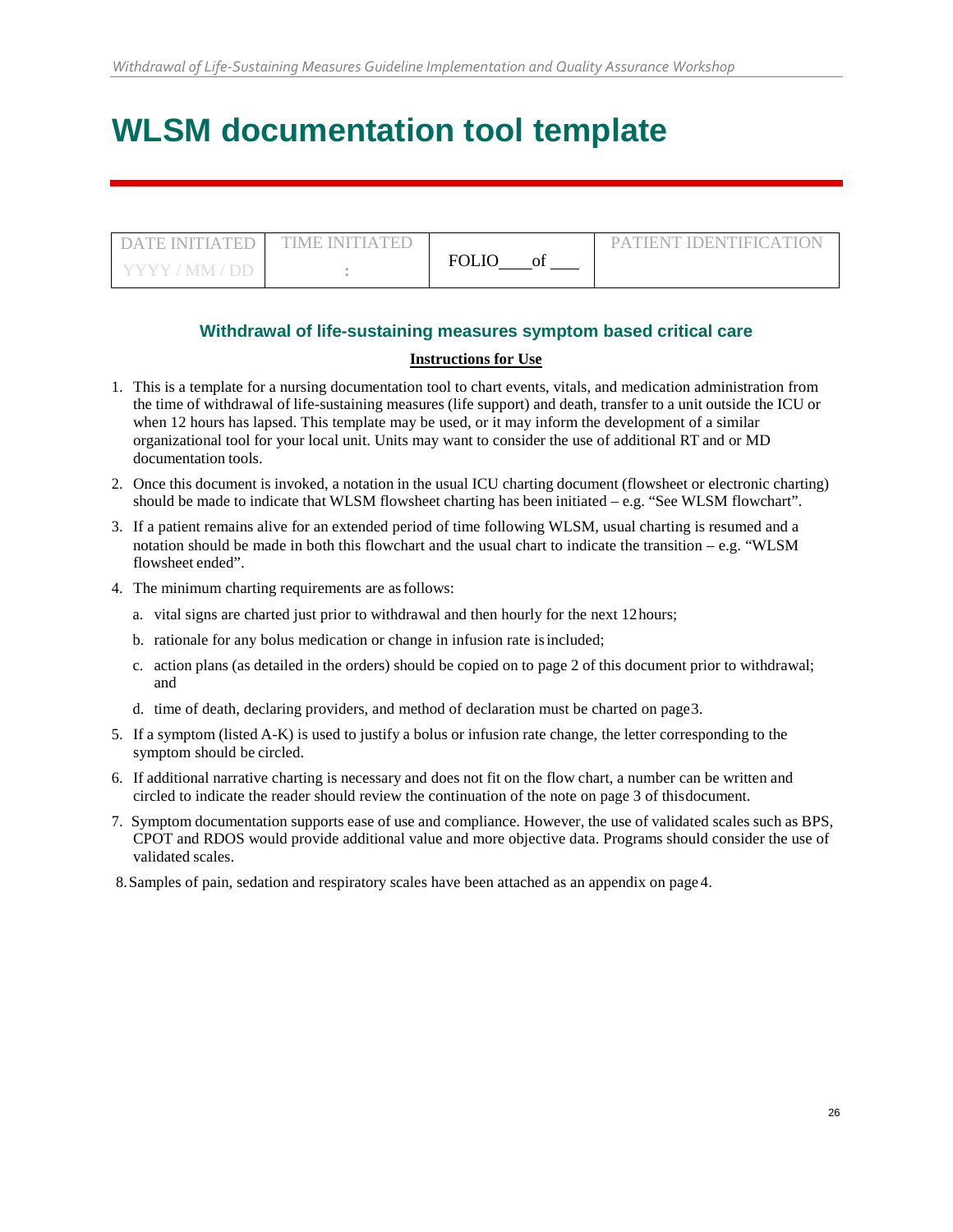| changes in drug<br>Bolus<br>Dose<br>Agitation and Anxiety<br>Infusion<br>Rate<br>Benzodiazepine/<br>TYYY / MM / DD<br><b>WLSM</b> Initiated<br>Other<br>Anxiolytic<br>.,<br>RASS<br>SAS<br>ŏ<br>Time<br>Date<br>Bolus<br>Dose<br>Initials<br>Infusion<br>Rate<br>Time<br>Note: The Behavioral Pain Scale (BPS) and the Critical-Care Plan<br>K. Verbalizing / Moaning<br>Pain and Discomfort<br>Stopped at<br>×<br>×<br>×<br>×<br>×<br>×<br>×<br>×<br>×<br>×<br>×<br>×<br>×<br>×<br>Observation Tool (CPOT) are valid and reliable and<br>I. Shutting of eyes<br>Pain, Dyspnea and Discomfort Management<br><b>TAN/MIVIVA</b><br><b>I MINI / DE</b><br>J. Clenched fists<br>F. Diaphoresis<br>Date<br>H. Wincing<br>G. Rigidity<br>ᆂ<br>H<br>ェ<br>ᆂ<br>ェ<br>ᆂ<br>ェ<br>ェ<br>ェ<br>ェ<br>ェ<br>ᆂ<br>ェ<br>ᆂ<br>G<br>G<br>O<br>O<br>O<br>ပ<br>O<br>O<br>ပ<br>O<br>ပ<br>O<br>ပ<br>ပ<br>Vasoactive agents / pressors<br>Respiratory Distress & Air Hunger<br>could be substituted<br>щ<br>щ<br>щ<br>щ<br>╙<br>щ<br>щ<br>ட<br>щ<br>ட<br>щ<br>щ<br>щ<br>щ<br>ш<br>ш<br>ш<br>ш<br>ш<br>ш<br>ш<br>ш<br>ш<br>ш<br>ш<br>ш<br>ш<br>ш<br>A. Fearful facial expression<br>ltem<br>C. Paradoxical breathing<br>B. Accessory muscle use<br>$\circ$<br>$\mathop\simeq$<br>≏<br>≏<br>≏<br>$\circ$<br>≏<br>$\circ$<br>≏<br>≏<br>$\circ$<br>≏<br>≏<br>≏<br>Extubation<br>Narcotic:<br>U<br>ပ<br>U<br>$\cup$<br>U<br>$\cup$<br>ပ<br>ပ<br>ပ<br>ပ<br>O<br>$\cup$<br>U<br>ပ<br>E. Family concerr<br><b>Other</b><br>D. Nasal flaring<br>$\omega$<br>$\,$ $\,$<br>$\, \underline{\mathrm{m}}$<br>B<br>$\mathbf{\Omega}$<br>മി<br>$\mathbf{\underline{\omega}}$<br>മ<br>$\mathbf{m}$<br>B<br>$\mathbf{\Omega}$<br>B<br>മ <br>B<br>k<br>∢<br>∢<br>∢<br>⋖<br>∢<br>⋖<br>∢<br>⋖<br>⋖<br>⋖<br>⋖<br>⋖<br>⋖<br>⋖<br>ö<br>줁<br>₷<br>Spiritual care<br>$\ddot{\phantom{0}}$<br>$\Box$<br>Vitals<br>Æ<br>⋚<br>£<br>$\Box$<br>$\Box$<br>Provider Initials<br>Attending<br>Time<br>Time | Pre-WLSM Huddle<br>Date initiated |  | <b>COV MM / DO</b> |  |  |  |  |  |  |  | PATIENTIDENTIFICATION                       |  |
|-----------------------------------------------------------------------------------------------------------------------------------------------------------------------------------------------------------------------------------------------------------------------------------------------------------------------------------------------------------------------------------------------------------------------------------------------------------------------------------------------------------------------------------------------------------------------------------------------------------------------------------------------------------------------------------------------------------------------------------------------------------------------------------------------------------------------------------------------------------------------------------------------------------------------------------------------------------------------------------------------------------------------------------------------------------------------------------------------------------------------------------------------------------------------------------------------------------------------------------------------------------------------------------------------------------------------------------------------------------------------------------------------------------------------------------------------------------------------------------------------------------------------------------------------------------------------------------------------------------------------------------------------------------------------------------------------------------------------------------------------------------------------------------------------------------------------------------------------------------------------------------------------------------------------------------------------|-----------------------------------|--|--------------------|--|--|--|--|--|--|--|---------------------------------------------|--|
|                                                                                                                                                                                                                                                                                                                                                                                                                                                                                                                                                                                                                                                                                                                                                                                                                                                                                                                                                                                                                                                                                                                                                                                                                                                                                                                                                                                                                                                                                                                                                                                                                                                                                                                                                                                                                                                                                                                                               |                                   |  |                    |  |  |  |  |  |  |  |                                             |  |
|                                                                                                                                                                                                                                                                                                                                                                                                                                                                                                                                                                                                                                                                                                                                                                                                                                                                                                                                                                                                                                                                                                                                                                                                                                                                                                                                                                                                                                                                                                                                                                                                                                                                                                                                                                                                                                                                                                                                               |                                   |  |                    |  |  |  |  |  |  |  |                                             |  |
|                                                                                                                                                                                                                                                                                                                                                                                                                                                                                                                                                                                                                                                                                                                                                                                                                                                                                                                                                                                                                                                                                                                                                                                                                                                                                                                                                                                                                                                                                                                                                                                                                                                                                                                                                                                                                                                                                                                                               |                                   |  |                    |  |  |  |  |  |  |  |                                             |  |
|                                                                                                                                                                                                                                                                                                                                                                                                                                                                                                                                                                                                                                                                                                                                                                                                                                                                                                                                                                                                                                                                                                                                                                                                                                                                                                                                                                                                                                                                                                                                                                                                                                                                                                                                                                                                                                                                                                                                               |                                   |  |                    |  |  |  |  |  |  |  |                                             |  |
|                                                                                                                                                                                                                                                                                                                                                                                                                                                                                                                                                                                                                                                                                                                                                                                                                                                                                                                                                                                                                                                                                                                                                                                                                                                                                                                                                                                                                                                                                                                                                                                                                                                                                                                                                                                                                                                                                                                                               |                                   |  |                    |  |  |  |  |  |  |  |                                             |  |
|                                                                                                                                                                                                                                                                                                                                                                                                                                                                                                                                                                                                                                                                                                                                                                                                                                                                                                                                                                                                                                                                                                                                                                                                                                                                                                                                                                                                                                                                                                                                                                                                                                                                                                                                                                                                                                                                                                                                               |                                   |  |                    |  |  |  |  |  |  |  |                                             |  |
|                                                                                                                                                                                                                                                                                                                                                                                                                                                                                                                                                                                                                                                                                                                                                                                                                                                                                                                                                                                                                                                                                                                                                                                                                                                                                                                                                                                                                                                                                                                                                                                                                                                                                                                                                                                                                                                                                                                                               |                                   |  |                    |  |  |  |  |  |  |  | Response to                                 |  |
|                                                                                                                                                                                                                                                                                                                                                                                                                                                                                                                                                                                                                                                                                                                                                                                                                                                                                                                                                                                                                                                                                                                                                                                                                                                                                                                                                                                                                                                                                                                                                                                                                                                                                                                                                                                                                                                                                                                                               |                                   |  |                    |  |  |  |  |  |  |  | administration,                             |  |
|                                                                                                                                                                                                                                                                                                                                                                                                                                                                                                                                                                                                                                                                                                                                                                                                                                                                                                                                                                                                                                                                                                                                                                                                                                                                                                                                                                                                                                                                                                                                                                                                                                                                                                                                                                                                                                                                                                                                               |                                   |  |                    |  |  |  |  |  |  |  | meds and other<br>sedation/pain<br>comments |  |
|                                                                                                                                                                                                                                                                                                                                                                                                                                                                                                                                                                                                                                                                                                                                                                                                                                                                                                                                                                                                                                                                                                                                                                                                                                                                                                                                                                                                                                                                                                                                                                                                                                                                                                                                                                                                                                                                                                                                               |                                   |  |                    |  |  |  |  |  |  |  |                                             |  |
|                                                                                                                                                                                                                                                                                                                                                                                                                                                                                                                                                                                                                                                                                                                                                                                                                                                                                                                                                                                                                                                                                                                                                                                                                                                                                                                                                                                                                                                                                                                                                                                                                                                                                                                                                                                                                                                                                                                                               |                                   |  |                    |  |  |  |  |  |  |  |                                             |  |
|                                                                                                                                                                                                                                                                                                                                                                                                                                                                                                                                                                                                                                                                                                                                                                                                                                                                                                                                                                                                                                                                                                                                                                                                                                                                                                                                                                                                                                                                                                                                                                                                                                                                                                                                                                                                                                                                                                                                               |                                   |  |                    |  |  |  |  |  |  |  |                                             |  |
|                                                                                                                                                                                                                                                                                                                                                                                                                                                                                                                                                                                                                                                                                                                                                                                                                                                                                                                                                                                                                                                                                                                                                                                                                                                                                                                                                                                                                                                                                                                                                                                                                                                                                                                                                                                                                                                                                                                                               |                                   |  |                    |  |  |  |  |  |  |  |                                             |  |
|                                                                                                                                                                                                                                                                                                                                                                                                                                                                                                                                                                                                                                                                                                                                                                                                                                                                                                                                                                                                                                                                                                                                                                                                                                                                                                                                                                                                                                                                                                                                                                                                                                                                                                                                                                                                                                                                                                                                               |                                   |  |                    |  |  |  |  |  |  |  |                                             |  |
|                                                                                                                                                                                                                                                                                                                                                                                                                                                                                                                                                                                                                                                                                                                                                                                                                                                                                                                                                                                                                                                                                                                                                                                                                                                                                                                                                                                                                                                                                                                                                                                                                                                                                                                                                                                                                                                                                                                                               |                                   |  |                    |  |  |  |  |  |  |  |                                             |  |
|                                                                                                                                                                                                                                                                                                                                                                                                                                                                                                                                                                                                                                                                                                                                                                                                                                                                                                                                                                                                                                                                                                                                                                                                                                                                                                                                                                                                                                                                                                                                                                                                                                                                                                                                                                                                                                                                                                                                               |                                   |  |                    |  |  |  |  |  |  |  |                                             |  |
|                                                                                                                                                                                                                                                                                                                                                                                                                                                                                                                                                                                                                                                                                                                                                                                                                                                                                                                                                                                                                                                                                                                                                                                                                                                                                                                                                                                                                                                                                                                                                                                                                                                                                                                                                                                                                                                                                                                                               |                                   |  |                    |  |  |  |  |  |  |  |                                             |  |
|                                                                                                                                                                                                                                                                                                                                                                                                                                                                                                                                                                                                                                                                                                                                                                                                                                                                                                                                                                                                                                                                                                                                                                                                                                                                                                                                                                                                                                                                                                                                                                                                                                                                                                                                                                                                                                                                                                                                               |                                   |  |                    |  |  |  |  |  |  |  |                                             |  |
|                                                                                                                                                                                                                                                                                                                                                                                                                                                                                                                                                                                                                                                                                                                                                                                                                                                                                                                                                                                                                                                                                                                                                                                                                                                                                                                                                                                                                                                                                                                                                                                                                                                                                                                                                                                                                                                                                                                                               |                                   |  |                    |  |  |  |  |  |  |  |                                             |  |
|                                                                                                                                                                                                                                                                                                                                                                                                                                                                                                                                                                                                                                                                                                                                                                                                                                                                                                                                                                                                                                                                                                                                                                                                                                                                                                                                                                                                                                                                                                                                                                                                                                                                                                                                                                                                                                                                                                                                               |                                   |  |                    |  |  |  |  |  |  |  |                                             |  |
|                                                                                                                                                                                                                                                                                                                                                                                                                                                                                                                                                                                                                                                                                                                                                                                                                                                                                                                                                                                                                                                                                                                                                                                                                                                                                                                                                                                                                                                                                                                                                                                                                                                                                                                                                                                                                                                                                                                                               |                                   |  |                    |  |  |  |  |  |  |  |                                             |  |
|                                                                                                                                                                                                                                                                                                                                                                                                                                                                                                                                                                                                                                                                                                                                                                                                                                                                                                                                                                                                                                                                                                                                                                                                                                                                                                                                                                                                                                                                                                                                                                                                                                                                                                                                                                                                                                                                                                                                               |                                   |  |                    |  |  |  |  |  |  |  |                                             |  |
|                                                                                                                                                                                                                                                                                                                                                                                                                                                                                                                                                                                                                                                                                                                                                                                                                                                                                                                                                                                                                                                                                                                                                                                                                                                                                                                                                                                                                                                                                                                                                                                                                                                                                                                                                                                                                                                                                                                                               |                                   |  |                    |  |  |  |  |  |  |  |                                             |  |
|                                                                                                                                                                                                                                                                                                                                                                                                                                                                                                                                                                                                                                                                                                                                                                                                                                                                                                                                                                                                                                                                                                                                                                                                                                                                                                                                                                                                                                                                                                                                                                                                                                                                                                                                                                                                                                                                                                                                               |                                   |  |                    |  |  |  |  |  |  |  |                                             |  |

 $\frac{1}{27}$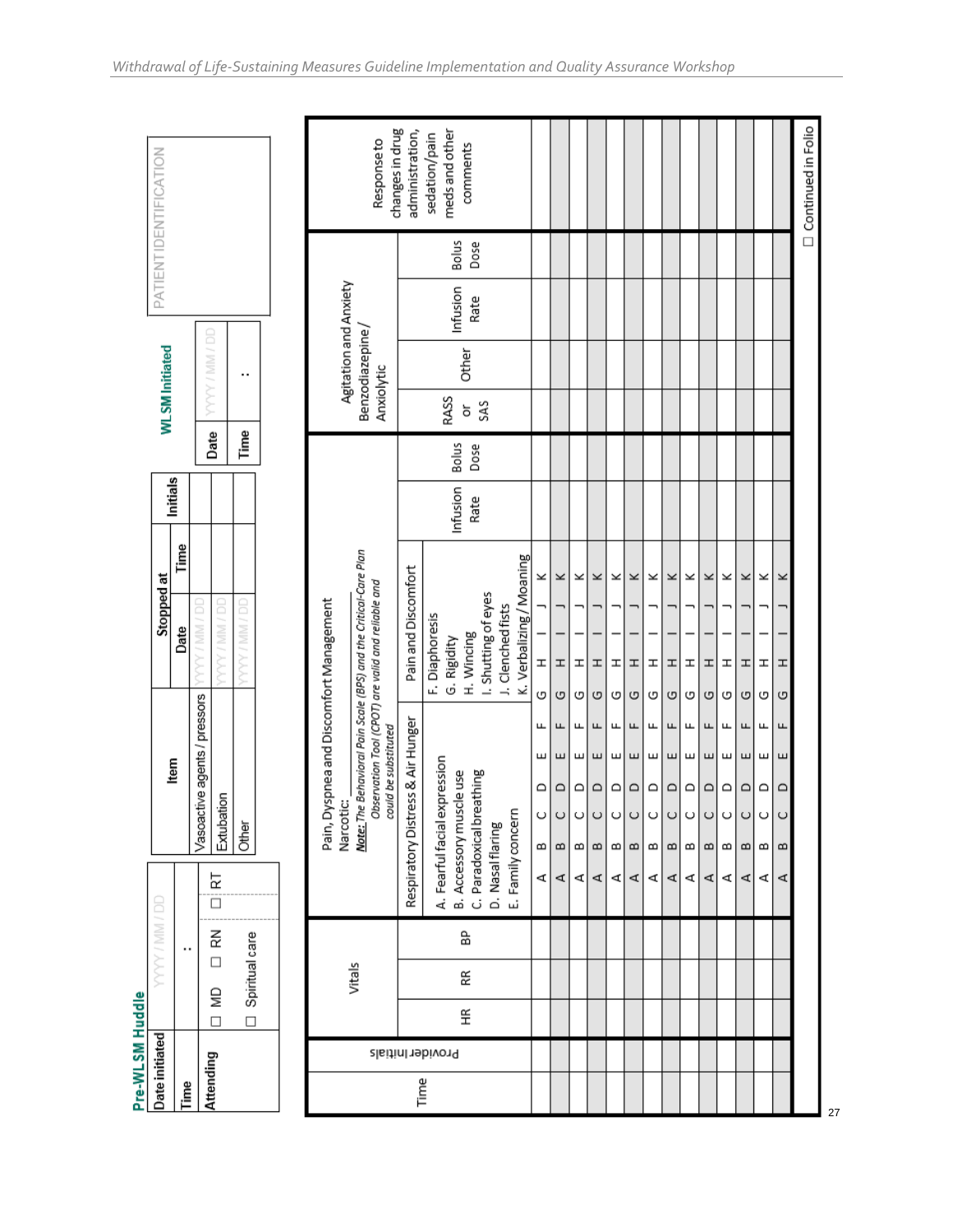| <b>DATE OF DEATH</b>                    | <b>TIME OF DEATH</b>   | PATIENT IDENTIFICATION |
|-----------------------------------------|------------------------|------------------------|
| YYYY/MM/DD                              |                        |                        |
| DEATH WAS PRONOUNCED BY:<br>PHYSICIAN 1 | PHYSICIAN <sub>2</sub> |                        |
| <b>OTHER NOTES</b>                      |                        |                        |

### **\*\*\* The below table refers to numbered charting notes from page 2 of this document. \*\*\***

| $\#$                    | <b>Note</b> | $\#$ | <b>Note</b> |
|-------------------------|-------------|------|-------------|
| $\mathbf 1$             |             | 13   |             |
| $\mathbf 2$             |             | 14   |             |
| $\overline{\mathbf{3}}$ |             | 15   |             |
| 4                       |             | 16   |             |
| 5                       |             | 17   |             |
| 6                       |             | 18   |             |
| $\overline{7}$          |             | 19   |             |
| $\bf 8$                 |             | 20   |             |
| $\boldsymbol{9}$        |             | 21   |             |
| 10                      |             | 22   |             |
| 11                      |             | 23   |             |
| 12                      |             | 24   |             |

# **Post-WLSM huddle Charting healthcare practitioners**

| <b>Date initiated</b> | YYYY / MM / DD                                           |
|-----------------------|----------------------------------------------------------|
| Fime                  |                                                          |
| <b>Attending</b>      | MD<br>Ιl<br><b>RN</b><br><b>RT</b><br>$\Box$ Social work |
|                       | $\Box$ Spiritual care<br>$\sqcap$ Other                  |

| <b>Initials</b> | <b>Name</b> | <b>Designation</b> |
|-----------------|-------------|--------------------|
|                 |             |                    |
|                 |             |                    |
|                 |             |                    |
|                 |             |                    |
|                 |             |                    |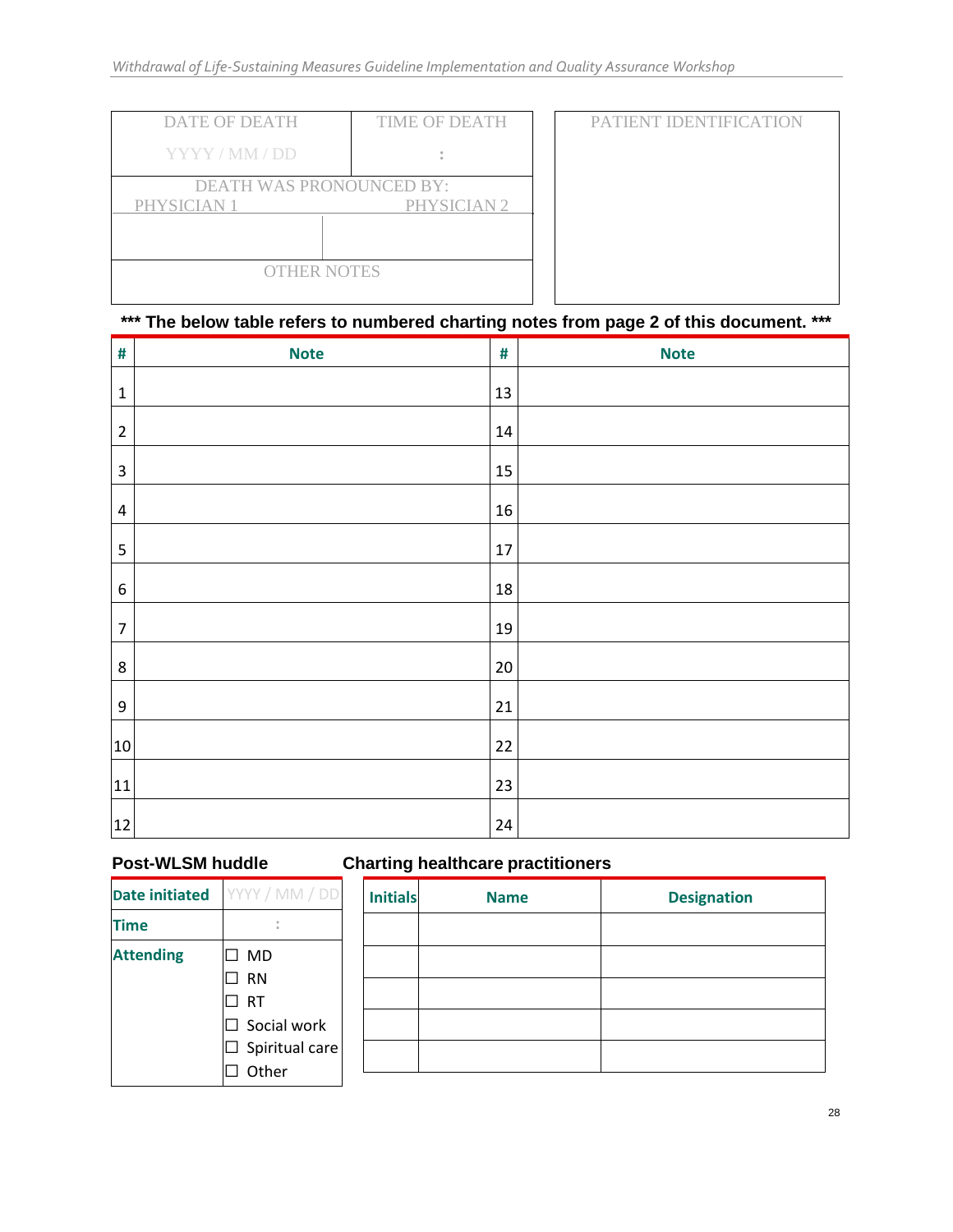Examples of pain and sedation scales

|                           | COMBATIVE<br>Label                                                                              | Description                                       | immediate danger to staff                                                                                                                                                                |                                                         |                                          |                                         |                                                     | Critical-Care Pain Observational Tool (CPOT)                                                                                                                                                      |  |
|---------------------------|-------------------------------------------------------------------------------------------------|---------------------------------------------------|------------------------------------------------------------------------------------------------------------------------------------------------------------------------------------------|---------------------------------------------------------|------------------------------------------|-----------------------------------------|-----------------------------------------------------|---------------------------------------------------------------------------------------------------------------------------------------------------------------------------------------------------|--|
|                           | <b>VERY AGITATED</b>                                                                            | Combative, violent,                               | Pulls to remove tubes or catheters; aggressive                                                                                                                                           |                                                         |                                          | Indicator                               | Score                                               | Description                                                                                                                                                                                       |  |
|                           | AGITATED                                                                                        |                                                   | Frequent non-purposeful movement, fights ventilator                                                                                                                                      |                                                         |                                          |                                         | $\circ$<br>Relaxed, neutral                         | No muscle tension observed                                                                                                                                                                        |  |
|                           | ALERT & CALM<br>RESTLESS<br>DROWSY                                                              |                                                   | Not fully alert, but has sustained awakening to voice<br>Anxious, apprehensive, movements not aggressive<br>Spontaneously pays attention to caregiver<br>(eye opening & contact >10 sec) |                                                         |                                          | expressions<br>Facial                   | Tense                                               | other change (e.g. opening eyes or learing<br>Presence of frowning, brow lowering, orbit<br>tightening and levator contraction or any<br>during nociceptive procedures)                           |  |
| Ņ                         | + If RASS is ≥-3 proceed to CAM-ICU (is patient (<br>MODERATE SEDATION<br><b>LIGHT SEDATION</b> |                                                   | Briefly awakens to voice (eyes open & contact <10sec)<br>Movement or eye opening to voice (no eye contact)<br>CAM-ICU positive or negative?                                              |                                                         | $0 - U =$                                |                                         | $\sim$<br>Grimacing                                 | mouth open or biting the endotracheal tube)<br>tightly closed (the patient may present with<br>All previous facial movements plus eyelid                                                          |  |
|                           | DEEP SEDATION<br><b>UNAROUSABLE</b>                                                             | physical stimulatio<br>No response to vo          | e, but movement or eye opening<br>e or physical stimulation                                                                                                                              |                                                         | $-000x$                                  |                                         | 0<br>Absence of movement<br>or normal position      | (movements not aimed toward the pain site<br>mean absence of pain) or normal position<br>Does not move at all (doesn't necessarily                                                                |  |
|                           | If RASS is 4 or -5 $\rightarrow$ 5TOP (a)                                                       |                                                   | <b>RECHECK later</b>                                                                                                                                                                     |                                                         |                                          |                                         |                                                     | or not made for the purpose of protection)                                                                                                                                                        |  |
|                           | Bessler                                                                                         | et al. Am J Respir Cirt Care Med 2002, 156: 1338- | Ely et al. JAMA 2003.286.2983-2991<br>莒                                                                                                                                                  |                                                         |                                          | movements<br>Body                       | ٣<br>Protection                                     | Slow, cautious movements, touching or<br>rubbing the pain site, seeking attention                                                                                                                 |  |
|                           |                                                                                                 |                                                   | Riker Sedation-Agitation Scale (SAS)                                                                                                                                                     |                                                         |                                          |                                         |                                                     | through movements                                                                                                                                                                                 |  |
| Score<br>N                | Term                                                                                            | Descriptor                                        |                                                                                                                                                                                          |                                                         |                                          |                                         | $\sim$<br>Restlessness/Agitation                    | Pulling tube, attempting to sit up, moving<br>limbsithrashing, not following commands,<br>striking at staff, trying to climb out of bed                                                           |  |
|                           | Dangerous Agitation                                                                             |                                                   | Pulling at ET tube, trying to remove catheters, climbing over bedrail,<br>striking at staff, thrashing side-to-side                                                                      |                                                         |                                          |                                         | Tolerating ventilator or                            |                                                                                                                                                                                                   |  |
| نه                        | Very Agitated                                                                                   | Requiring restraint and                           | frequent verbal reminding of limbs, bring ETT                                                                                                                                            |                                                         |                                          | Compliance<br>with the                  | $\circ$<br>movement                                 | Alarms not activated, easy ventilation                                                                                                                                                            |  |
|                           | Agitated                                                                                        |                                                   | Anxious or physically agitated, calms to verbal instructions                                                                                                                             |                                                         |                                          | intubated<br>ventilator                 | $\overline{ }$<br>Coughing but tolerating           | Coughing, alarms may be activated but<br>stop spontaneously                                                                                                                                       |  |
|                           | Calm and Cooperative<br>Sedated                                                                 |                                                   | Difficult to arouse but awakens to verbal stimuli or gentle shaking,<br>Calm, easily arousable, follow commands                                                                          |                                                         |                                          | patients)                               | $\sim$<br>Fighting ventilator                       | Asynchrony: blocking ventilation, alarms<br>frequently activated                                                                                                                                  |  |
|                           |                                                                                                 |                                                   | follows simple commands but drifts off again                                                                                                                                             |                                                         |                                          | œ                                       | $\circ$<br>Talking in normal tone                   | Talking in normal tone or no sound                                                                                                                                                                |  |
|                           | Very Sedated                                                                                    |                                                   | Arouses to physical stimuli but does not communicate or follow<br>commands, may move spontaneously                                                                                       |                                                         |                                          | Vocalization<br><i><b>extubated</b></i> | $\overline{ }$<br>Sighing, moaning<br>or no sound   | Sighing, moaning                                                                                                                                                                                  |  |
|                           | Unarousable                                                                                     | follow commands                                   | Minimal or no response to noxious stimuli, does not communicate or                                                                                                                       |                                                         |                                          | patients)                               | $\sim$<br>Crying out, sobbing                       | Crying out, sobbing                                                                                                                                                                               |  |
|                           | Behavioral Pain Scale (BPS)                                                                     |                                                   | Respiratory Distress Observation                                                                                                                                                         |                                                         |                                          | Muscle tension Relaxed                  | $\circ$                                             | No resistance to passive movements                                                                                                                                                                |  |
| Item                      | Description                                                                                     | Score                                             |                                                                                                                                                                                          | Scale (RDOS)                                            |                                          | Evaluation by                           | ÷<br>Tense, noid                                    | Resistance to passive movements                                                                                                                                                                   |  |
|                           | Partially tightened<br>Relaxed                                                                  | ev                                                | Variada<br>Heart rate per minute<br>Regiratory rate per minute<br>Restlessness:                                                                                                          | $90 - 109$<br>1 pt<br>0 <sub>pc</sub><br>$\frac{90}{2}$ | $rac{8}{4}$<br>2 pts                     | and extension of<br>passive flexion     |                                                     |                                                                                                                                                                                                   |  |
| Facial                    | (e.g. brow lowering)                                                                            |                                                   |                                                                                                                                                                                          | $19 - 30$<br>519                                        | 肩                                        | upper limbs                             |                                                     | Strong to passive movements or incapacity                                                                                                                                                         |  |
| uoissendxe                | (e.g. eyelid closing)<br>Fully tightened                                                        | e5                                                | purposeful movements<br>8                                                                                                                                                                | Occasional<br>sight<br>None                             | Frequent                                 | rest or evaluation                      | $\sim$<br>when patient is at Very tense or rigid    | to complete them                                                                                                                                                                                  |  |
|                           | No movement<br>Grimacing                                                                        | ÷                                                 | Accessory muscle use:                                                                                                                                                                    | stight<br>None                                          | Promounced                               | when patient is                         |                                                     |                                                                                                                                                                                                   |  |
|                           | Partially bent                                                                                  | e                                                 | me in clavicle during important<br>Paradoxical breathing<br>Grunting at end explicition:                                                                                                 | None                                                    | Present                                  | being turned                            |                                                     |                                                                                                                                                                                                   |  |
| Upper limb<br>movement    | Fully bent with finger flexion                                                                  | $\mathcal{O}$                                     |                                                                                                                                                                                          | $\,$<br>None                                            | Present                                  | <b>Total</b>                            | $\frac{8}{2}$                                       |                                                                                                                                                                                                   |  |
| Compliance                | Permanently retracted<br>Tolerating movement                                                    | ÷                                                 | involuntary movement of nares<br>guttural sound<br>Nasal flaring:                                                                                                                        | None                                                    | Present                                  |                                         |                                                     | "Note: When a patient's CPOT is >3, the learn will evaluate pain sources and modifyienhance pain"<br>management. CPOT sensitivity = 86% and specificity = 78% (Gélinas C, J Pain Sympt Man 2009). |  |
| with                      | ventilation for the most of time<br>Coughing but tolerating                                     | ev                                                |                                                                                                                                                                                          |                                                         | facial muscles tense,<br>Eyes wide open. |                                         |                                                     | Adapted from Gelinas et al., AJCC 2006; 19(4):420-427). Reproduced with permission. For more information about the CPOT                                                                           |  |
| mechanical<br>ventilation | Unable to control ventilation<br>Fighting ventilator                                            | e5<br>₩                                           | sk of fear                                                                                                                                                                               | None                                                    | brow furrowed,<br>mouth open             |                                         | use, contact the author at celine gelinas@mcgill.ca |                                                                                                                                                                                                   |  |
|                           | "Note: BPS score ranges from 3 (no pain) to 12 (maximum pain).                                  |                                                   | Journal of Pallative Medicine, 2010; 13(3): 285-290                                                                                                                                      |                                                         |                                          |                                         |                                                     |                                                                                                                                                                                                   |  |

29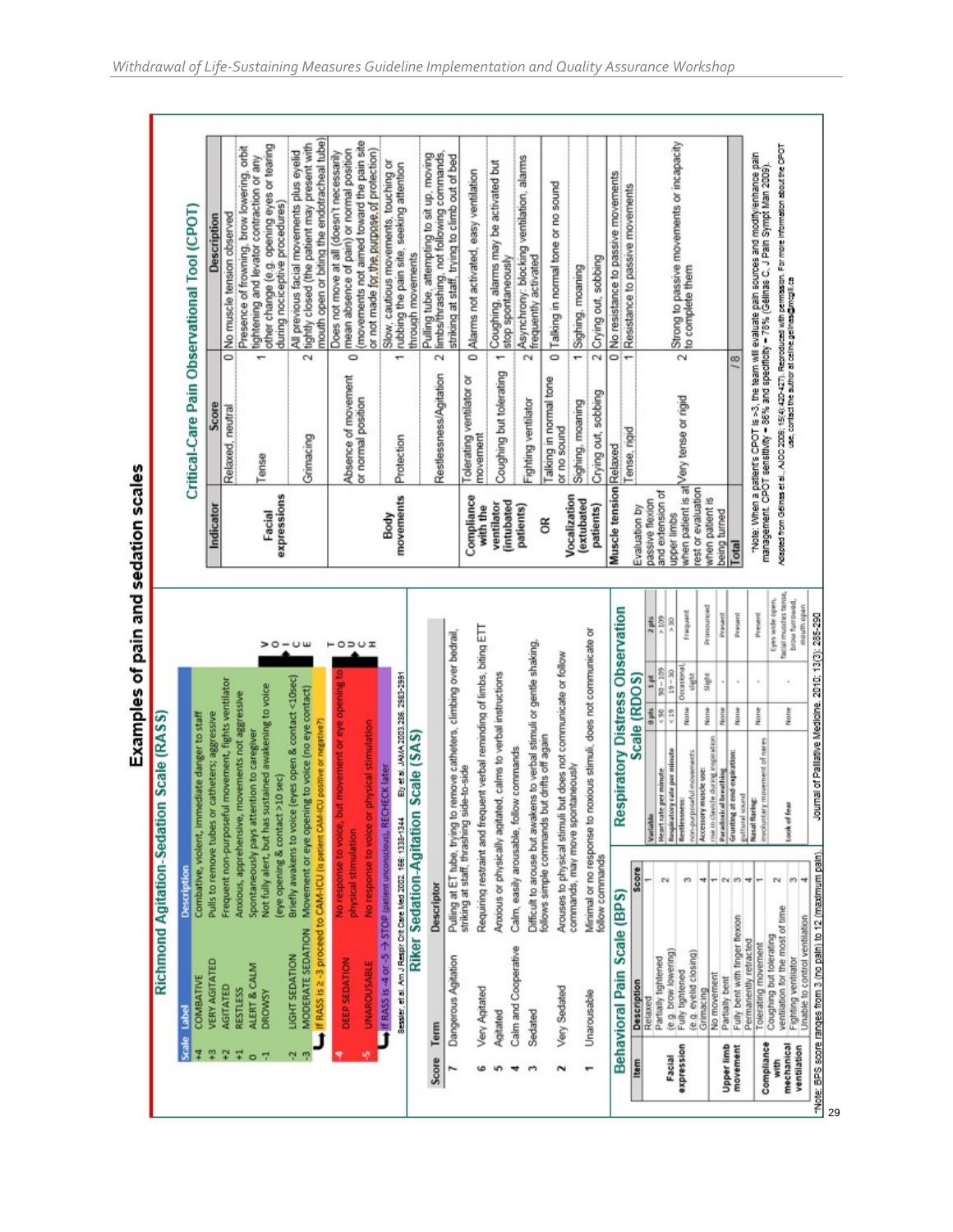# **WLSM family information**

#### **What does it mean to withdraw life-sustaining measures or life support?**

Your care team is there to help you and your loved one. However, when a patient is very ill, the care team cannot always help them get better despite their best treatments, efforts and hopes. In these situations, the aim is to keep your loved one comfortable while allowing them to die with dignity and respect.

Withdrawal of life-sustaining measures involves several steps, throughout which respect, dignity and your loved one's comfort is the care team's main priority. When the decision is made to withdraw life support and allow death to occur, you can expect the following to take place:

- Medications that control blood pressure or heart rate will be stopped
- The ventilator (breathing machine) will be turned off and the breathing tube is usually removed
- If your loved one is on dialysis, it will be discontinued
- The vital signs monitor may be turned off; staff will watch your loved one for comfort ratherthan checking his or her vital signs
- Routine tests like blood work and X-rays will no longer be ordered
- Intravenous fluids will be decreased or stopped
- Tube feeding will be stopped and the feeding tube may be removed
- Any treatments or medications that are not aimed at treating symptoms, increasing comfort, maintaining dignity or supporting cultural-social well-being will also be stopped

Adjustments may occur to meet the needs of your family and your loved one. Your care team will discuss these steps with you in more detail.

#### **What can I expect after life support is withdrawn?**

It is difficult to predict when death will occur. In some cases, it comes quickly. In other circumstances, it may occur several hours or even days after life support is withdrawn. Regardless of the amount of time before death, your loved one will continue to receive care.

#### **What symptoms could my loved one experience and how will these be treated?**

Your loved one will be closely watched for signs of pain or distress. If you notice any change that concerns you, tell a member of your care team.

#### *Pain and shortness of breath:*

- Pain may cause changes in facial expression, agitation, or other signs of discomfort. Pain will be treated with medications like morphine which can be quickly adjusted to ensurecomfort.
- Shortness of breath may occur, particularly as the breathing machine is turned off and thebreathing tube removed. Medications are given to ensure that your loved one is comfortable.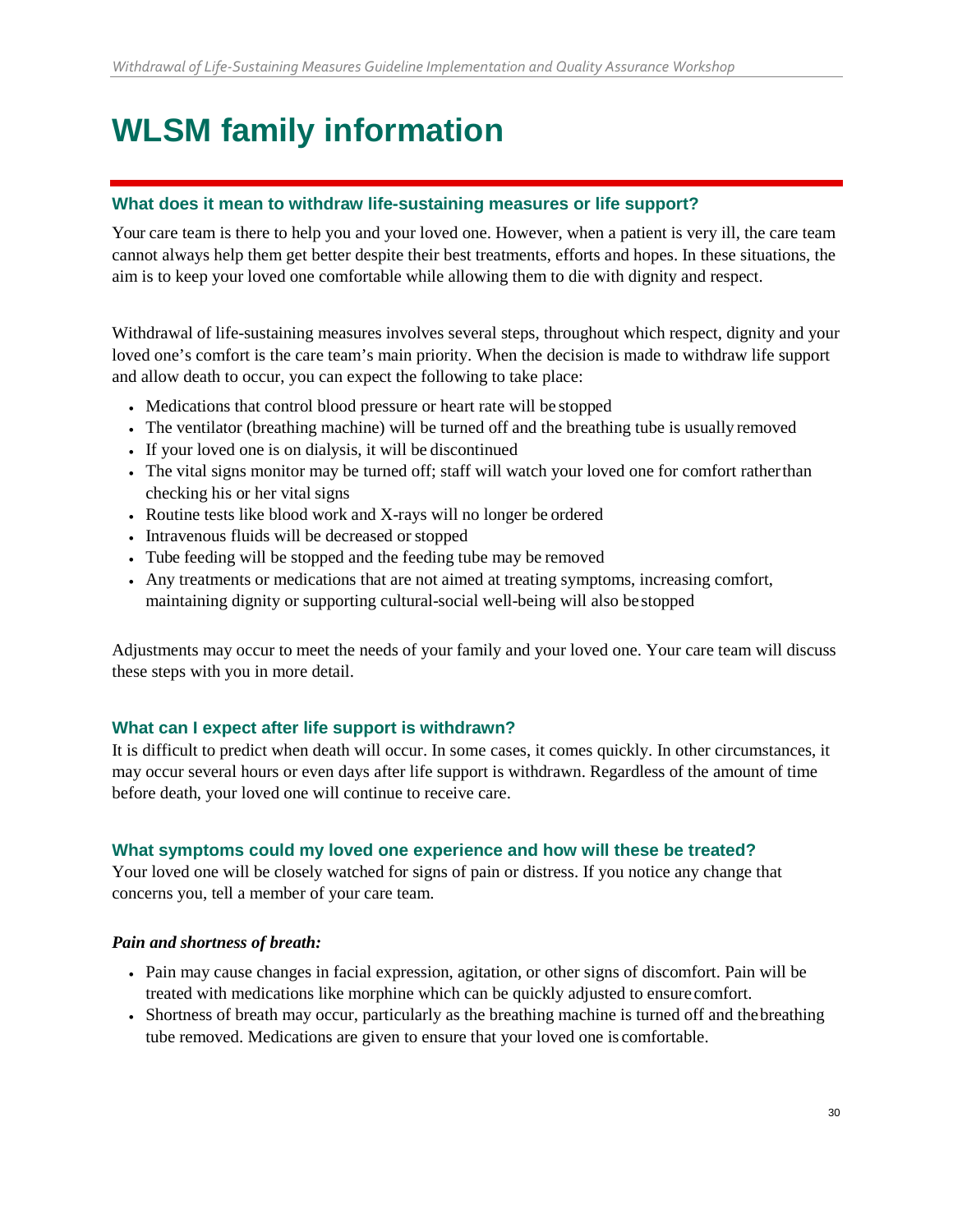• When pain and shortness of breath are treated with medication, the dose given will be based on the amount of comfort medication your loved one is already receiving. Studies have shown that giving medication for comfort does not shorten life. There is no reason to over treat or undertreat pain or shortness of breath.

#### *Changes in breathing pattern:*

- You may notice pauses in breathing, snoring, or rapid shallow breathing. This is a normal part of the dying process and not necessarily a sign of discomfort. It generally does not need to betreated.
- Changes in swallowing may cause saliva to pool at the back of the mouth and cause a rattling or gurgling noise when your loved one breathes. This is likely not uncomfortable for your lovedone. However, medications and treatments may be given if it causes discomfort.

#### *Anxiety and agitation:*

• Signs of agitation can include restlessness, frequent movements, or pulling at blankets and tubes. Your loved one will be watched closely for these symptoms and provided sedative medications as needed.

#### *Hunger and thirst:*

• At end-of-life, most people do not feel hungry or thirsty. As the body's systems begin to shut down it can become difficult for people to tolerate food and fluids. For this reason, stopping fluids and tube feeding during this time is recommended. Some people experience discomfort from dry lips or a dry tongue. This is best treated with moist swabs or an artificial saliva spray rather than giving fluids intravenously.

#### **How can I support my loved one during this time?**

You are welcome to be in the room as life support is stopped. This is a very personal decision. Some families and family members prefer to be present and others do not. Your health care team will support any decision you make. Simply sitting with your loved one, speaking quietly with them, and holding their hand can help to provide comfort.

If you would like to bring in items like photos, music, and letters from friends and family to celebrate the life of your loved one, you may do so. If there are cultural or religious rituals that are important to your loved one, you may bring in your own spiritual leader or ask your care team to help arrange this.

#### **What if I need support?**

During this time, you may have many different feelings such as sadness, anger, fear, guilt, or even relief. It can be helpful to talk with the friends and family members about your feelings and fears. All members of your health care team, including the doctors, nurses, respiratory therapists, social workers and spiritual care providers are there to support you during this very difficult time. If you would like some time alone, there are spaces in the hospital for quiet reflection or prayer.

Community resources are available to support your family during and after the end-of-life process. Your care team can provide more information on what support is available.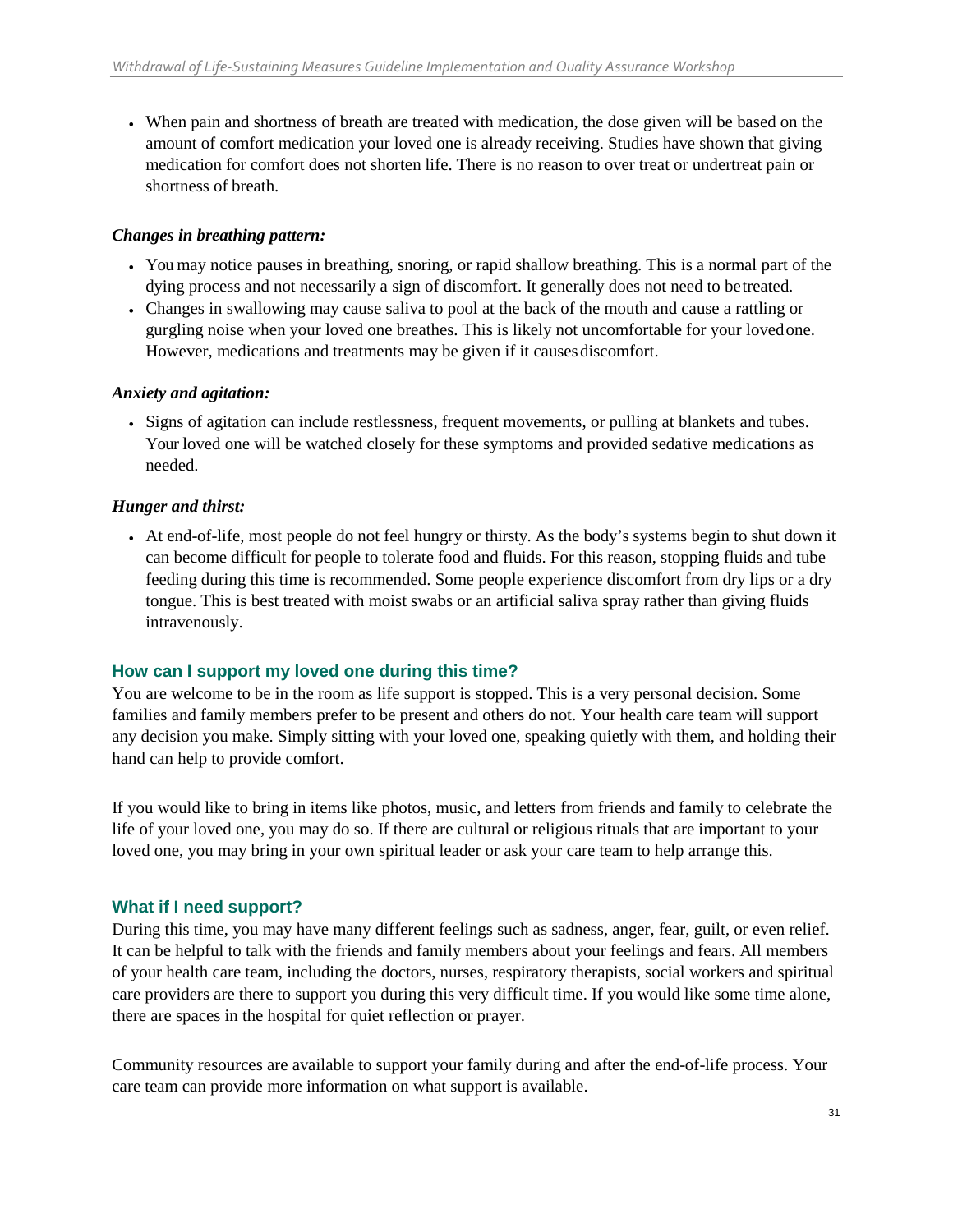#### **If I have questions, who can I ask?**

If you are concerned about your loved one's comfort at any time or have questions about their symptoms and how they are being treated, please let a member of your care team know. Sometimes it helps to write down questions or concerns.

There are many members of the team caring for your loved one. With around-the-clock care, you may meet doctors, nurses, and respiratory therapists who will become new members of your care team. Feel free to ask questions and introduce yourself. Your care team is there to support you and your family throughout end-of-life care.

#### **What if our loved one wanted to be an organ or tissue donor?**

Organ and tissue donation may be an option following death. Experts in organ and tissue donation are available to answer questions and support you and your family through the donation process. Your care team may raise the issue of donation with your family. Please feel free to talk to your team about organ and tissue donation.

If your loved one wishes to donate his or her organs and or tissues, the timing for withdrawal of life support will be discussed. The organ and tissue donation teams and the physicians from the intensive care unit will be a part of the discussion with you and your family. All teams and team members will ensure your loved one is comfortable. The medications they receive for comfort will not change. Additional medications and tests may be required. If so, the organ donation coordinator will discuss this with you.

You will be able to be with your loved one when life support is removed. Vital sign monitors will remain in place. When your loved one dies, two physicians will confirm that death has occurred. Your loved one will then be moved to the operating room for donation. If you wish to be with your loved one after organ donation has taken place that can be arranged.

Even if your loved one wished to be an organ donor, donation may not always be possible. The dying process is unpredictable and may take longer than expected. In some cases, your loved one's organs may not have received enough oxygen to work well for someone else. It is important to remember the gift of life is in the decision to donate. We recognize the potential disappointment when organ donation is not possible and will do all we can to support you through this.

The timeline for tissue donation is different from organ donation and may occur within 24 hours of death.

Staff from the intensive care unit and the organ and tissue donation teams will be available to answer any questions you may have. If you wish to discuss organ donation or your decision to do so, please ask to speak to a member of your care team at any time.

#### **Questions?**

You may still have questions about what happens at end-of-life. Sometimes it helps to write down your questions. Please don't hesitate to ask questions and raise any concerns you may have with any member of your care team. Your care team is there to support you, your loved one and your family through this difficult time.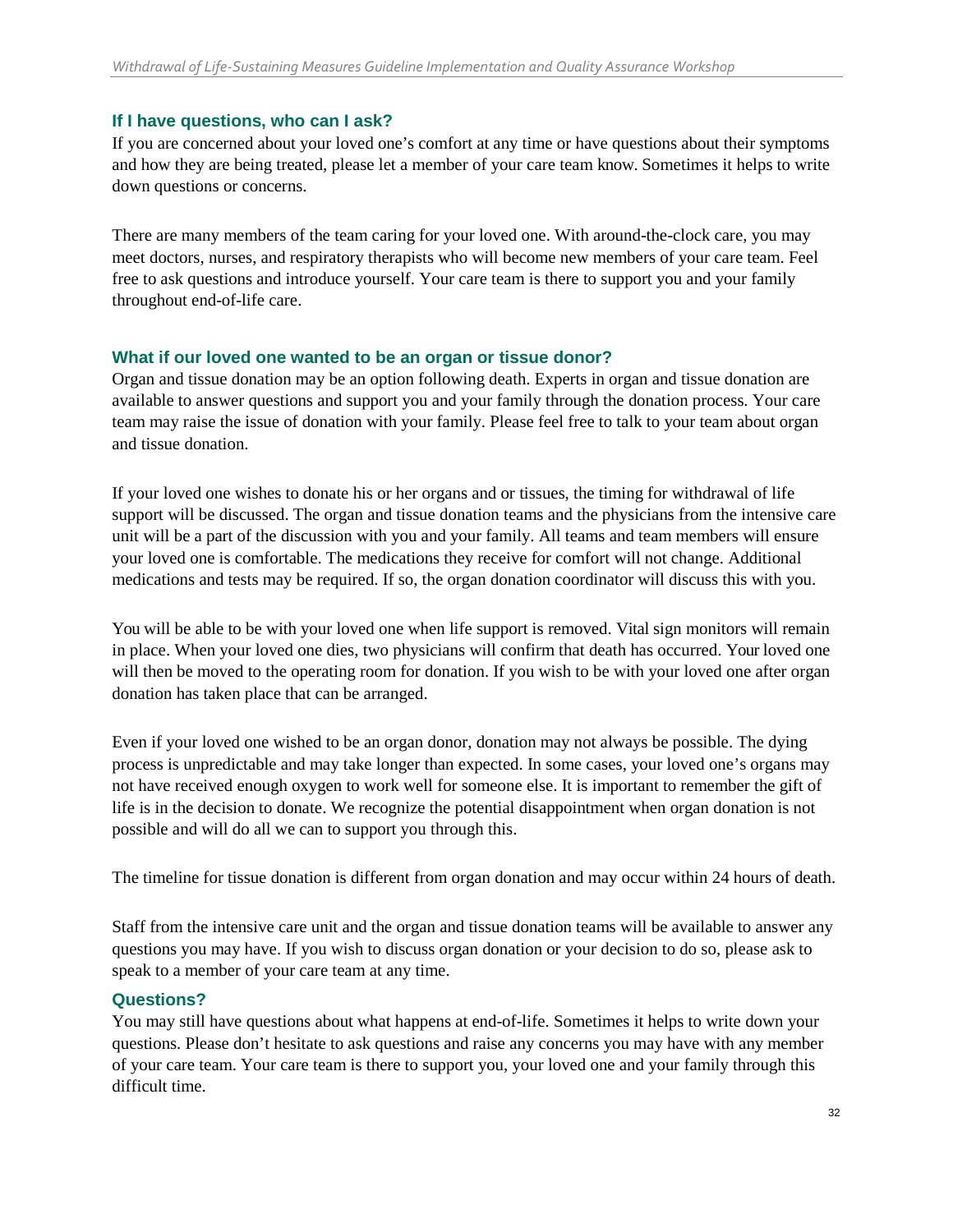# **WLSM system audit**

|              | "AL NAME-<br>HOSPE | $\sim$ |
|--------------|--------------------|--------|
| Y Y Y<br>M M |                    |        |

The purpose of this audit is to enhance the quality of the process of withdrawal of life-sustaining measures (WLSM) in special care units where life support measures are used. Intensive care units (general or specialized), cardiac care units, high acuity units, step-down units, etc. Please note that this applies to the **clinical** process of WLSM, and NOT the decision-making process.

As a unit, your task is to document whether you have the following best practices in place in advance of WLSM from a patient. A comment section is available for your use. **Please comment on any "No" answers**. These are based on the Canadian Critical Care Society's Guidelines on Withdrawal of Life-Sustaining Measures.

*To be completed by Physician and Administration lead for the unit, in consultation with front line staff.*

| <b>Policy and Procedure</b>                                                                                                                                                                                                               | <b>Yes</b> | <b>No</b> | <b>Comments</b> |
|-------------------------------------------------------------------------------------------------------------------------------------------------------------------------------------------------------------------------------------------|------------|-----------|-----------------|
| Does the organization have a specific policy on WLSM?                                                                                                                                                                                     |            |           |                 |
| Does the policy reference the CCCS Guidelines on WLSM?                                                                                                                                                                                    |            |           |                 |
| Does the organization have an organ and tissue donation committee?                                                                                                                                                                        |            |           |                 |
| Has the donation committee reviewed the CCCS guidelines for<br>WLSM and local policy, if present?                                                                                                                                         |            |           |                 |
| Does the organization routinely evaluate or audit cases of WLSM?<br>If yes, is there a case audit tool?                                                                                                                                   |            |           |                 |
| Is there a process in place to assess and communicate audit results<br>at defined intervals?<br>• someone responsible to conduct audits<br>• person responsible to analyze and provide feedback<br>• person responsible to act on results |            |           |                 |
| Is there a process to develop an inter-professional care plan for<br>WLSM for each patient?<br>(e.g. mandatory huddle to discuss roles and responsibilities)                                                                              |            |           |                 |
| Are there regular education sessions on staff roles in WLSM for:<br>physicians<br>٠<br>nurses<br><b>RTs</b><br>Please check yes/no for each and comment on frequency.                                                                     |            |           |                 |
| <b>Notes:</b> (any missing item should be addressed in the action plan below)                                                                                                                                                             |            |           |                 |

#### **Policy and procedure background work**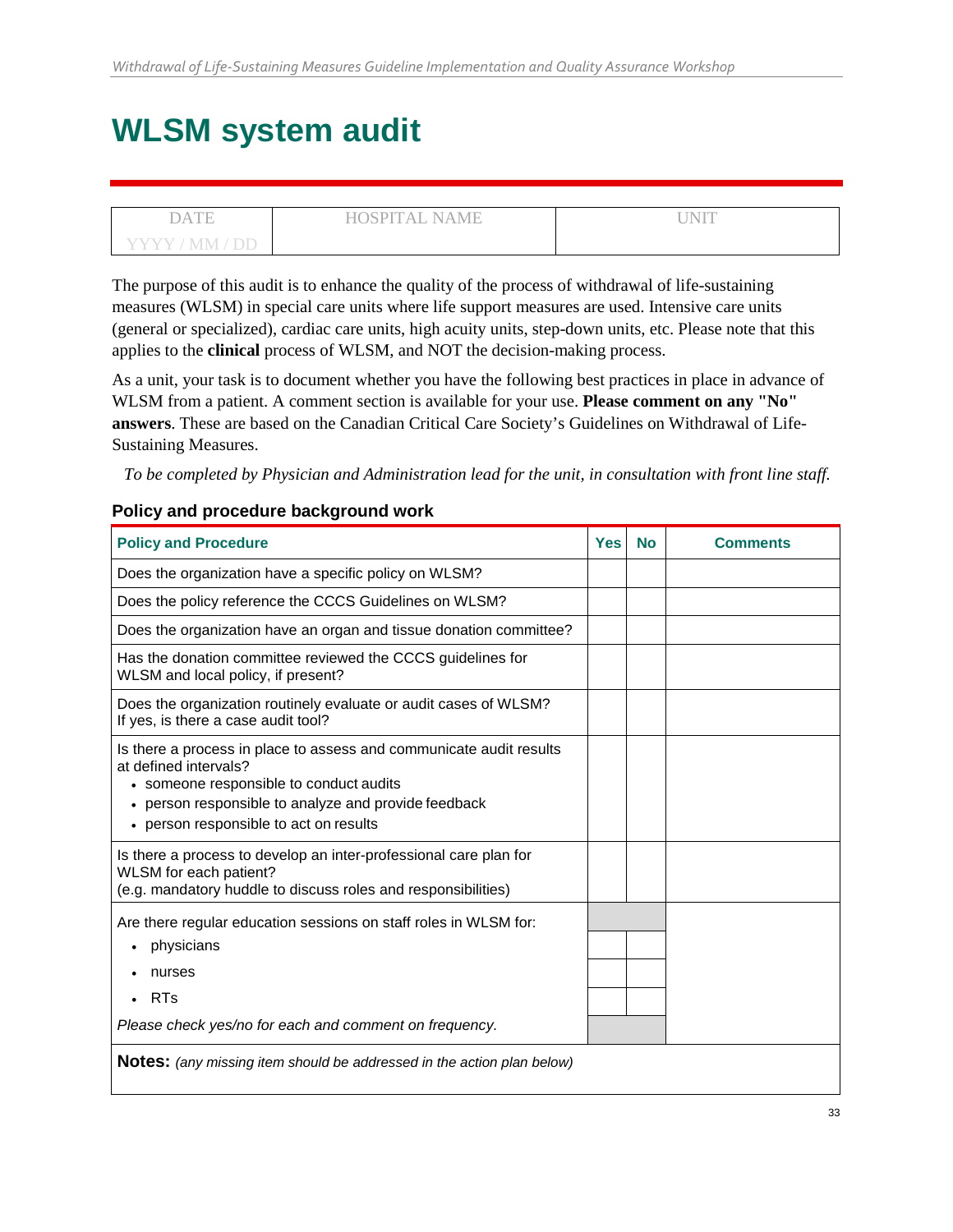### **Preparing for WLSM**

| <b>Preparing for WLSM</b>                                                                                                                                                             | Yes | No | Comments |
|---------------------------------------------------------------------------------------------------------------------------------------------------------------------------------------|-----|----|----------|
| Can the unit provide a private room for patients at end-of-life?<br>If yes, please comment on frequency (e.g. always, usually, sometimes).                                            |     |    |          |
| Is there a separate family room for family to gather, particularly if<br>their loved one is at end-of-life?<br>If yes, please comment on frequency (e.g. always, usually, sometimes). |     |    |          |
| Are there environmental aids (e.g. signs) identifying, in an unobtrusive<br>way, the process of WLSM has started (facilitates liberal visiting, etc.)?                                |     |    |          |
| Is acute grief support available for families?<br>If so, please specify who provides this.                                                                                            |     |    |          |
| Are families welcome to be present for WLSM and participate in the<br>patient care before, during and after?                                                                          |     |    |          |
| For challenging or complicated cases, practitioners are encouraged<br>to seek advice and support from colleagues.                                                                     |     |    |          |
| <b>Notes:</b> (any missing item should be addressed in the action plan below)                                                                                                         |     |    |          |

#### **Assessment of distress during WLSM**

| <b>Assessment of distress during WLSM</b>                                                                            | Yes | <b>No</b> | Comments |
|----------------------------------------------------------------------------------------------------------------------|-----|-----------|----------|
| Is there a specific documentation tool for documenting symptoms<br>and treatment of symptoms in WLSM?                |     |           |          |
| Are standardized scoring systems or some objective measure of<br>assessment embedded in this documentation for:      |     |           |          |
| pain                                                                                                                 |     |           |          |
| respiratory distress                                                                                                 |     |           |          |
| agitation                                                                                                            |     |           |          |
| delirium                                                                                                             |     |           |          |
| Please check yes/no for each.                                                                                        |     |           |          |
| Is there education for staff to ensure families can also contribute to<br>the assessment of symptoms at end-of-life? |     |           |          |
| <b>Notes:</b> (any missing item should be addressed in the action plan below)                                        |     |           |          |
|                                                                                                                      |     |           |          |
|                                                                                                                      |     |           |          |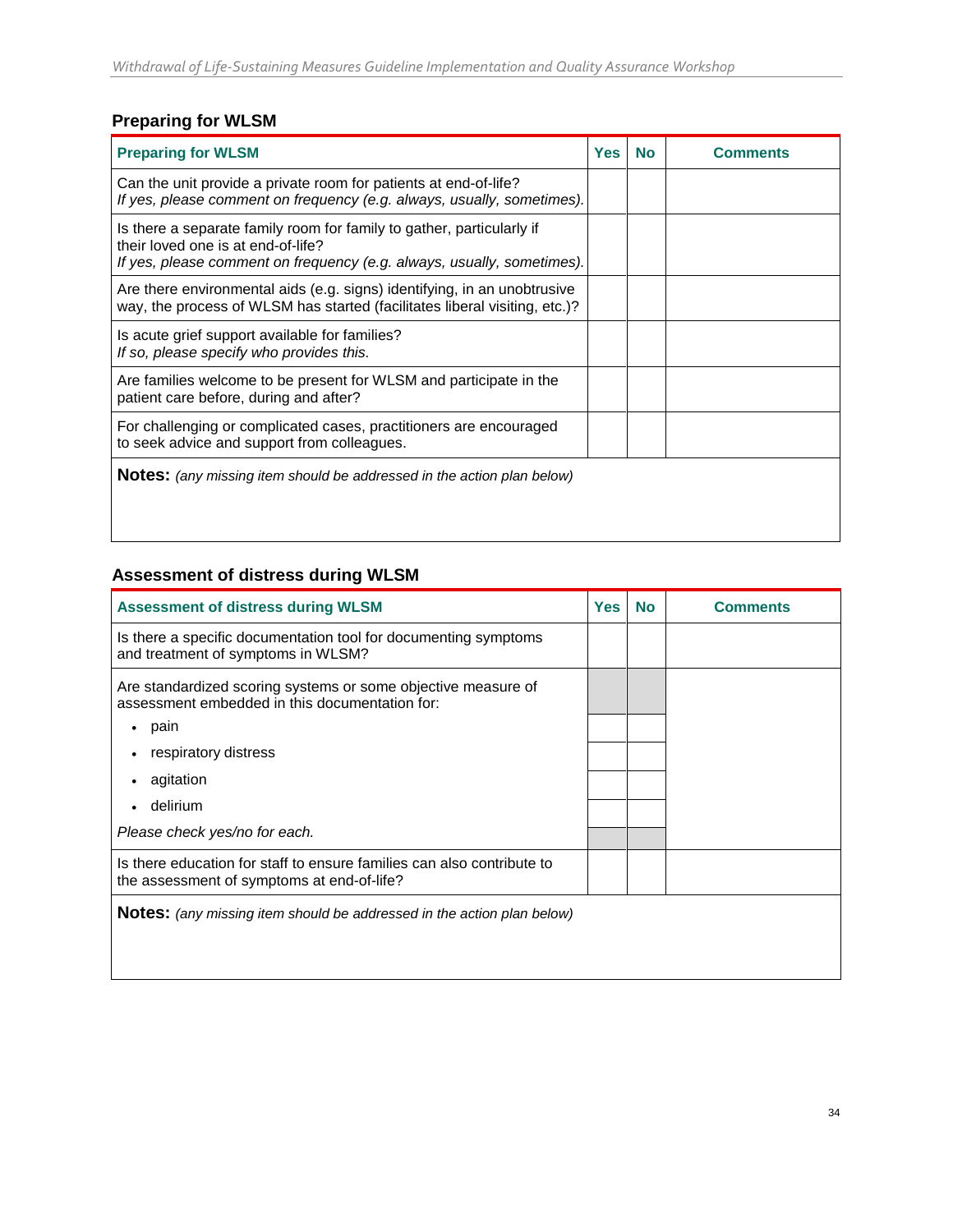### **Discontinuation of treatment and monitoring**

| Does the unit have the following materials available?                           | <b>Yes</b> | <b>No</b> | <b>Comments</b> |
|---------------------------------------------------------------------------------|------------|-----------|-----------------|
| Guideline and/or clinical protocol for WLSM process<br>(step-by-step procedure) |            |           |                 |
| Checklist to support the WLSM process in real time with each patient            |            |           |                 |
| Pre-printed standardized orders for WLSM                                        |            |           |                 |
| Educational material for staff for WLSM process                                 |            |           |                 |
| Educational material for family for WLSM process                                |            |           |                 |
| Documentation tools for WLSM process                                            |            |           |                 |
| <b>Notes:</b> (any missing item should be addressed in the action plan below)   |            |           |                 |

#### **Following WLSM and patient death**

| Are the following in place?                                                                                                                        | <b>Yes</b> | <b>No</b> | <b>Comments</b> |
|----------------------------------------------------------------------------------------------------------------------------------------------------|------------|-----------|-----------------|
| Bereavement material available for family                                                                                                          |            |           |                 |
| Family satisfaction with WLSM survey.<br>If yes,<br>• how frequently is it done?<br>• who sends out surveys?<br>• who analyzes results of surveys? |            |           |                 |
| Process for staff debriefing after WLSM<br>If yes,<br>• is it formalized?<br>who decides on need for debrief?<br>• who conducts debrief?           |            |           |                 |
| <b>Notes:</b> (any missing item should be addressed in the action plan below)                                                                      |            |           |                 |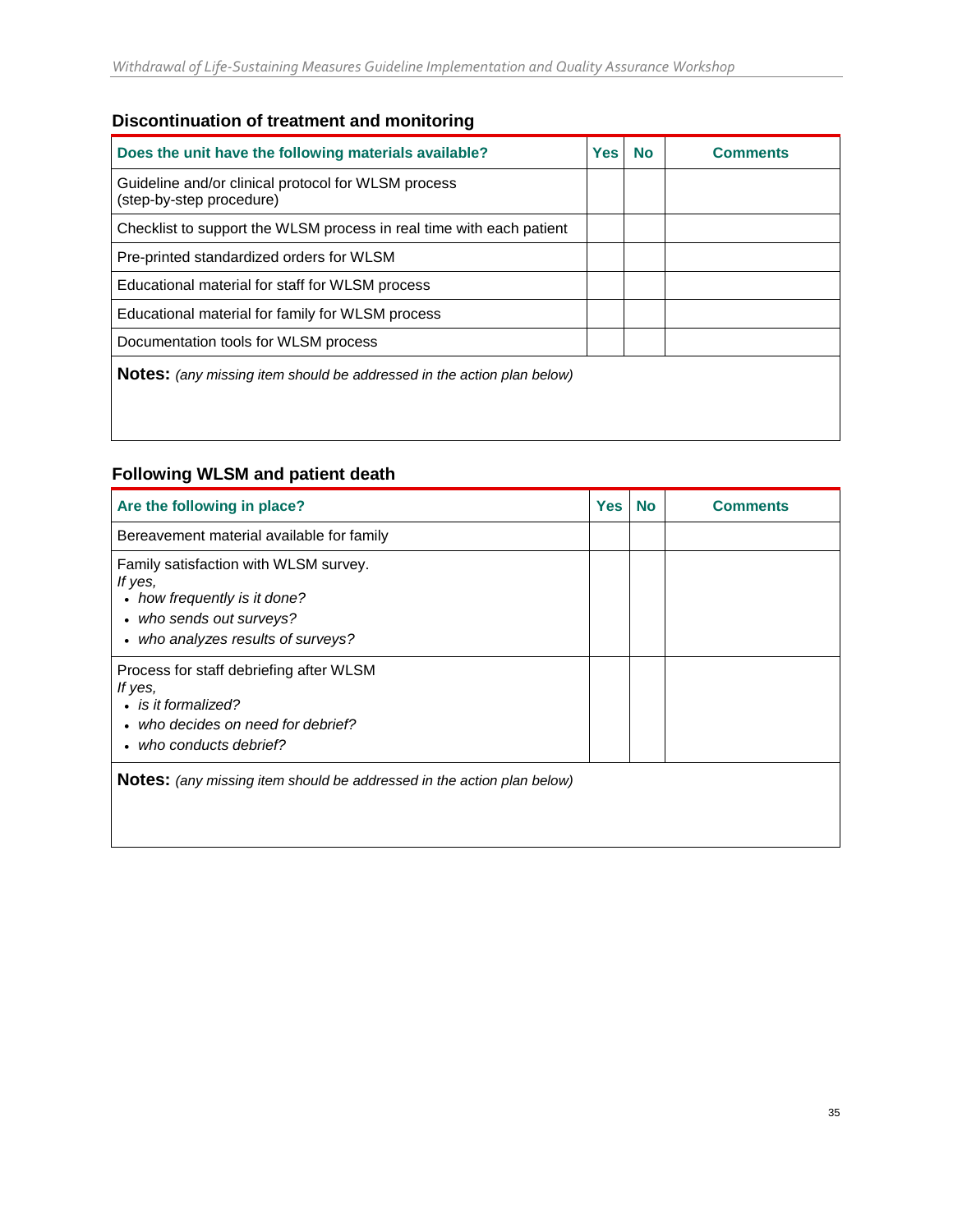| <b>ACTION ITEM</b> | <b>ACCOUNTABILITY</b> |
|--------------------|-----------------------|
|                    |                       |
|                    |                       |
|                    |                       |
|                    |                       |
|                    |                       |
|                    |                       |
|                    |                       |
|                    |                       |
|                    |                       |
|                    |                       |

### **System audit follow up action items and accountability**

| PERFORMED BY | <b>DATE</b>    | MF. |
|--------------|----------------|-----|
|              | YYYY / MM / DD |     |
|              |                |     |
|              |                |     |

| System audit tool helped facilitate discussion: |                    | l lYes                            | $1$ No |  |
|-------------------------------------------------|--------------------|-----------------------------------|--------|--|
| Tool requires revision:                         | $\overline{N_{0}}$ | $\Box$ Yes – Feedback provided to |        |  |

A repeat system audit will be completed for this unit in \_\_\_\_\_\_ months (suggest: 12)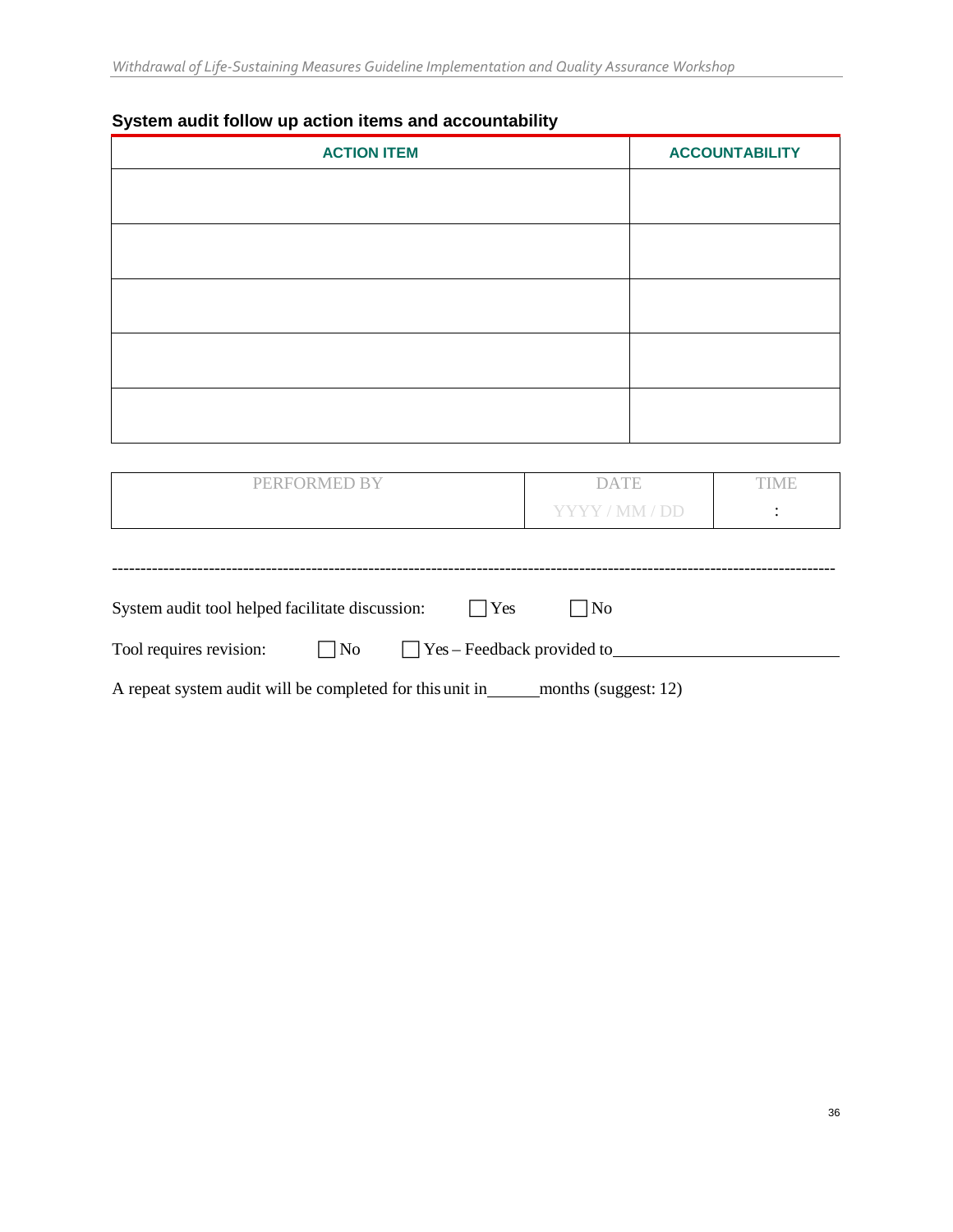# **WLSM case audit**

| <b>DATE WLSM STARTED</b><br>YYYY/MM/DD | <b>IDENTIFIER 1</b> | <b>IDENTIFIER 2</b>           |
|----------------------------------------|---------------------|-------------------------------|
| NAME.                                  | MRN                 | $\Box$ DCD $\Box$ No donation |

### Cause of Death/Decision for WLSM:

#### **Event timing**

| <b>Event</b>                                                           | <b>Time</b>                          | <b>Comments</b> |
|------------------------------------------------------------------------|--------------------------------------|-----------------|
| Withdrawal of vasopressors                                             | <b>Start</b><br>Complete             |                 |
| Withdrawal of mechanical ventilation                                   | <b>Start</b><br>Complete             |                 |
| Withdrawal of supplemental oxygen                                      | <b>Start</b><br>Complete             |                 |
| Extubation                                                             |                                      |                 |
| Death                                                                  | Date / Time<br>YY/MM/DD              |                 |
| Transfer from unit prior to death.<br>If yes, document date and time.  | No<br>Yes<br>Date / Time<br>YY/MM/DD |                 |
| Bedside monitors                                                       | $ON \square$ OFF<br>$\blacksquare$   |                 |
| Notes: (any missing item should be addressed in the action plan below) |                                      |                 |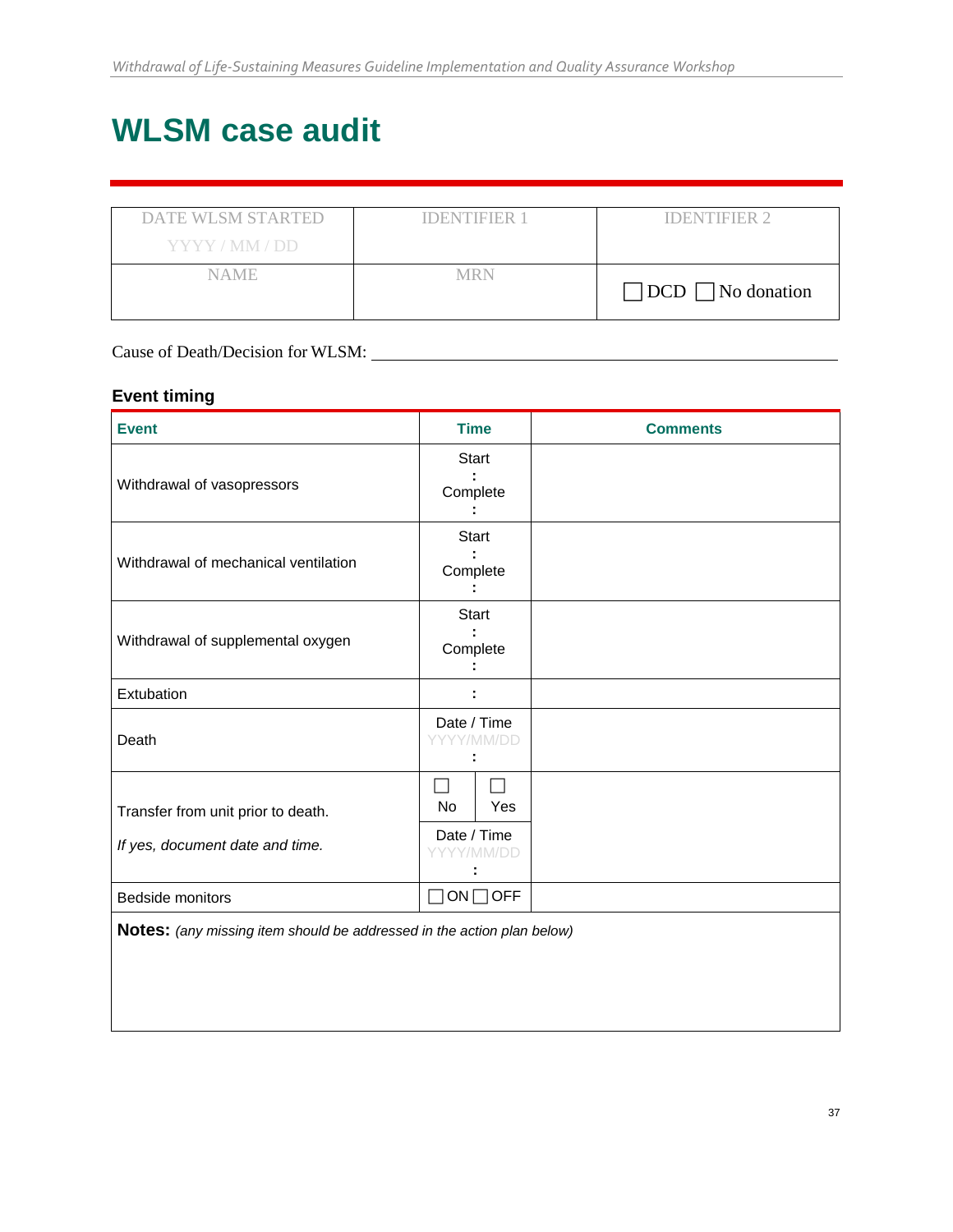#### **Preparation for WLSM**

*Location of documentation sought in the audit predefined by site. Do not include items suggested below if not routinely documented at your site. Location can be in nursing or physician's notes or use of specific checklist completed for WLSM. A checklist is strongly recommended where items match the audit.*

| Which of the following are clearly documented?                                                  | <b>Yes</b> | <b>No</b> | <b>Comments</b> |
|-------------------------------------------------------------------------------------------------|------------|-----------|-----------------|
| Multidisciplinary care plan for WLSM                                                            |            |           |                 |
| Notification of Organ Donation Organization                                                     |            |           |                 |
| Patient/family offered the opportunity for organ and tissue donation                            |            |           |                 |
| Pre-WLSM huddle of physician, RN, RT, social work, others                                       |            |           |                 |
| Explicit decision made regarding use of bedside monitors and in<br>consultation with family     |            |           |                 |
| Signal/sign posted that WLSM is occurring                                                       |            |           |                 |
| Spiritual/culture needs of patient and family discussed prior to WLSM                           |            |           |                 |
| Spiritual/culture support offered to patient and family                                         |            |           |                 |
| Family encouraged and permitted to participate in patient care<br>before, during and after WLSM |            |           |                 |
| <b>Notes:</b> (any missing item should be addressed in the action plan below)                   |            |           |                 |

#### **Process of WLSM**

| <b>Steps</b>                                                                  | <b>Yes</b> | No | <b>Comments</b> |
|-------------------------------------------------------------------------------|------------|----|-----------------|
| Family present during WLSM                                                    |            |    |                 |
| Concern noted regarding RN availability during WLSM                           |            |    |                 |
| Concern noted regarding RT availability during WLSM                           |            |    |                 |
| Concern noted regarding MD availability during WLSM                           |            |    |                 |
| Standardized order set available and signed in advance of WLSM                |            |    |                 |
| Check documented times.                                                       |            |    |                 |
| <b>Notes:</b> (any missing item should be addressed in the action plan below) |            |    |                 |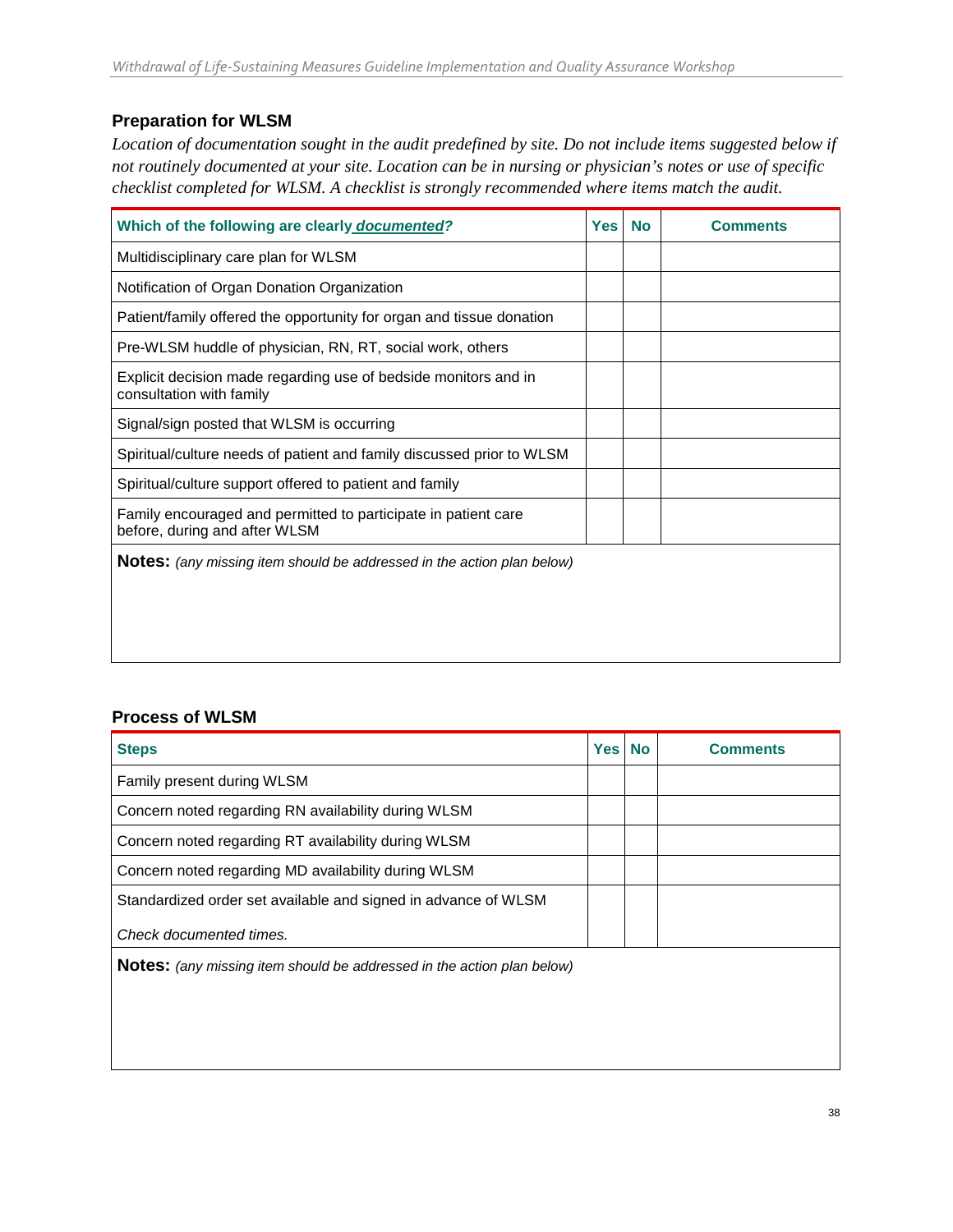#### **Assessment of distress and symptom relief during WLSM**

*It is assumed each unit will use only one scoring system for symptoms.*

| Is the following documented in the RN notes?                                                   | <b>Consistently</b> | Inconsistently        | <b>Not at All</b> | <b>Comments</b> |
|------------------------------------------------------------------------------------------------|---------------------|-----------------------|-------------------|-----------------|
| lPain score used                                                                               |                     |                       |                   |                 |
| Sedation score used                                                                            |                     |                       |                   |                 |
| Respiratory distress score used                                                                |                     |                       |                   |                 |
| Delirium score used                                                                            |                     |                       |                   |                 |
| Medication name(s) and dose(s) used to treat<br>anticipated symptoms with documented rationale |                     |                       |                   |                 |
| For evident symptoms, administration of<br>medication included documentation of:               | <b>Consistently</b> | <b>Inconsistently</b> | <b>Not at All</b> | <b>Comments</b> |
| • score prompting use of medications                                                           |                     |                       |                   |                 |
| • dose                                                                                         |                     |                       |                   |                 |
| • response                                                                                     |                     |                       |                   |                 |
| <b>Notes:</b> (any missing item should be addressed in the action plan below)                  |                     |                       |                   |                 |

#### **Following death**

*The following items are suggestions. Documentation must be clear and a post WLSM checklist matching the items below is suggested.*

| <b>Follow up</b>                                                              | <b>Yes</b> | <b>No</b> | <b>Comments</b> |
|-------------------------------------------------------------------------------|------------|-----------|-----------------|
| Grief literation/information/support offered to family                        |            |           |                 |
| Referral to community bereavement support                                     |            |           |                 |
| Suggestion whether to review case documented                                  |            |           |                 |
| <b>Notes:</b> (any missing item should be addressed in the action plan below) |            |           |                 |
|                                                                               |            |           |                 |
|                                                                               |            |           |                 |
|                                                                               |            |           |                 |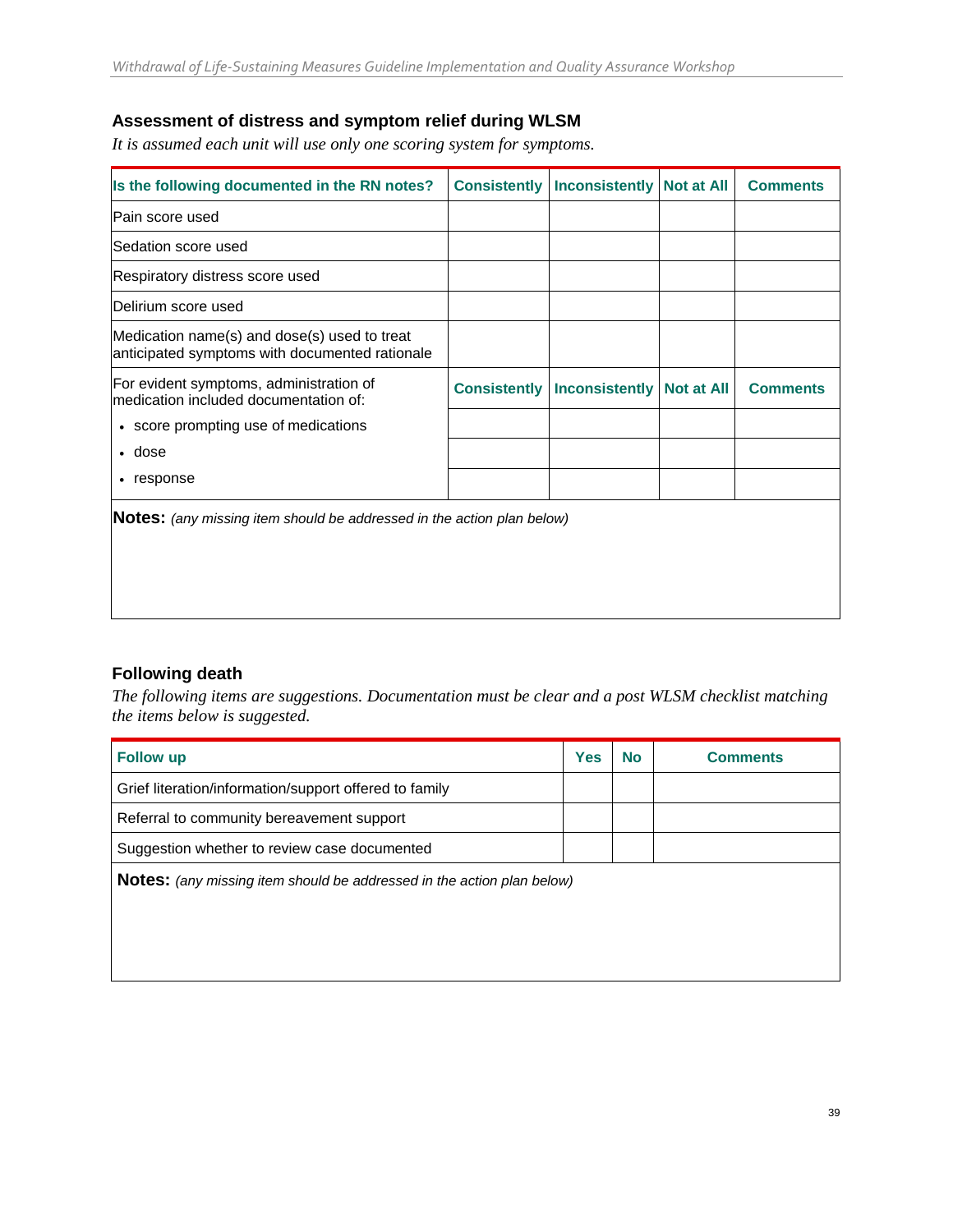### **Case audit follow up action items and accountability**

| <b>ACTION ITEM</b> | <b>ACCOUNTABILITY</b> |
|--------------------|-----------------------|
|                    |                       |
|                    |                       |
|                    |                       |
|                    |                       |
|                    |                       |
|                    |                       |
|                    |                       |
|                    |                       |
|                    |                       |
|                    |                       |

| PERFORMED BY | <b>DATE</b>    | `IME. |
|--------------|----------------|-------|
|              | YYYY / MM / DD |       |
|              |                |       |

| Case audit tool helped facilitate discussion: |           | $\perp$ $Y$ es                    | $\overline{\text{No}}$ |  |  |
|-----------------------------------------------|-----------|-----------------------------------|------------------------|--|--|
| Tool requires revision:                       | $\Box$ No | $\Box$ Yes – Feedback provided to |                        |  |  |

-------------------------------------------------------------------------------------------------------------------------------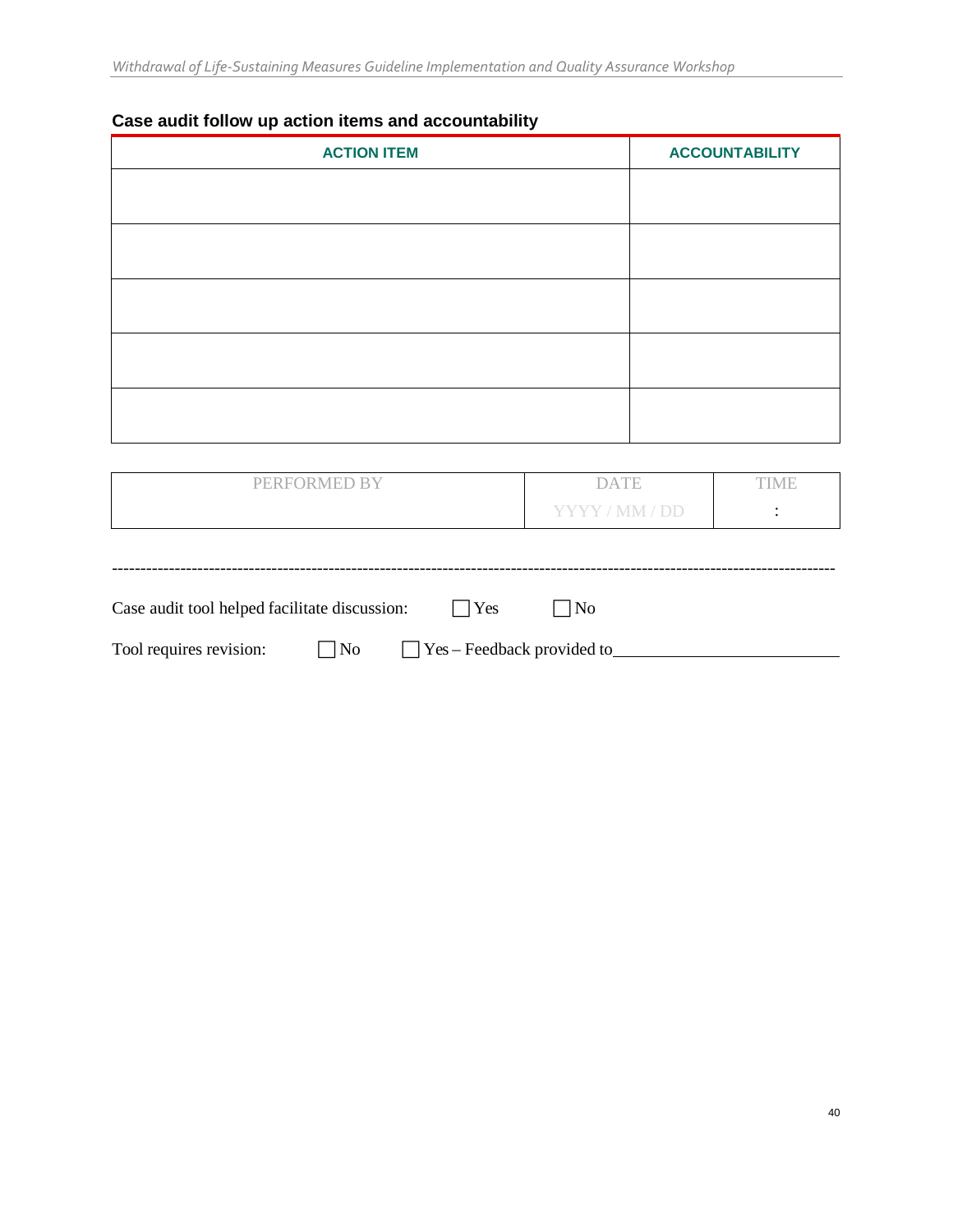# **WLSM policy**

#### **Withdrawal of life-sustaining measures (WLSM)**

The inter-professional team's primary responsibility is to ensure that decisions are being made in the best interests of the patient which should be guided by the following principles:

- to honor the patient's wishes at end-of-life;
- to offer care that is collaborative with a shared-decision making model;
- to support family/substitute decision maker (SDM) during the difficult decision-making process;
- to align evidence-based interventions with the patient and family's values, beliefs and goals;
- to alleviate suffering and prevent harm; and
- to communicate clearly and respectfully with the patient, family and inter-professional team.

Prior to WLSM, an inter-professional care plan should be created for each patient focusing on symptom management, order and pace of withdrawal, and family support. Referral to an organ and tissue donation program, if appropriate, should also be initiated.

WLSM should be carried out in accordance with the 2016 Canadian Critical Care Society's Guidelines, and applied in accordance with the following principles, while respecting the needs and wishes of patients and their families.

The principles of expert inter-professional critical care must foster a seamless transition into end-of-life care. It is imperative that end-of-life care in the critically ill be of the highest quality, in all circumstances, including that of organ and tissue donation.

High quality end-of-life care:

- maintains dignity, respect and compassion;
- explores the wishes and voices of the patient and family/SDM;
- respects cultural, spiritual values and observances;
- continues to support and partner with patients, families/SDM and health care team members throughout the death experience;
- is consistent with guidelines for WLSM;
- focuses on alleviating pain, distress and providing comfort;
- adheres to the existing medicolegal framework that includes respect for the dead donor rule and precludes intentional hastening of death (notwithstanding medical assistance in dyinglegislation);
- avoids unnecessary prolongation of the dying process; and
- preserves the opportunity to donate organs and tissues.

These principles of person-centered care in the intensive care unit must be maintained throughout conversations, assessments, and procedures involved in organ and tissue donation.

While it is acknowledged that individual WLSM plans may be subject to variability in response to patient/family/SDM priorities, these principles of high quality care must be maintained.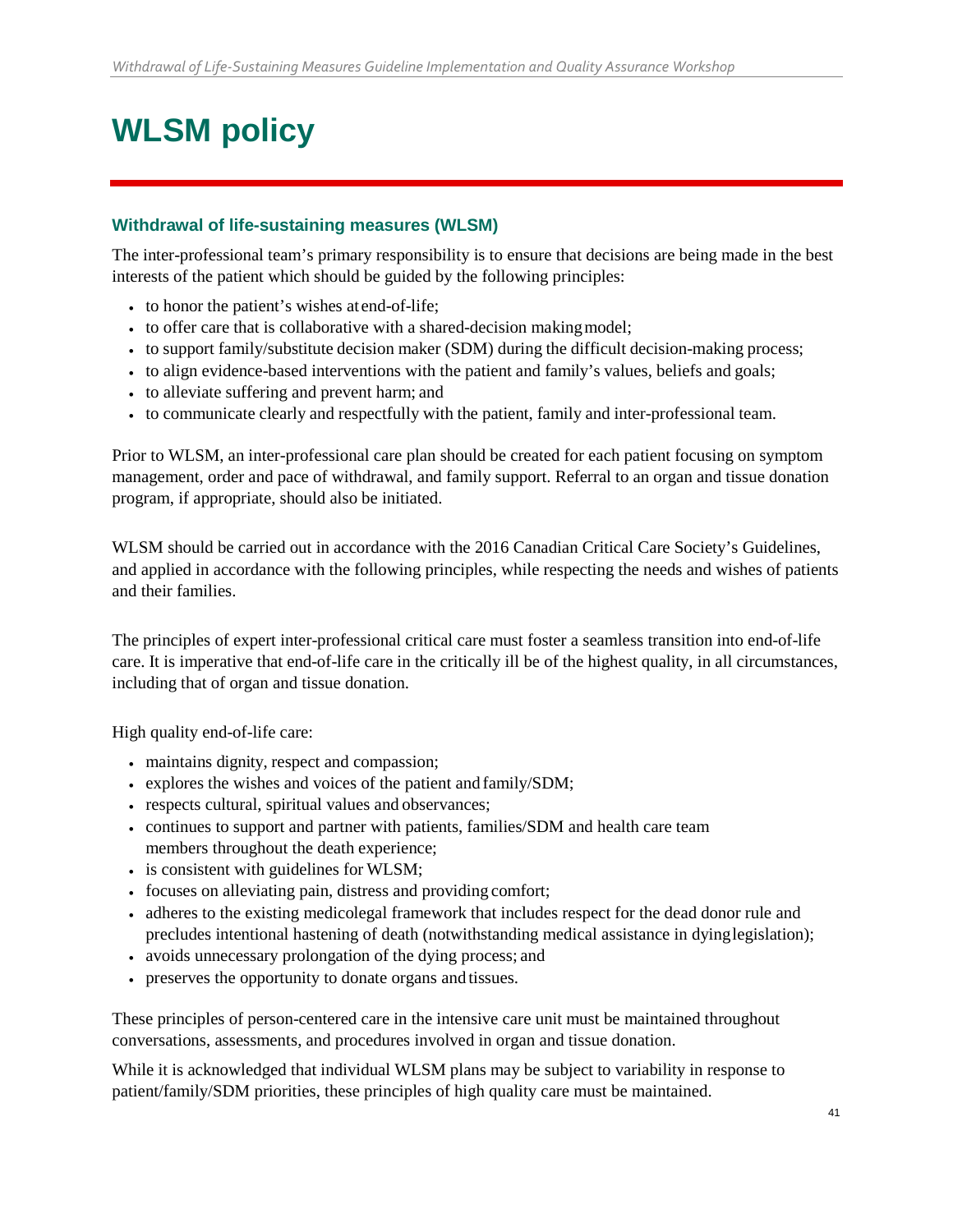#### **Symptom management**

- 1.1 Objective signs of pain, shortness of breath, agitation, and delirium should be used to guide symptomatic treatment. Neuromuscular blocking agents should be discontinued beforewithdrawal of life support to aid in symptomassessment.
- 1.2 Medications should be used both to treat current symptoms and in anticipation of symptoms thatare likely to arise. The rationale for giving any comfort medication should bedocumented.
- 1.3 A specific titration schedule for opioid and sedative medications should be utilized and medications should be titrated to symptoms with no dose limit.
- 1.4 Pain and dyspnea should be treated with opioids before employingthe use of sedatives for anxiety or agitation.
- 1.5 Medications to alleviate other symptoms such as excessive secretions, post-extubation stridor,and nausea should also be included in the care plan.

#### **Discontinuation of treatment**

- 2.1 Liberalized family visiting should be offered and where possible, a space for the family to gather privately should be arranged. The approach to monitoring should be reviewed with thefamily/SDM and the health care team. An unobtrusive signal should be displayed outside to alert members of the health care team that WLSM is occurring.
- 2.2 The pace and order of withdrawal should be individualized to the needs of thepatient. However, consideration should be given to withdrawing vasopressors and inotropes first, followed by mechanical ventilation and the artificial airway.
- 2.3 All non-comfort focused medications and interventions should be discontinued including dialysis, transfusions, parenteral feeding, enteral tube feeding, intravenous fluids, blood work, and imagingstudies.
- 2.4 Providing that the patient is comfortable, mechanical ventilation should be withdrawn as quicklyas possible. In the absence of contraindications, the patient should be extubated to room air and noninvasive ventilation or supplemental oxygen should not be provided except for comfort.
- 2.5 Implantable cardiac defibrillators should be deactivated prior to WLSM, and consideration should be given to discontinuing or disabling transvenous or permanent pacemakers.

#### **Family/substitute decision maker support**

- 3.1 Family/SDM should be involved in shared-decisionmaking.
- 3.2 Family/SDM should be invited to be present at the time of withdrawal and assist in patient care. This can include helping to provide comfort to the patient and assisting in symptomassessments.
- 3.3 Family/SDM should be offered spiritual and bereavement supports and efforts should be made to accommodate any religious or cultural rituals, including involvement of their own religiousleaders.
- 3.4 Following the death of their loved one, family members should receive information on community bereavement resources along with a letter of condolence.
- 3.5 To facilitate excellent bereavement support, inter-professional team members should receive education on the grieving process and how to provide acute support.
- 3.6 Physicians should be available as needed for family/SDM and staff once life support hasbeen withdrawn to answer questions and offer additional support.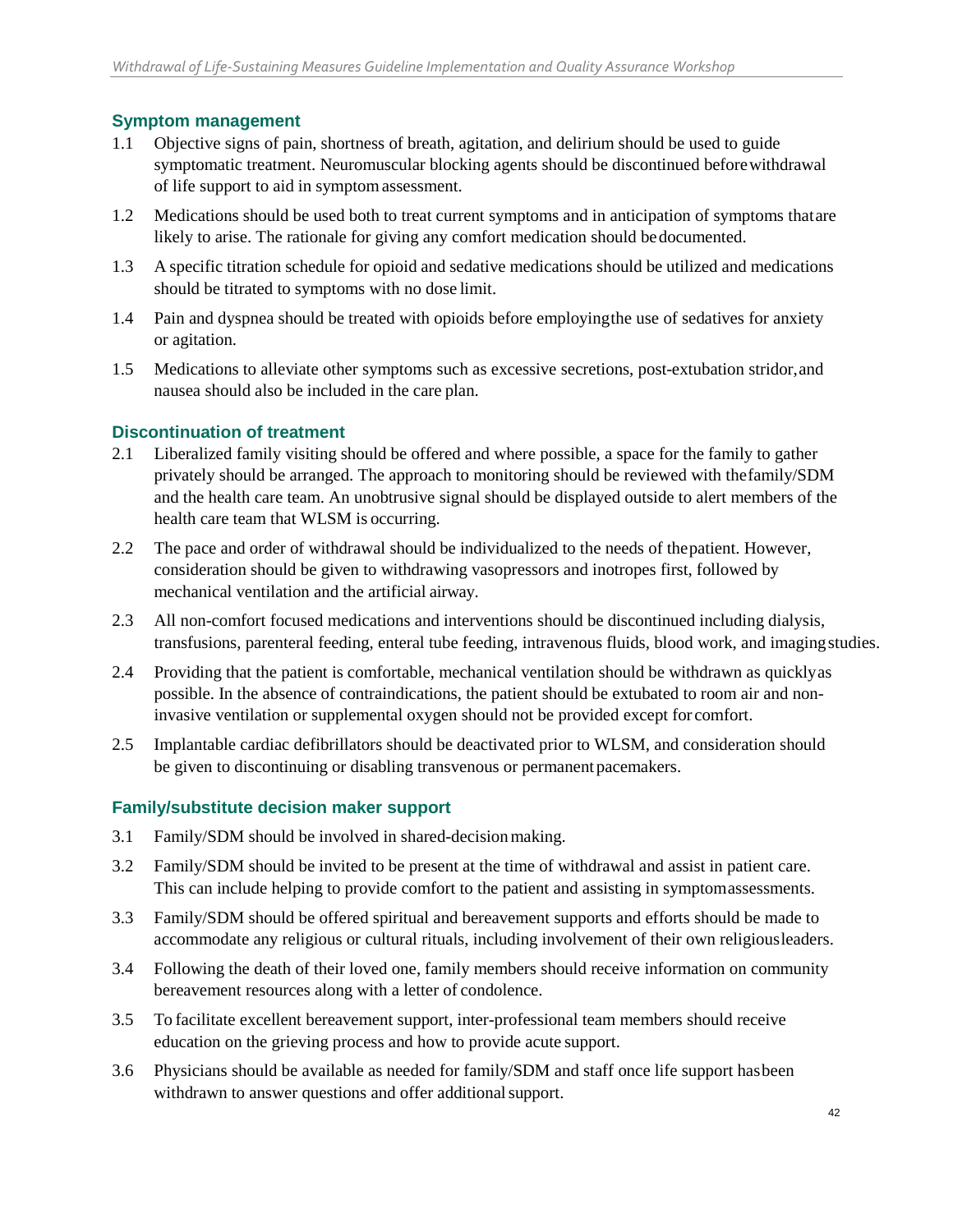#### **Case audit and review**

- 4.1 Debriefing with the inter-professional team should be considered after each WLSMcase.
- 4.2 Case audits should be performed after each case to ensure that protocols were followed and to identify opportunities for improvement.

#### **Donation after circulatory determination of death (cDCDD)**

- 5.1 Patients should be referred to the provincial organ and tissue donation agency when there is a plan in place to WLSM.
- 5.2 The decision to proceed with WLSM should not be influenced by any member of the organ or tissue donation team. The patient and/or family/SDM should not be approached to discuss donation until after the decision to WLSM has been made by the patient or SDM and the treatingteam.
- 5.3 The principles of care during WLSM should be the same regardless of whether or not the patient is a candidate for organ donation, although the treatment plan may differ slightly in terms of symptom management and comfort medications. The orders for WLSM should be written by a member ofthe ICU team without input from the organ donation team.
- 5.4 Explicit consent should be obtained for the administration of any medications that are being prescribed to optimize the chances of organ donation, but are not normally part of WLSM, suchas unfractionated heparin.
- 5.5 If the dying process is prolonged and the patient is no longer a candidate for organ donation, symptomatic management and family/SDM support will proceed as per the protocol outlined above. Tissue donation may still be appropriate and feasible in thesesituations.

*For further details regarding organ and tissue donation after death by circulatory criteria, please consult your institutional organ and tissue donation policy.*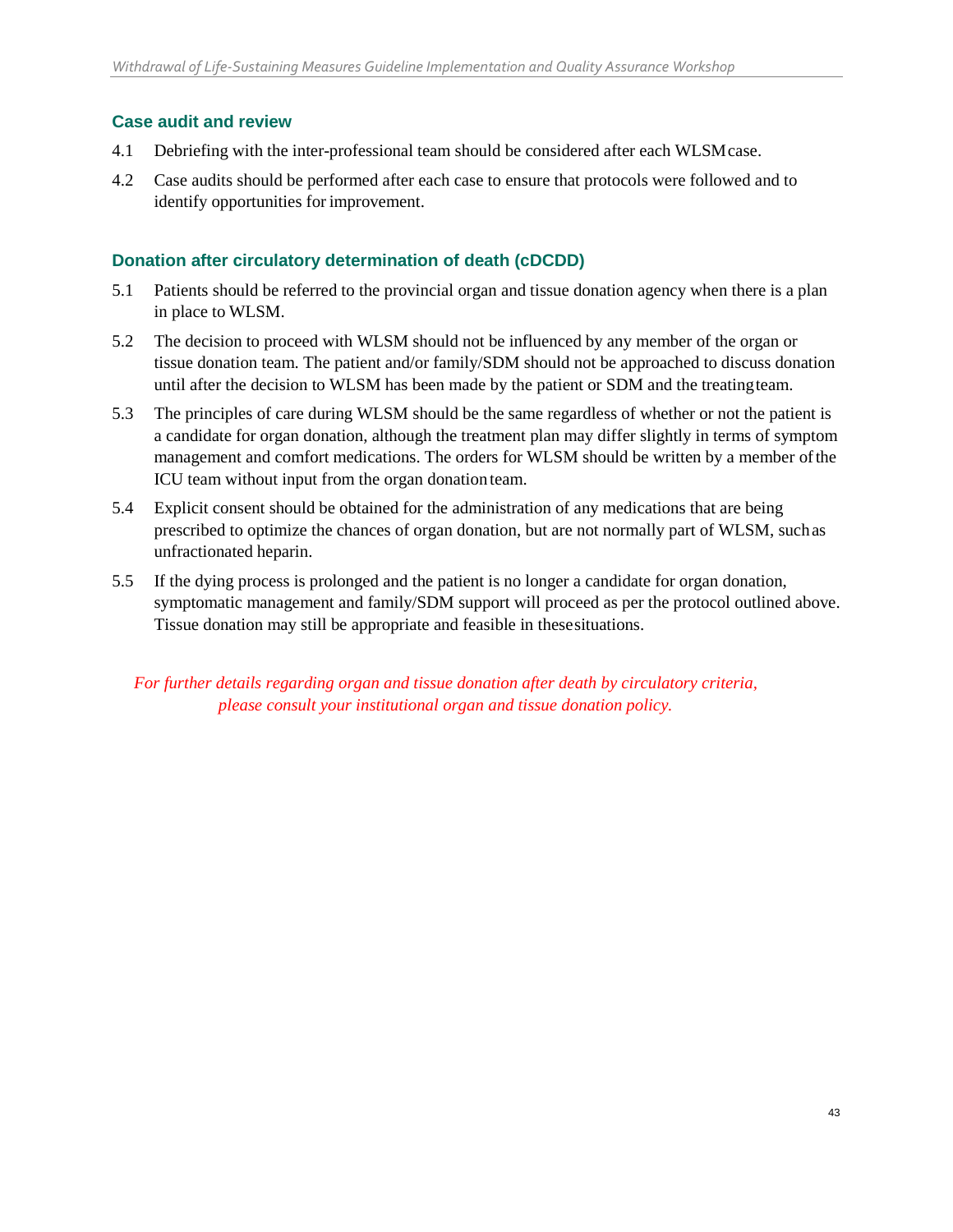# <span id="page-43-0"></span>**Research opportunities**

Throughout the workshop participants identified research opportunities in relation to WLSM and deceased donation. The key areas for future research identified included:

- Support
	- □ WLSM decision support for families and for health care professionals
	- $\Box$  how to involve families in WLSM
	- $\Box$  support practices in low resource settings
- Debriefing
	- $\Box$  pre and post WLSM, best practices; who, when and how
- Bereavement
	- □ best practices
	- $\Box$  how to best support families within the ICU and longer-term post death
	- $\Box$  preparing health care professionals and care providers in provision of immediate and future support
- Perspectives
	- $\Box$  the provision and impact of spiritual, religious and cultural care
- WLSM Practices & Education

Health care providers expressed concerns regarding the perception of hastening death within the context of WLSM and donation whereas family member participants concerns focused more around the prolongation of death. A future research topic for consideration may be to better understand whether health care provider's assumptions about family's concerns align with what families are experiencing.

Additional areas for research in relation to WLSM and donation were identified including:

- 1. Are decisions to WLSM influenced by the potential to donate organs and/ortissues?
- 2. How have recently developed guidelines for WLSM influenced/impacted practice inCanadian intensive care units?
- 3. How can bereavement support be implemented into low resource critical care settings?
- 4. Are decision support/decision aids useful in facilitating discussions regarding goals of careas well as organ and tissue donation?
- 5. What are best-practices related to spiritual/religious/cultural care within the context of organ and/or tissue donation?
- 6. What are the experiences of family members regarding: i) family presence during WLSM; ii) debriefing following WLSM; iii) bereavement support post WLSM and organ and/or tissue donation?
- 7. What are the experiences of family members who i) stay at the bedside throughout the process of WLSM; ii) choose not to be present at the bedside throughout the process of WLSM?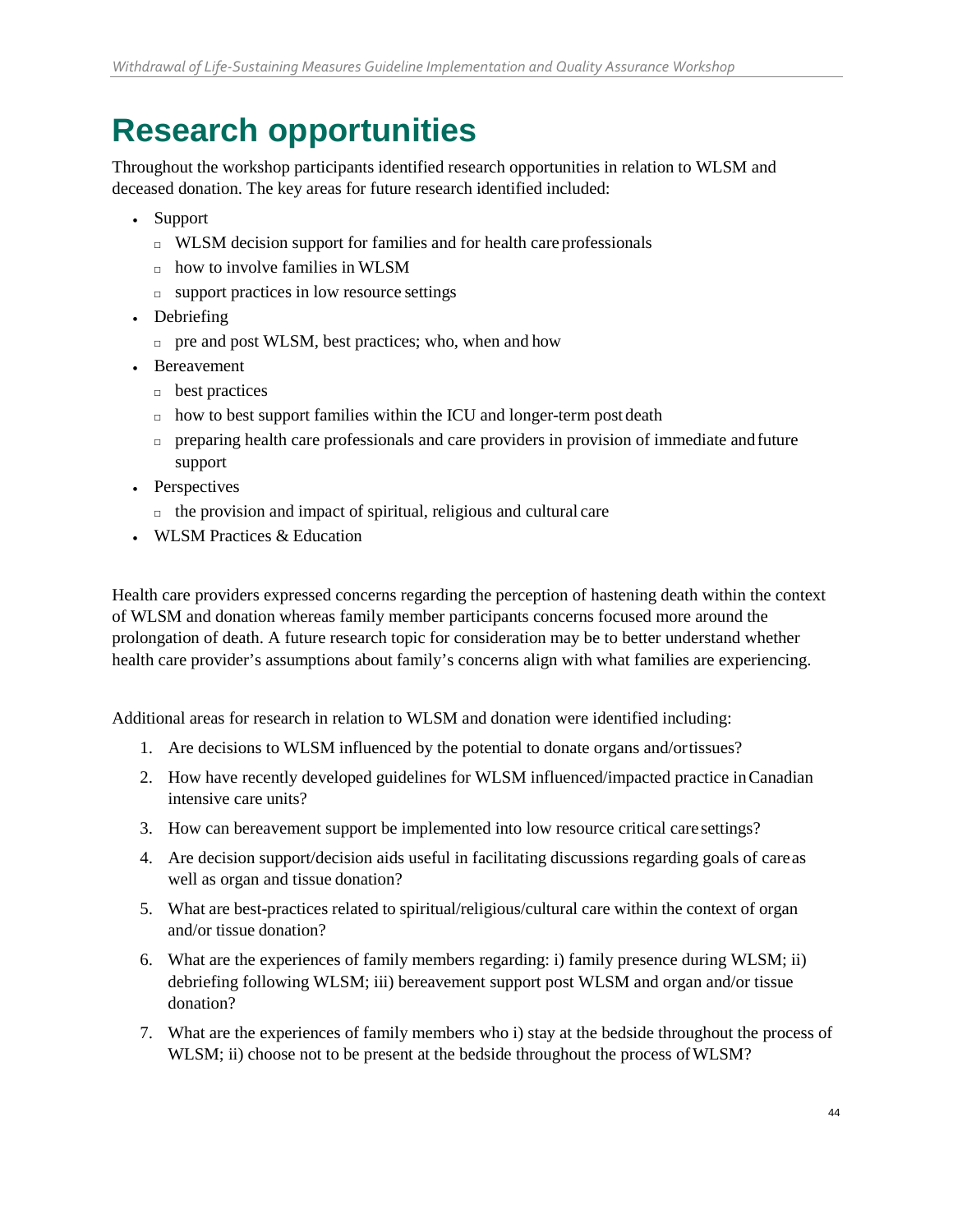- 8. What are experiences of ICU clinicians and family members regarding the use of continued monitoring during the WLSM?
- 9. What are the experiences of families who consent to donation after cardio-circulatory death but the patient does not expire within recommended guideline timeframes?
- 10. Has the prevalence of "consented, not recovered" of "all potential donors" remained consistent over time?
- 11. What factors constitute "non-recovery" and have these factors stayed consistent overtime?
- 12. Are there instances whereby hastening death related to donation after cardio-circulatory death is ever permissible?
- 13. What are current trends/practices with respect to consent for a treatment plan in comparison with consent for individual components of a treatment plan?

Communication and collaboration are of high importance in relation to WLSM and donation research; both to be aware of research the community is undertaking and working collaboratively to build on that research and to ensure its dissemination.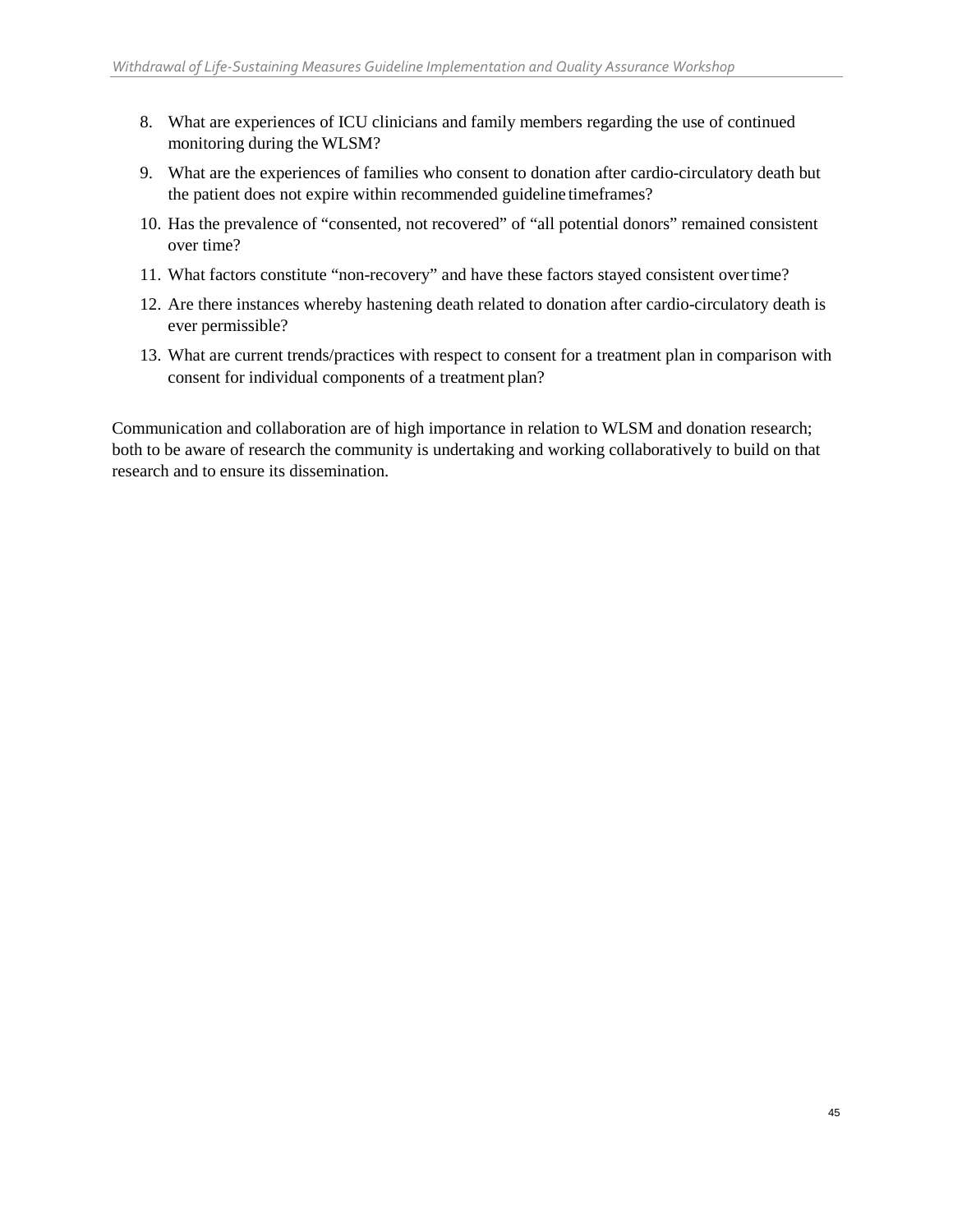# **Coroner's perspectives on death investigation and cDCDD**

Dr. Huyer Chief Coroner, Ontario, Ministry of Community Safety and Correctional Services provided an overview on death investigation. Death investigation is a provincial and territorial responsibility and there is variance in practice between jurisdictions. Four provinces have implemented a Medical Examiner model; the remaining use Coroner models. Medical Examiner models are led by a forensic pathologist who manages the death investigation system which may have non-physician investigators. In the coroner system there is no requirement for physician leadership. Coroners may be nurses, physicians, lawyers or other professionals.

Regulatory reporting criteria are fairly similar between provinces and territories. There are three key areas where death investigation is required: (1) sudden unexpected death, (2) non-natural death, and (3) death in vulnerable populations. Approximately 15-20 per cent of all deaths are investigated. Death investigation is focused on the identification of preventive or corrective actions and the answer to the critical question: can something be learned here to prevent future deaths? In death by neurological criteria, the coroner or medical examiner can invoke authority prior to recovery. In donation after death by circulatory criteria the coroner or medical examiner cannot invoke authority until death is declared; however, they may be able to access some information. In both circumstances the coroner or medical examiner can place restrictions on the donation if there is belief that the recovery will negatively impact the deathinvestigation.

Death Investigators are seeking answers to questions to fully understanding the circumstances of the death. In a death investigation when the focus is on "care" provided the framework for the approach will be "how does it relate to best practice? And is the practice documented?" It is important that information be readily available and that documentation is clear, thorough and complete. From the health record, the investigation will assess the provision of care against best practice guidelines, policies and procedures. If care deviated from the defined process the investigator will look to see if rationale was documented and reasonable clinical judgment utilized. If there is significant deviation from medical practice it may be identified as a learning opportunity. It could also be identified as a significant variation in which case the coroner or medical examiner could refer to the regulatory body or the police depending on the case and the findings.

In investigating a death in which organ and or tissue donation occurred, or will occur, the coroner or medical examiner may assess the following:

- is there a defined donation process and was it followed
- was the consent well documented
- in relation to consent was their capacity to provide consent, was it in the best interests of the patient and was there any undue influence on the consent
- was there alignment with clinical practice guidelines
- was there appropriate documentation by all involved
- was there an ability of care team partners to contribute and share theirviews
- was there redundancy; was review of care decisions undertaken by a second clinician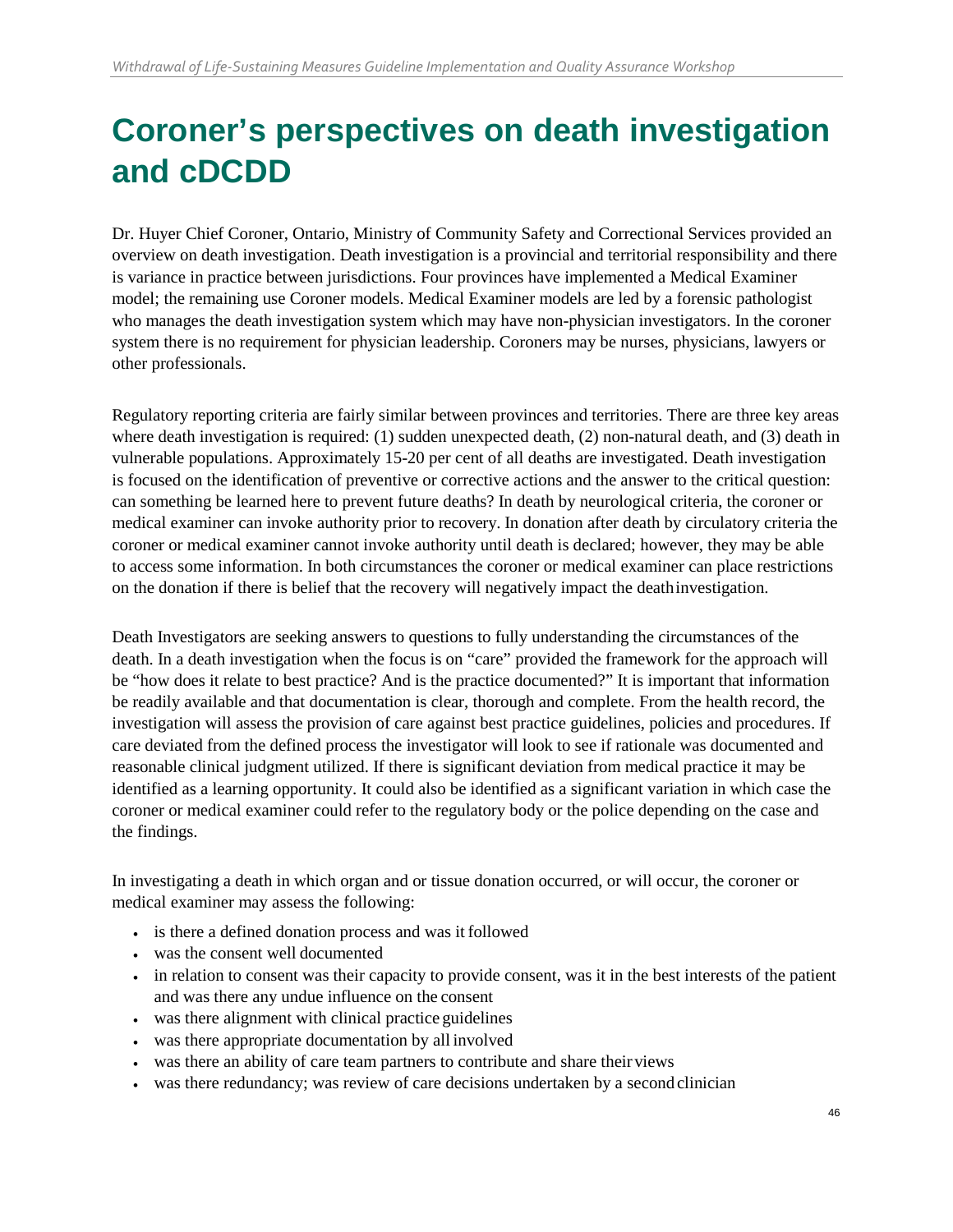It is important to note coroners and medical examiners are not part of the circle of care - they are investigators. In coroner or medical examiner cases care teams and donation coordinators contact the coroner or medical examiner when moving forth to WLSM and deceased donation to inquire if there are any restrictions to donation. In rare cases the investigator may request some organs or tissues not be recovered as they will need to be examined as part of the investigation.

Recommendations from death investigations usually go to the quality management program within hospitals. It is important for these programs to disseminate the information and focus to process improvement.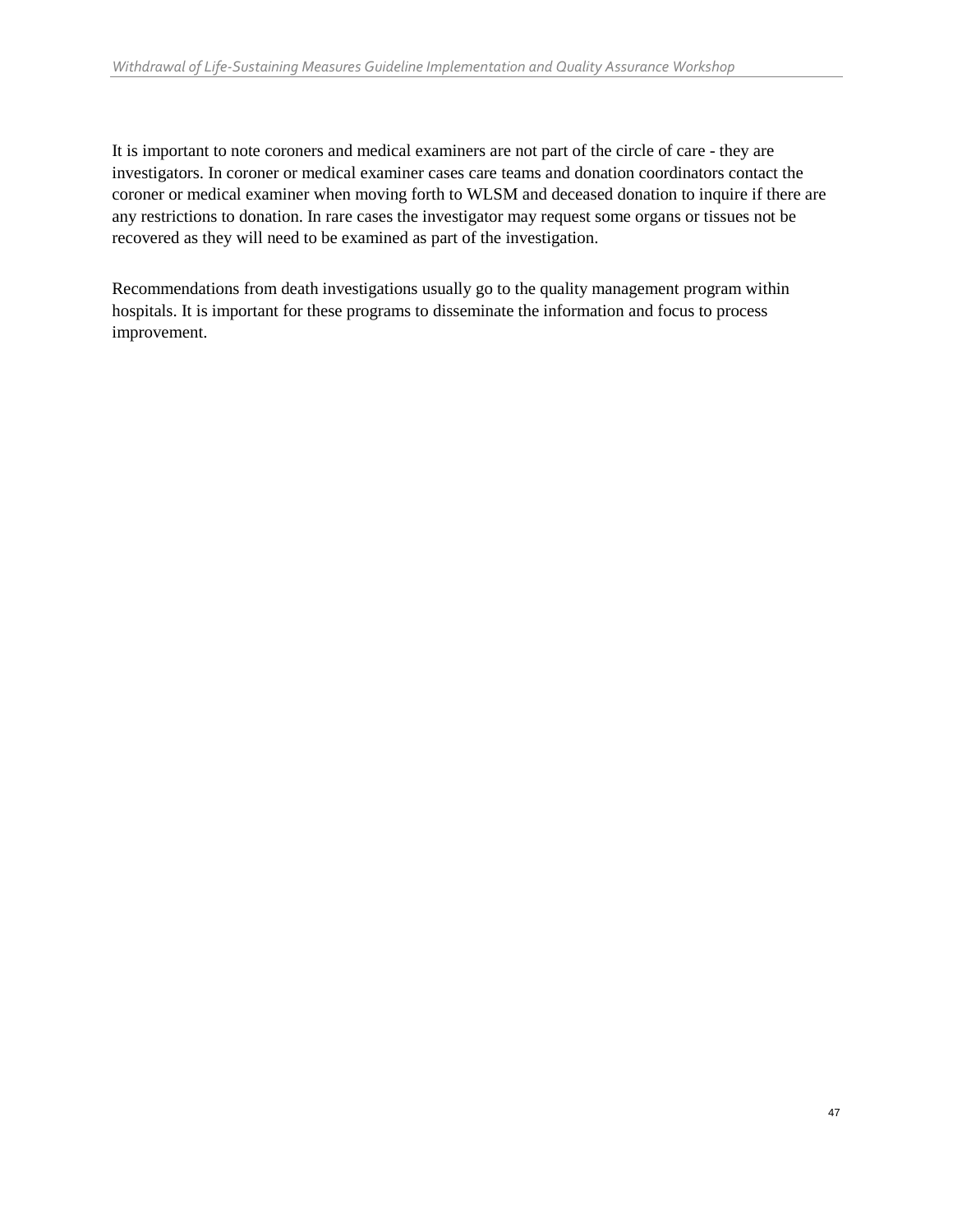# <span id="page-47-0"></span>**Conclusion**

The CCCS guidelines for WLSM provide expert guidance on the how and what of WLSM. This report and the publications that follow will provide users an immediately accessible means of implementing these guidelines into practice. As the end-user sees fit, tools to evaluate the capacity of their health system to offer this level of sophisticated EOL care can now be audited easily by applying the predesigned tools. In settings where cDCDD is offered and/or provided, this toolkit and the guiding principles developed help meet the demand to achieve balance and clarity of goals in the management of the dying process.

Perhaps the clearest message that came from the workshop was the resolve that high quality EOL care is an expectation in the critical care unit and that the offering of the opportunity to donate to every family is critical in delivering that care. Moreover, the ability to integrate a profound sense of responsibility to the patient's comfort, to valuing and improving the family's experience, and to the donation process was viewed as an essential expert competency of the modern Canadian critical care unit.

All partners – the Canadian Critical Care Society, the Canadian Association of Critical Care Nurses, and the Canadian Society of Palliative Care Physicians – were fully engaged in the planning and execution of this workshop. While the output of this workshop may include publication and presentation in appropriate peer venues and journals, the value will be highest from the practical utility of the tools in critical care units where WLSM and cDCDD are practiced.

As full participants in the workshop, family partners were central motivators for improvement at each task. The focus provided by these gifted spokespersons allowed us a rare privilege to learn from every possible perspective of EOL care, and for this we have a different and better product. The family members encouraged us to invest in further research to learn how best to support families at EOL.

We could not have accomplished this work without the assistance of our partners from all disciplines who touch the ICU near the EOL and especially not without our family partners. We are indebted to all workshop participants for the frank discussion, honest exchanges, and open debates aligned with achieving the objectives of this workshop.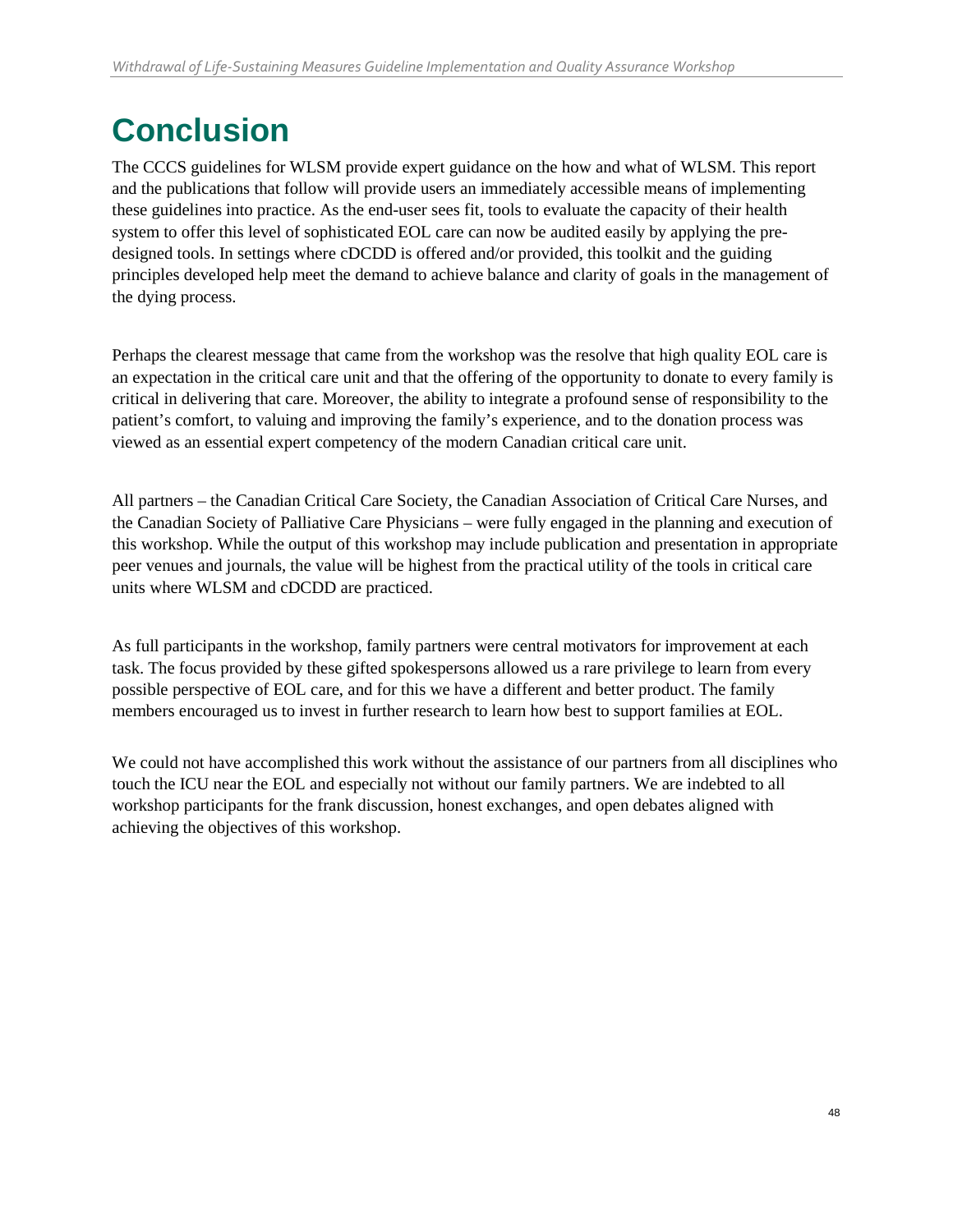# <span id="page-48-0"></span>**Appendix A: Acronyms and glossary ofterms**

| <b>Acronyms</b>  |                                                                                                                                                                           |
|------------------|---------------------------------------------------------------------------------------------------------------------------------------------------------------------------|
| <b>CACCN</b>     | <b>Canadian Association of Critical Care Nurses</b>                                                                                                                       |
| <b>CCCS</b>      | <b>Canadian Critical Care Society</b>                                                                                                                                     |
| <b>CCCS WLSM</b> | Canadian Critical Care Society Guidelines for the Withdrawal<br>of Life-Sustaining Measures                                                                               |
| <b>CSPCP</b>     | Canadian Society of Palliative Care Physicians                                                                                                                            |
| cDCDD            | Controlled donation after circulatory determination of death also variably referred<br>to as DCD donation after cardiac death or donation after cardio-circulatory death. |
| <b>DD</b>        | Deceased Donation (organ and or tissues)                                                                                                                                  |
| <b>EOL</b>       | End-of-Life                                                                                                                                                               |
| <b>ICU</b>       | <b>Intensive Care Unit</b>                                                                                                                                                |
| <b>MAID</b>      | Medical Assistance in Dying                                                                                                                                               |
| <b>MRP</b>       | Most Responsible Physician                                                                                                                                                |
| <b>NDD</b>       | Neurologic Determination of Death (Brain Death)                                                                                                                           |
| <b>ODO</b>       | <b>Organ Donation Organization</b>                                                                                                                                        |
| <b>ODT</b>       | Organ Donation and Transplantation                                                                                                                                        |
| <b>PDSA</b>      | Plan-Do-Study-Act                                                                                                                                                         |
| <b>RN</b>        | <b>Registered Nurse</b>                                                                                                                                                   |
| <b>RT</b>        | <b>Respiratory Therapist</b>                                                                                                                                              |
| <b>SDM</b>       | <b>Substitute Decision Maker</b>                                                                                                                                          |
| <b>SW</b>        | <b>Social Worker</b>                                                                                                                                                      |
| <b>WLSM</b>      | Withdrawal of Life-Sustaining Measures                                                                                                                                    |

#### **Glossary of terms**

**Audit:** A documented review of procedures, records and personnel functions to evaluate adherence to a predetermined documented standard or process.

**Case Audit:** This tool, used on a case by case basis, evaluates adherence to components of the WLSM guideline recommendations. Cumulative analysis of a series of cases of WLSM may identify opportunities for process improvement with the system (hospital).

**Checklist:** Prior to withdrawal of life support, there are many tasks to be accomplished by a variety of people. The checklist seeks to be a useful clinical tool used by the team of health care providers in organizing the tasks necessary to prepare for, and deliver, the withdrawal of life support.

**Clinician-Patient Relationship:** the moral foundation of health care and the starting point for treatment and shared decision-making.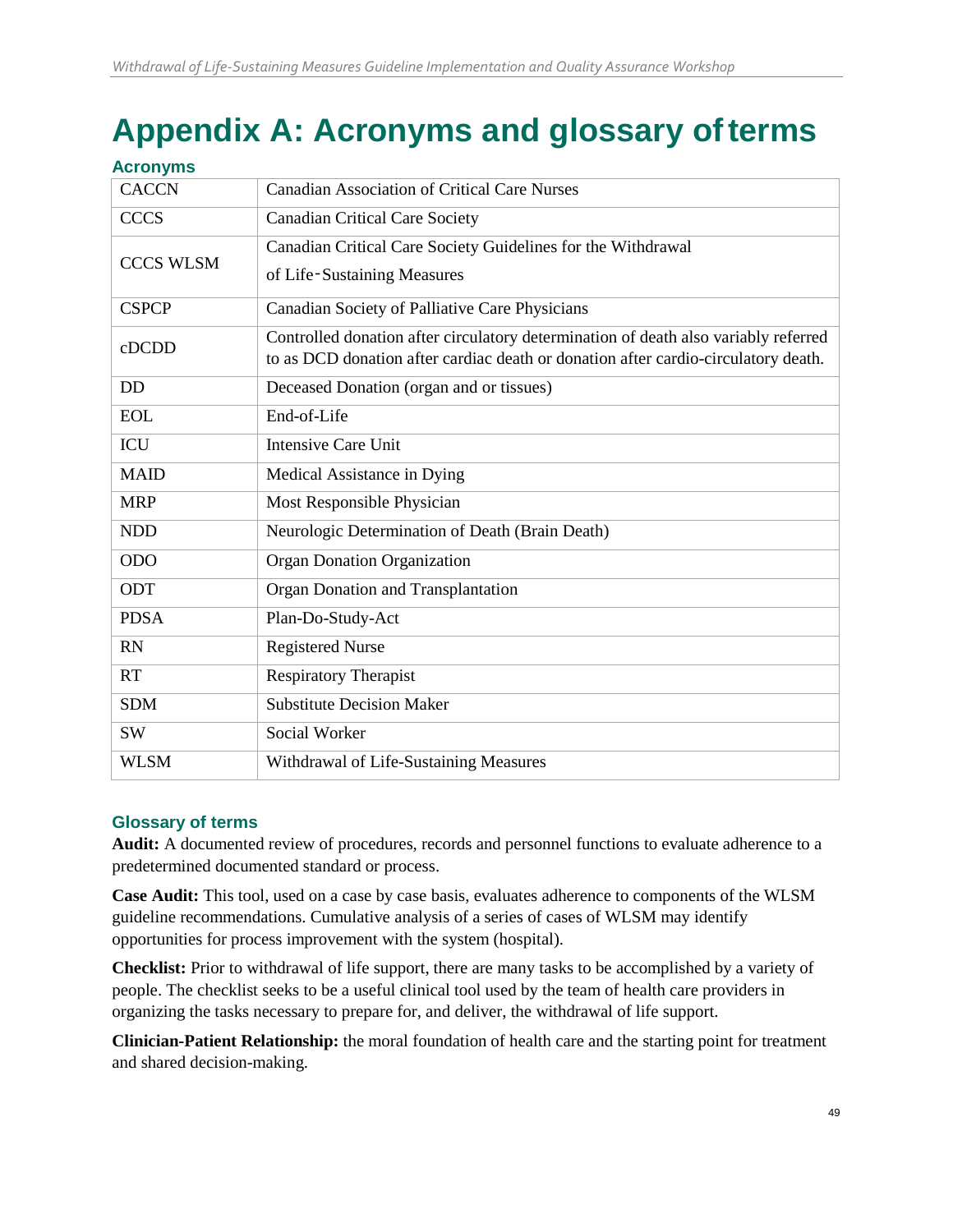**Coercion/Undue Influence:** *coercion* refers to the practice of forcing someone to do something nonvoluntarily by use of force or threat; *undue influence* refers to a person feeling heavily pressured to make a decision, or a series of decisions, that they might not have chosen otherwise. While a decision under undue influence is technically voluntary, the person may report that they have no meaningful choice but to make the decision.

**Conflict of Commitment/Divided Loyalties:** A situation where a person has professional obligations (or loyalties) to a specific person that may be in conflict with loyalties the person has to another person. For example, the treating physician for the organ donor should not also be the treating physician for the potential organ transplant recipient; the physician's loyalties are divided. This is the main reason for separate clinical teams involved in clinical care, organ retrieval, and transplantation.

**Conflict of Interest:** A situation where the person is in a position to derive personal benefit from actions or decisions made in their professional capacity. For example, the treating physician stands to personally benefit from the death of the patient (e.g., the clinician may benefit financially or materially from the death), and so may not fulfill his or her professional obligations toward the patient as they might otherwise have done.

**Consent:** consent is a process; a discussion, not an event. The patient must first have the capacity to consent; it must be voluntary, and informed. That is, patients must have the ability to understand and appreciate the potential risks, benefits, and treatment options, likely consequences of the decision or lack of a decision. The consent must relate to the treatment, must be informed, given voluntarily and not obtained through misrepresentation or fraud.

**Controlled Donation after Circulatory Determination of Death (cDCDD):** This has also been referred to as donation after cardiac death or donation after cardio-circulatory death (DCD). cDCDD is considered when death is anticipated, but has not yet occurred, in an ICU or special care unit after a consensual decision to withdrawal life-sustaining therapy. Death is determined following cardiac arrest and the cessation of circulation. Before considering donation, the patient should be judged to have:

- a grievous irremediable injury or illness,
- dependence on life-sustaining therapy,
- intention to withdraw life-sustaining therapy, and
- anticipation of imminent death after withdrawal of life-sustaining therapy.

**Dead Donor Rule:** i) the removal of organs must not cause the patient's death; ii) the donor must be declared dead by either cardio-circulatory or neurological criteria before organs are retrieved.

**Documentation Tool:** A retrievable record of the actions of withdrawal of support (e.g. extubation, discontinuation of pressors) and the rationale for drug administration as tied to patient symptoms is documented in real time.

**End-of-Life Care:** to care for people in decline who are deemed to be terminal or dying in the foreseeable (near) future. In medicine, nursing and the allied health professions, end-of-life (EOL) refers to health care, not only of patients in the final hours or days of their lives, but more broadly care of all those with a terminal illness or terminal condition that has become advanced, progressive and incurable.

**First-person Informed Consent for organ donation:** consent for deceased organ donation is obtained directly from the capable potential donor. This is in contrast to the typical practice where authorization for deceased organ donation is sought from the legally appropriate representative, or family members.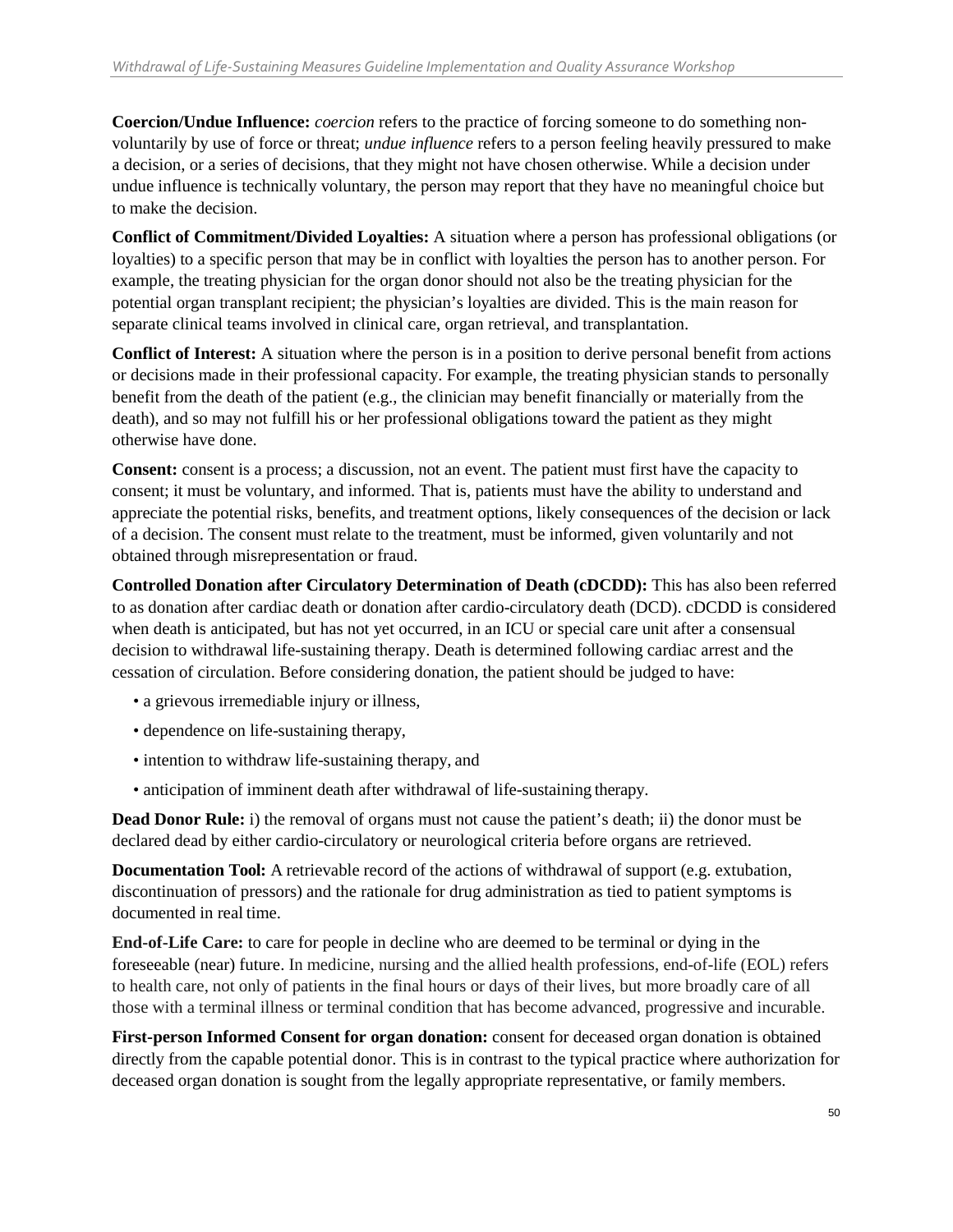**Family Information Booklet:** this resource will be designed for families of patients who are undergoing

withdrawal of support in the ICU

**Family Override/Family Veto:** In circumstances where an individual has complied with the legal requirements for providing valid consent; refers to the practice of respecting a family's objection to organ/tissue donation over the deceased's validly executed consent

**Grievous and irremediable medical condition:** A person has a grievous and irremediable medical condition only if they meet all of the following criteria:

(a) they have a serious and incurable illness, disease ordisability,

(b) they are in an advanced state of irreversible decline incapability,

(c) that illness, disease or disability or that state of decline causes them enduring physical or psychological suffering that is intolerable to them and that cannot be relieved under conditions thatthey consider acceptable, and

(d) their natural death has become reasonably foreseeable, taking into account all their medical circumstances, without a prognosis necessarily having been made as to the specific length of timethat they have remaining.

**Knowledge Translation:** A dynamic and iterative process that includes the synthesis, dissemination, exchange and ethically sound application of knowledge to improve the health of populations, provide more effective health services and products and strengthen the health care system.

#### **Medical assistance in dying means (MAID)**

(a) the administering by a medical practitioner or nurse practitioner of a substance to a person, at their request, that causes their death; or

(b) the prescribing or providing by a medical practitioner or nurse practitioner of a substance to a person, at their request, so that they may self-administer the substance and in doing so cause their owndeath.

**Order Set:** a standardized order set created to translate clinical practice guidelines to orders for physicians to initiate, and the team to follow, preceding, and at the time of, the withdrawal of support.

**PDSA Cycle:** is shorthand for testing a change by developing a plan to test the change (Plan), carrying out the test (Do), observing and learning from the consequences (Study), and determining what modifications should be made to the test (Act).

**Policy:** A set of policies are principles, rules and guidelines formulated or adopted by an organization to reach its long-term goals. Policies and procedures are designed to influence all major decisions, actions and activities that take place within the boundaries set by them.

**Procedure**: An established or official way of doing something.

**Quality:** The conformance of a practice with pre-established specifications or standards.

**Quality Assurance:** The policies and environment required to meet standards of quality care and provide confidence the care processes consistently conform to quality requirements.

**Quality Control:** Specific tests or tasks defined by the Quality Assurance Program to be performed to monitor care. These may include but are not limited to checklists, evaluations, inspection and audits.

**Quality Improvement:** A formal approach to the analysis of performance and systematic efforts to improve it.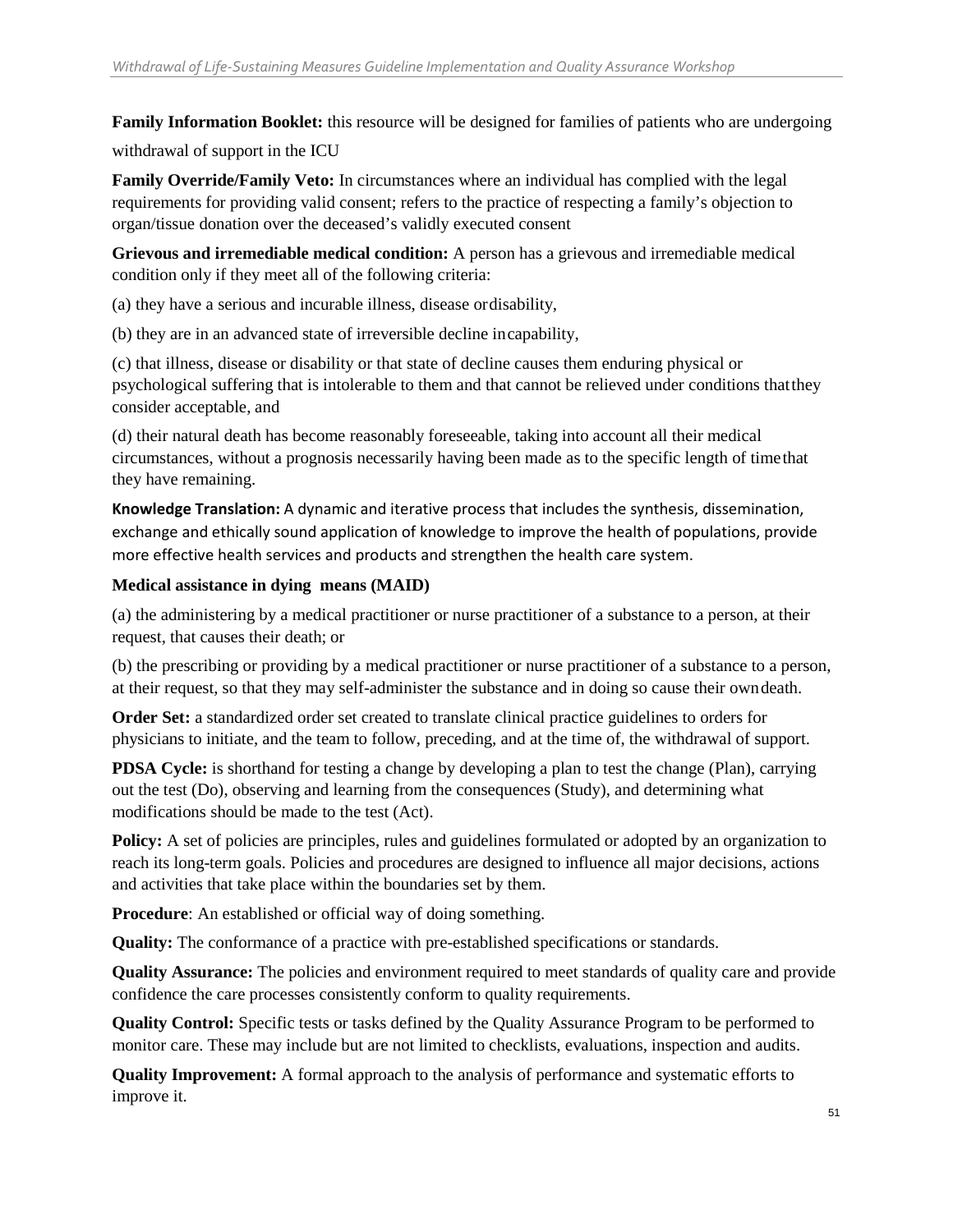**System Audit Tool:** A list of recommended requirements at a hospital level that would be put into place, in advance of cases of withdrawal of life support, to support professionals and families in the process, as determined by the guidelines. The "audit" would be of ahospital.

**Withdrawal of life-sustaining measures:** In patients with grievous irremediable or life limiting conditions, refers to the consensual decision (between the health care team, patient or surrogate decision maker) to stop life-sustaining measures (such as mechanical breathing support, artificial airways, cardiovascular support). WLSM is the most common event preceding death in intensive care units. WLSM may also be referred to as withdrawal of life-sustaining therapy or withdrawal of life support.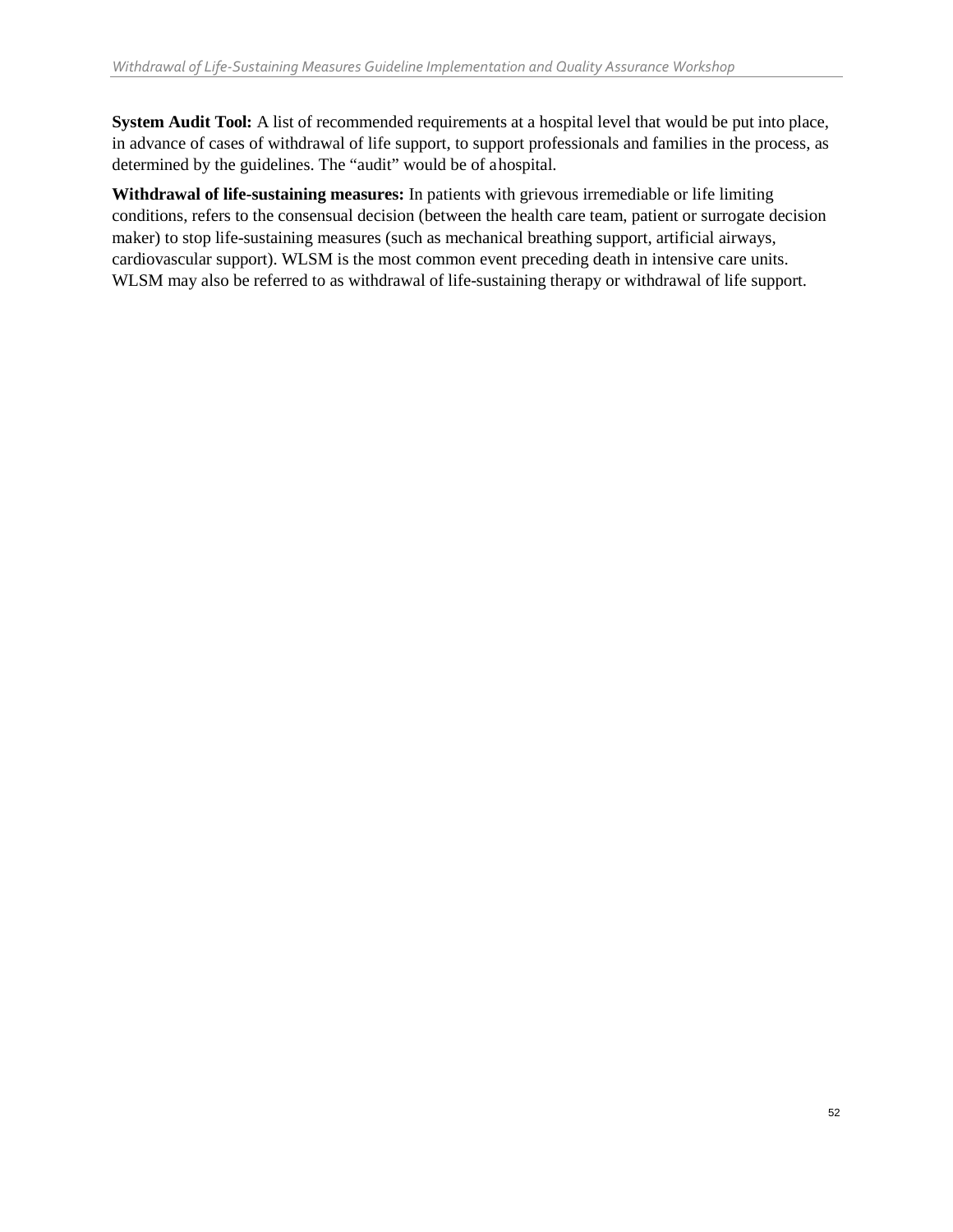# <span id="page-52-0"></span>**Appendix B: Participant Evaluation**

Evaluation surveys were distributed at lunch on day 2 of the workshop and all participants were asked to complete surveys by end of day 2. Planning committee members and support staff (n=9) did not complete evaluations; there was a response rate of 86 per cent (25 of 29).

#### **Evaluation Summary**

Participants rated all key outputs of the workshop highly. The value of the workshop outputs and participant interaction received the highest ratings. Participants felt the workshop was well organized and facilitated. The participant mix and expertise was appropriate for the objectives and participants welcomed and acknowledged the value and role of family partners as full participants in discussions. Participants felt discussions were respectful, vibrant and enriching and that workshop outputs will be impactful. Participants identified actions to continue to advance this work and these will be incorporated in the final report.

Participants identified the following areas for improvement in future workshops. The need to increase racial diversity in the participant matrix including aboriginal representation. Participants indicated greater representation from nursing and spiritual care would have been welcomed. The provision of the draft tools prior to the workshop would have allowed more time for review and reflection. More time for reflection and table discussions was also identified as an opportunity for improvement.

Overall participant felt this was a very successful workshop indicating the outputs are of significant value, will impact and improve the provision of EOL care and are supportive of moving the outputs to implementation. Key comments relating to moving forth include; "You have set the standard for engagement", "Don't delay push ahead" and "Spread the word, share the documents".



#### **Figure 5: Evaluation Analysis**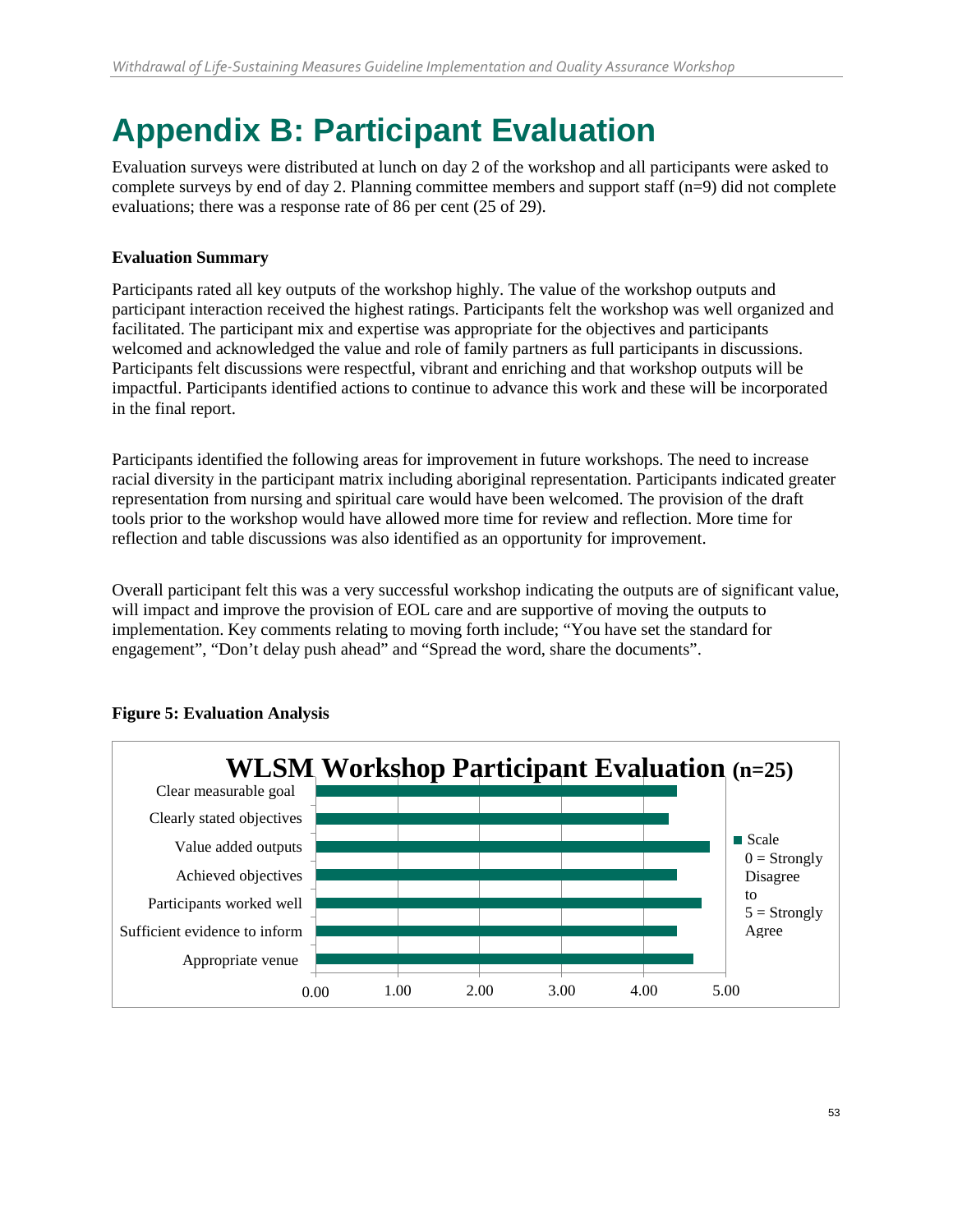# <span id="page-53-0"></span>**Appendix C: Workshop participants and affiliations**

| <b>Planning Committee</b> |                                                                |
|---------------------------|----------------------------------------------------------------|
| Dr. Andrew Healey (Chair) | Chair, Medical Director                                        |
|                           | Trillium Gift of Life Network                                  |
|                           | Hamilton ON                                                    |
| Ms. Manon Abud            | Facilitator                                                    |
|                           | Hill + Knowlton Canada                                         |
|                           | <b>Toronto ON</b>                                              |
| <b>Amber Appleby</b>      | Associate Director, Deceased Donation and Transplantation      |
|                           | <b>Canadian Blood Services</b>                                 |
|                           | Vancouver BC                                                   |
| Dr. James Downar          | Critical Care and Palliative Care                              |
|                           | University Health Network and Sinai Health System              |
|                           | <b>Toronto ON</b>                                              |
| Dr. Michael Hartwick      | Regional Medical Lead, Trillium Gift of Life                   |
|                           | Intensivist and palliative care physician, The Ottawa Hospital |
|                           | Assistant Professor, Divisions of Critical Care Medicine and   |
|                           | Palliative Medicine, University of Ottawa                      |
|                           | Ottawa ON                                                      |
| Dr. Sean Keenan           | Provincial Medical Director, Donation Services, BC Transplant  |
|                           | Clinical Associate Professor, Critical Care Medicine           |
|                           | University of British Columbia                                 |
|                           | Vancouver BC                                                   |
| Jehan Lalani              | Program Manager, Deceased Donation and Transplantation         |
|                           | <b>Canadian Blood Services</b>                                 |
|                           | Calgary AB                                                     |
| Jim Mohr                  | Senior Program Advisor, Deceased Donation & Transplantation    |
|                           | <b>Canadian Blood Services</b>                                 |
|                           | Halifax NS                                                     |
| Dr. Sam Shemie            | Division of Critical Care, Montreal's Children Hospital        |
|                           | Medical Advisor, Deceased Donation, Canadian Blood Services    |
|                           | Professor of Pediatrics, McGill University, Montreal, QC       |
| <b>Participants</b>       |                                                                |
| Dr. Paul Boucher          | Critical Care Physician, Foothills Hospital                    |
|                           | Calgary AB                                                     |
| Ms. Sarah Crowe           | <b>Clinical Nurse Specialist</b>                               |
|                           | Critical Care Network Fraser Health and SMH & Jim Pattison     |
|                           | <b>Outpatient Care and Surgical Centre</b>                     |
|                           | Surrey BC                                                      |
| Dr. Jesse Delaney         | Critical Care / Palliative Care                                |
|                           | Scarborough and Rouge Hospital                                 |
|                           | Scarborough ON                                                 |
| Mr. Nicolas El-Kada       | <b>CPE</b> Coordinator                                         |
|                           | Registered Psychotherapist, CASC Certified Teaching Supervisor |
|                           | Spiritual Care Services, The Ottawa Hospital-Civic Campus      |
|                           | Ottawa ON                                                      |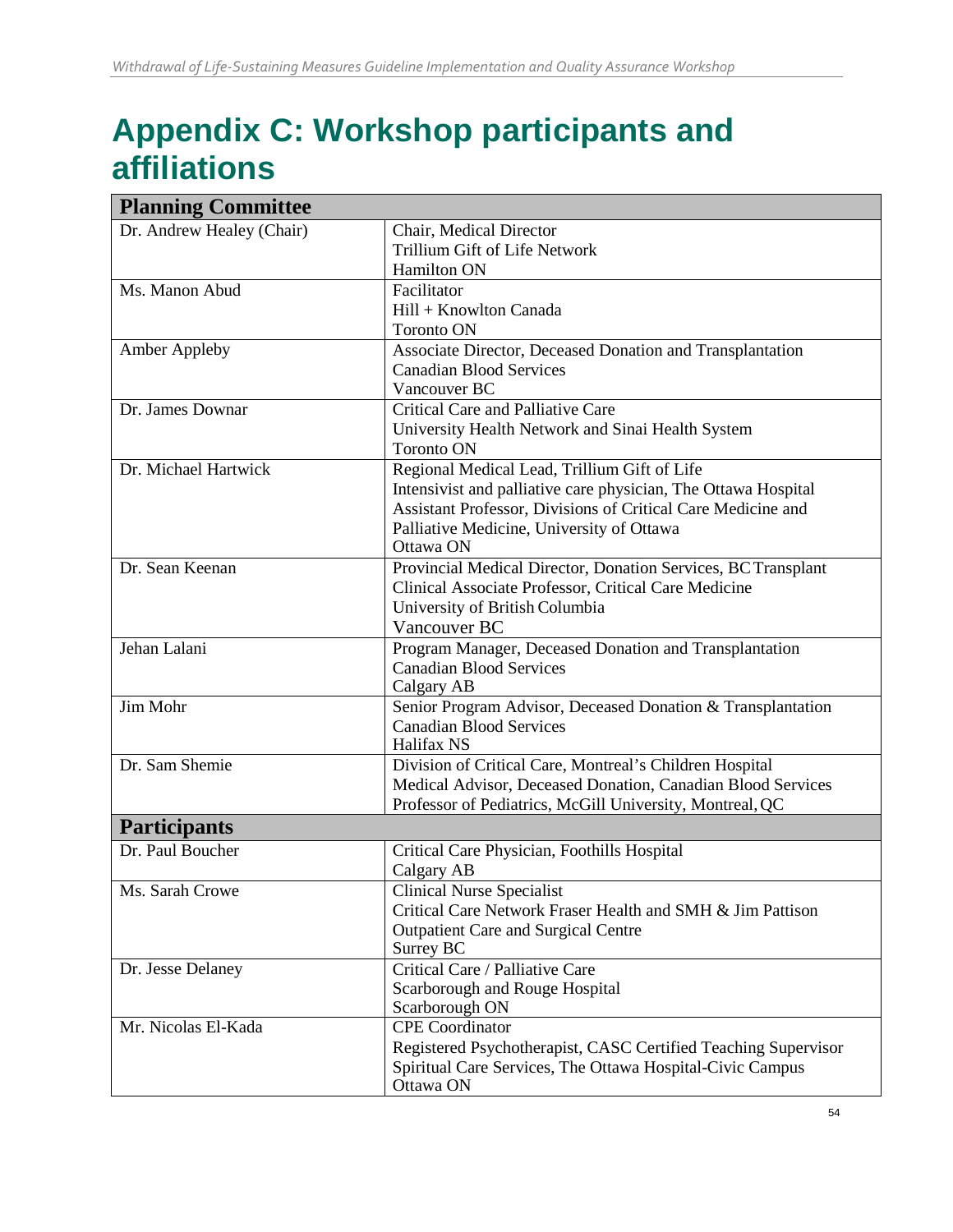| Mr. Edward Ferre         | Interim Provincial Operations Director and Director, Program       |  |
|--------------------------|--------------------------------------------------------------------|--|
|                          | Development and External Relations, BC Transplant                  |  |
|                          | Vancouver BC                                                       |  |
| Dr. Alison Fox-Robichaud | <b>Critical Care</b>                                               |  |
|                          | <b>Hamilton Health Sciences</b>                                    |  |
|                          | President, Canadian Critical Care Society                          |  |
|                          | Hamilton ON                                                        |  |
| Ms. Torie Gusa           | <b>Critical Care Nurse</b>                                         |  |
|                          | Canadian Association of Critical Care Nurses (CACCN)               |  |
|                          | Calgary AB                                                         |  |
| Dr. Laura Hawryluck      | <b>Critical Care</b>                                               |  |
|                          | University Health Network                                          |  |
|                          | Toronto General Hospital, Toronto ON                               |  |
| Ms. Pamela Hughes        | <b>Critical Care Nurse</b>                                         |  |
|                          | Med, Surg, Neurosurgical Trauma Unit                               |  |
|                          |                                                                    |  |
|                          | QEII Health Sciences Centre, Halifax NS                            |  |
| Dr. Dirk Huyer           | Chief Coroner, Ontario                                             |  |
|                          | Ministry of Community Safety and Correctional Services             |  |
|                          | <b>Toronto ON</b>                                                  |  |
| Dr. George Isac          | Anesthesiologist, Intensivist                                      |  |
|                          | Vancouver Acute, Vancouver Hospital & Health Sciences Centre       |  |
|                          | Vancouver BC                                                       |  |
| Mr. Michael Kampen       | <b>Patient Family Partner</b>                                      |  |
|                          | Father of Marshall Kampen                                          |  |
|                          | Hamilton ON                                                        |  |
| Dr. Lisa Kenny           | Assistant Professor of Medicine, Critical Care/Neuro-Critical Care |  |
|                          | <b>Memorial University</b>                                         |  |
|                          | St. Johns NL                                                       |  |
| Ms. Sarah LaRoche        | <b>Respiratory Therapist</b>                                       |  |
|                          | Nova Scotia Health Authority                                       |  |
|                          | Halifax NS                                                         |  |
| Florence Lebrun          | Social Worker                                                      |  |
|                          | Royal Columbian Hospital                                           |  |
|                          | Vancouver BC                                                       |  |
| <b>Frances Moran</b>     | <b>Patient Family Partner</b>                                      |  |
|                          | Father of Christopher Moran                                        |  |
|                          | A twitter feed which documented their story in real time was       |  |
|                          | presented.                                                         |  |
| Ms. Alison Morsley       | <b>Patient Family Partner</b>                                      |  |
|                          | Daughter of Ann Thelma Morsley                                     |  |
|                          | <b>Toronto ON</b>                                                  |  |
| Dr. Laurel Murphy        | <b>Emergency Medicine</b>                                          |  |
|                          | <b>Critical Care Medicine</b>                                      |  |
|                          | Nova Scotia Health Authority                                       |  |
|                          | Halifax NS                                                         |  |
| Dr. John Muscedere       | Professor of Critical Care Medicine                                |  |
|                          | Queen's University                                                 |  |
|                          | Intensivist                                                        |  |
|                          |                                                                    |  |
|                          | Kingston General Hospital                                          |  |
|                          | Kingston ON                                                        |  |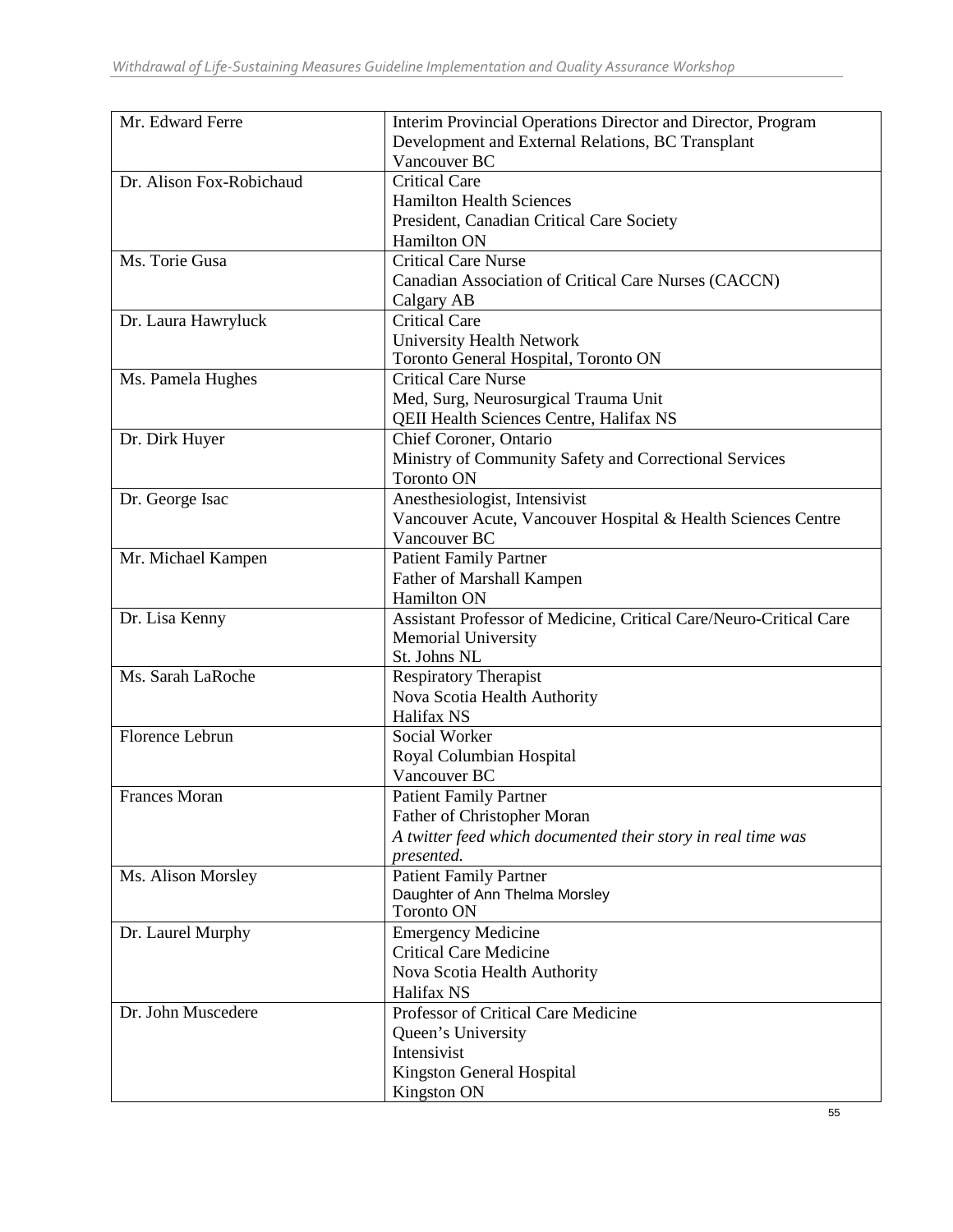| Dr. Bojan N. Paunovic      | Medical Director - WRHA Critical Care                                |
|----------------------------|----------------------------------------------------------------------|
|                            | Co- Section Head - Critical Care Medicine                            |
|                            | Department of Internal Medicine                                      |
|                            | Assistant Professor - Faculty of Medicine                            |
|                            | University of Manitoba                                               |
|                            | Site Critical Care Lead & MICU Medical Director                      |
|                            | <b>Health Sciences Center</b>                                        |
|                            | Winnipeg MB                                                          |
| Dr. Amanda Roze des Ordons | Critical Care Medicine, Palliative Care Clinical Assistant Professor |
|                            | University of Calgary                                                |
|                            | Calgary AB                                                           |
| Dr. Aimee Sarti            | Intensivist                                                          |
|                            | The Ottawa Hospital                                                  |
|                            | Ottawa ON                                                            |
| Dr. Christy Simpson        | <b>Head and Associate Professor</b>                                  |
|                            | Department of Bioethics, Faculty of Medicine                         |
|                            | Dalhousie University                                                 |
|                            | Halifax NS                                                           |
| Dr. Jenna Spring           | <b>Chief Medical Resident</b>                                        |
|                            | <b>Toronto Western Hospital</b>                                      |
|                            | <b>Toronto ON</b>                                                    |
| Ms. Amanda Van Beinum      | PhD Sociology Student/Health Researcher                              |
|                            | Children's Hospital of Eastern Ontario                               |
|                            | Ottawa ON                                                            |
| Dr. Brandi Vanderspank     | <b>Critical Care Nursing CACCN</b>                                   |
|                            | <b>Assistant Professor</b>                                           |
|                            | School of Nursing, Faculty of Health Sciences                        |
|                            | University of Ottawa                                                 |
|                            | Ottawa ON                                                            |
| Ms. Tammy Vigliotti        | <b>Respiratory Therapist</b>                                         |
|                            | Providence Health care                                               |
|                            | Vancouver BC                                                         |
| Dr. Matthew Weiss          | Pediatric Intensivist                                                |
|                            | Centre Mère-Enfant Soleil du CHU de Québec                           |
|                            | Québec QC                                                            |
| Ms. Kimberly Werestiuk     | Manager of Patient Care                                              |
|                            | <b>Transplant Manitoba</b>                                           |
|                            | Winnipeg MB                                                          |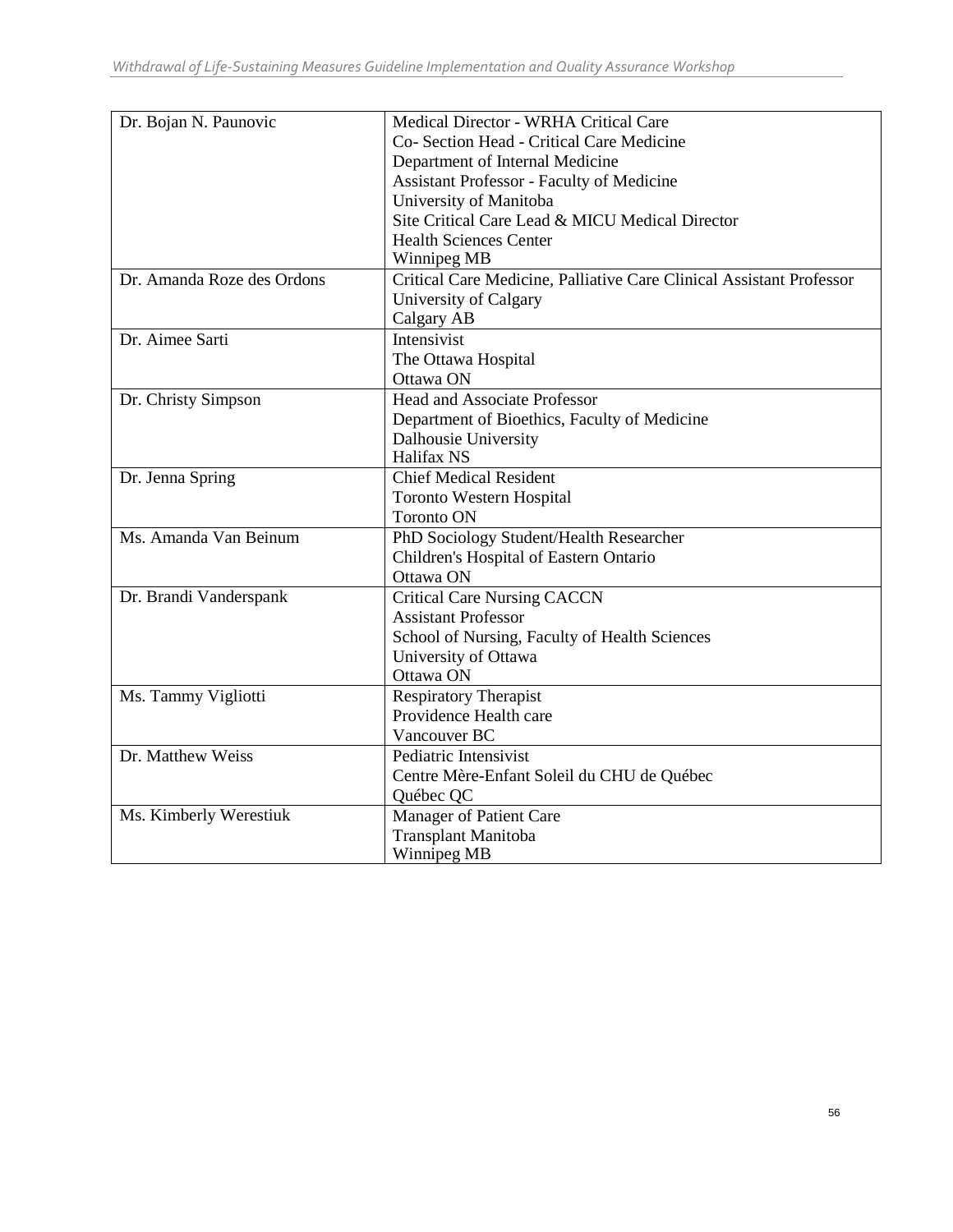# <span id="page-56-0"></span>**Appendix D: Workshop agenda**

# Workshop Agenda for Wednesday June 7, 2017 (Day 1)

### Sheraton Toronto Airport Hotel (801 Dixon Rd) – Collingwood Room

| $7:45 - 8:15$                      | <b>Breakfast - Niagara Room</b>                                                                                                                                                                                                               |                                                                                 |
|------------------------------------|-----------------------------------------------------------------------------------------------------------------------------------------------------------------------------------------------------------------------------------------------|---------------------------------------------------------------------------------|
| $8:15 - 9:10$                      | Welcome Remarks (10 min)<br><b>Canadian Blood Services</b><br><b>Canadian Critical Care Society</b><br>Workshop Chair<br>Role of Family Partners (10 min)                                                                                     | Amber Appleby<br>Dr. Alison Fox-Robichaud<br>Dr. Andrew Healey<br>Amber Appleby |
|                                    | Around the Room (15 min)                                                                                                                                                                                                                      | Dr. Andrew Healey                                                               |
| $9:10 - 10:00$                     | Process and Workshop Design (15 min)<br><b>Setting the Stage</b><br>- DCD: Historical Perspectives in Canada (15 min)<br>- Challenge Address (25min)                                                                                          | Manon Abud<br>Dr. Sam Shemie<br>Dr. Andrew Healey                               |
| $10:00 - 10:15$                    | $-$ Q&A (10 min)<br><b>Health Break - Collingwood Room</b>                                                                                                                                                                                    |                                                                                 |
|                                    | <b>Presentation</b>                                                                                                                                                                                                                           | Presenter(s)                                                                    |
| $10:15 - 12:00$                    | <b>CCCS Guidelines on WLSM</b><br>- Presentation (30 min) with commentary from Dr. Jesse<br>Delaney, Dr. Laura Hawryluck, Dr. Lisa Kenny<br>$-$ Q&A (15 min)<br>- Table Discussions (35min)<br>Report Back to Plenary (25 min)                | Dr. James Downar                                                                |
| $12:00 - 12:40$                    | Lunch - Niagara Room                                                                                                                                                                                                                          |                                                                                 |
| $12:40 - 14:30$                    | <b>Presentation</b><br><b>Family and Health care Professional Perspectives</b><br>- A Family Experience via Twitter (10 min)<br>- Presentation (50 min) with commentary from Michael<br>Kampen, Alison Morsley<br>- Table Discussions (25min) | Presenter(s)<br>Dr. Michael Hartwick<br>Dr. Aimee Sarti                         |
|                                    | - Report Back to Plenary (25 min)                                                                                                                                                                                                             |                                                                                 |
| $14:30 - 15:00$                    | <b>Statement of Principles</b>                                                                                                                                                                                                                | Dr. Sam Shemie                                                                  |
| $15:00 - 15:15$                    | <b>Health Break - Collingwood Room</b>                                                                                                                                                                                                        |                                                                                 |
| $15:15 - 16:15$<br>$16:15 - 16:30$ | <b>Presentation</b><br><b>Family Information Tool</b><br>- Background (5 min) with commentary from Dr. Jenna<br>Spring<br>- Table Discussions (30min)<br>Report Back to Plenary (25 min)<br><b>Closing Comments</b>                           | Presenter(s)<br>Dr. James Downar                                                |
|                                    |                                                                                                                                                                                                                                               |                                                                                 |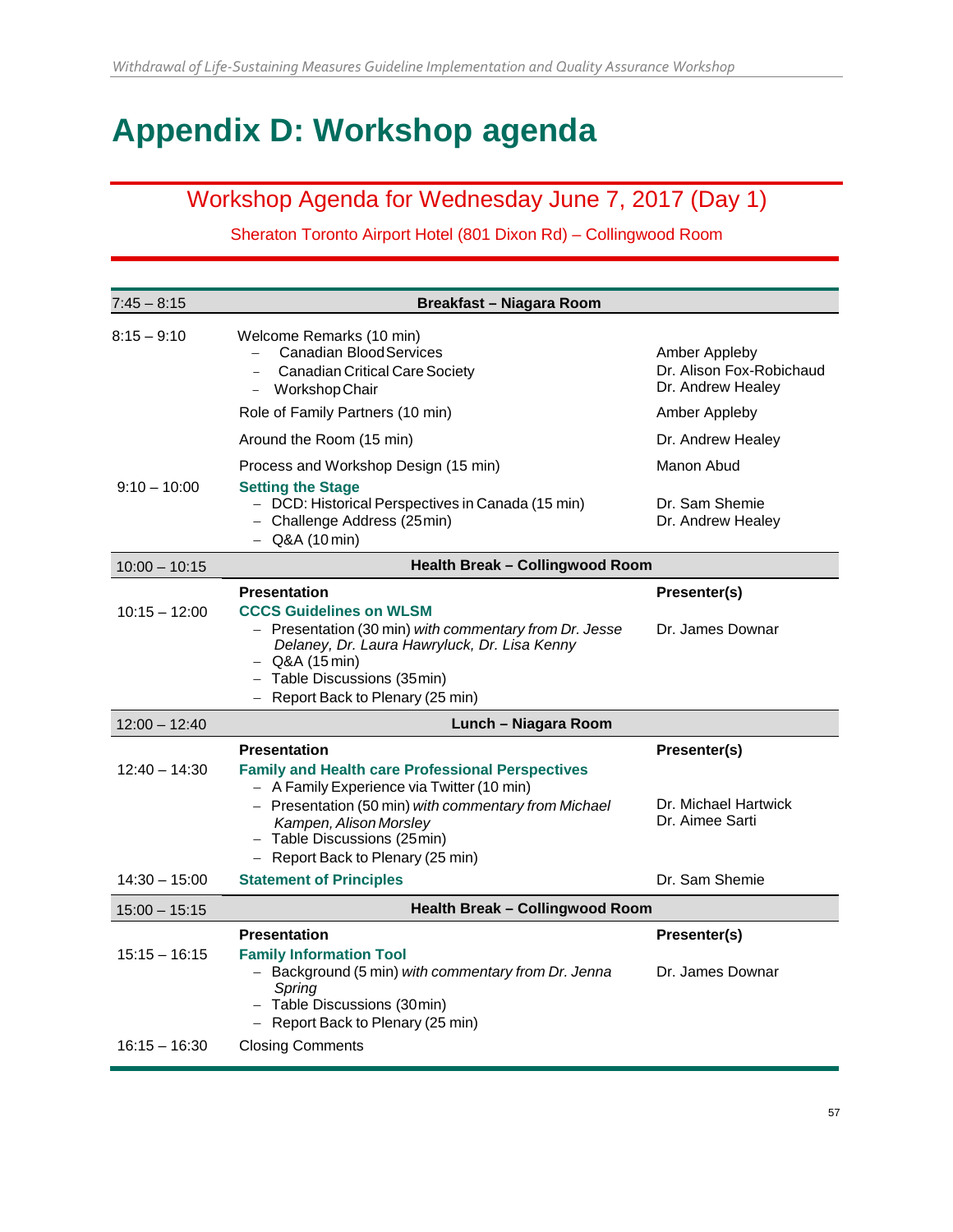# Workshop Agenda for Thursday June 8, 2017 (Day 2)

Sheraton Toronto Airport Hotel (801 Dixon Rd) – Collingwood Room

| $7:15 - 7:45$                   | Breakfast - Niagara Room                                                                                             |                                  |  |  |
|---------------------------------|----------------------------------------------------------------------------------------------------------------------|----------------------------------|--|--|
|                                 | <b>Presentation</b>                                                                                                  | Presenter(s)                     |  |  |
| $7:45 - 8:30$                   | Recap of Day 1 and Introduction to Day 2                                                                             | Dr. Andrew Healey                |  |  |
| $8:30 - 9:00$                   | <b>Coroner's Perspectives on Death Investigations and DCD</b>                                                        | Dr. Dirk Huyer                   |  |  |
| $9:00 - 9:15$<br>$9:15 - 10:30$ | Q&A<br><b>Documentation Tool</b><br>Background (10 min)<br>Table Discussions (45min)                                 | Dr. Andrew Healey                |  |  |
|                                 | Report Back to Plenary (20min)                                                                                       |                                  |  |  |
| $10:30 - 10:45$                 | <b>Break-Collingwood Room</b>                                                                                        |                                  |  |  |
|                                 | <b>Presentation</b>                                                                                                  | Presenter(s)                     |  |  |
| $10:45 - 12:00$                 | <b>Order Set and Checklist</b><br>Background (10 min)<br>Table Discussions (35min)<br>Report Back to Plenary (30min) | Dr. Andrew Healey                |  |  |
| $12:00 - 12:45$                 | Lunch - Niagara Room                                                                                                 |                                  |  |  |
|                                 | <b>Presentation</b>                                                                                                  | Presenter(s)                     |  |  |
| $12:45 - 14:00$                 | <b>Case and System Audit</b><br>Background (10 min)<br>Table Discussions (35min)<br>Report Back to Plenary (30min)   | Dr. Sean Keenan                  |  |  |
| $14:00 - 14:30$                 | <b>Implementation/Accountability Agenda</b><br>with commentary from Amber Appleby                                    | Dr. Sean Keenan                  |  |  |
| $14:30 - 14:50$                 | <b>Research Agenda</b><br>with commentary from Dr. Jenna Spring, Dr. Jesse Delaney                                   | Dr. Brandi Vanderspank           |  |  |
| $14:50 - 15:00$                 | <b>Reflections from Family Members</b>                                                                               | Michael Kampen<br>Alison Morsley |  |  |
| $15:00 - 15:15$                 | <b>Closing Comments</b>                                                                                              | Dr. Andrew Healey                |  |  |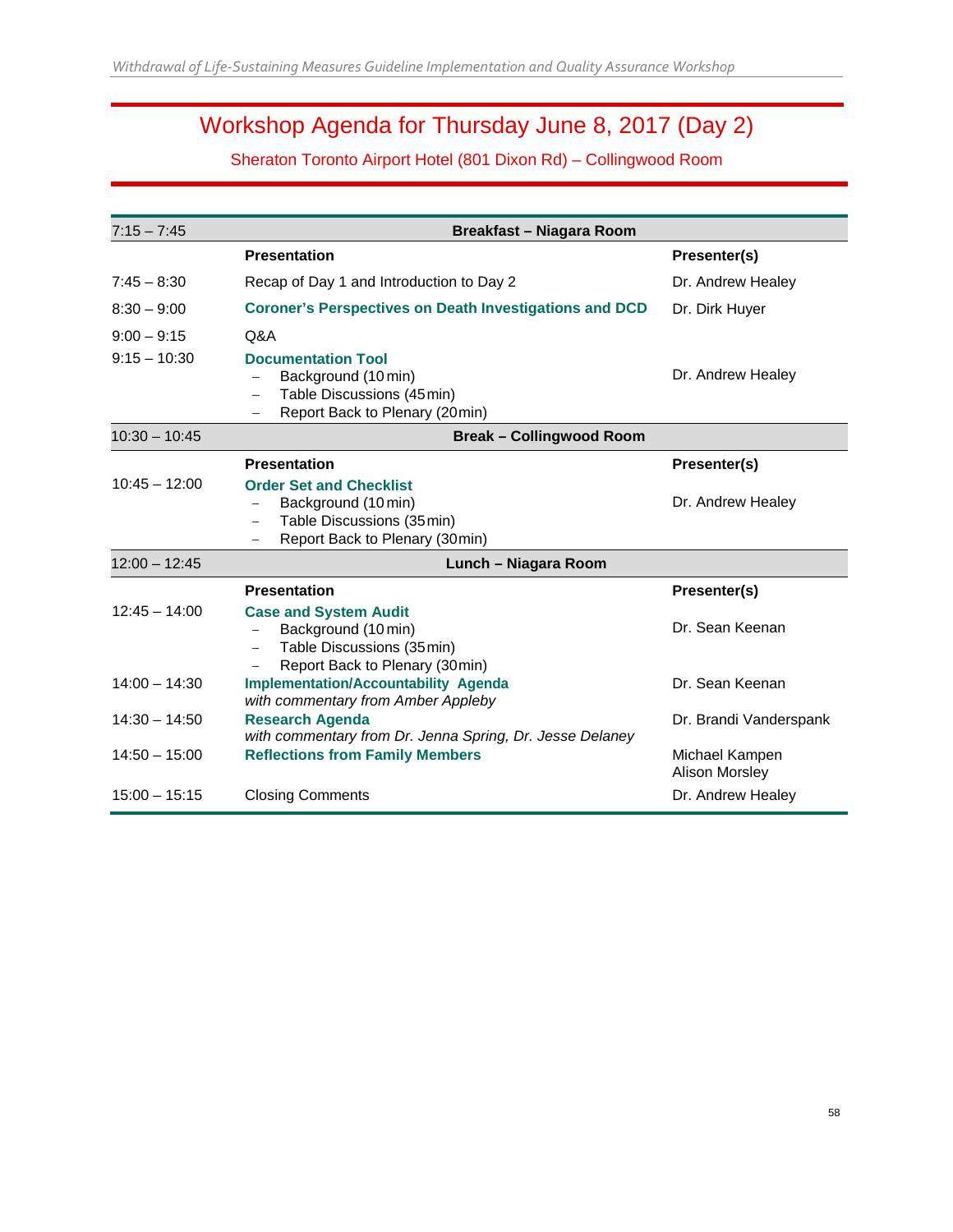# <span id="page-58-0"></span>**Appendix E: Update to published literature review**

**Jesse W. Delaney, MD, James Downar, MDCM, MHS**

### **Introduction**

This is intended to serve as an update to a previously published review by Delaney and Downar<sup>5</sup>, which was used to inform the development of national guidelines for the withdrawal of life support. The purpose of this update is to inform the development of a national quality assurance initiative led by Canadian Blood Services and the Canadian Critical Care Society to promote the adoption of these guidelines. The authors became aware that some papers may have been missed and so a broader search was undertaken.

### **Acknowledgments**

We would like to thank Marina Englesakis for her help with the literature search. We would also like to acknowledge the contributions of Drs. Michael Hartwick and Andrew Healey, who helped to screen the articles for relevance, and Kerry Phillips for her help with retrieving articles for the review.

### **Methods**

Search terms were elected based on terms that appeared frequently in articles from the initial review paper5. MEDLINE (1946 - Nov Week #4, 2016), ePub Ahead of Print / Medline In-Process & Other Non-Indexed Citations (Dec 1, 2016), EMBASE (1947 – Dec 1, 2016), Cochrane Central Register of Controlled Trials (October 2016), Cochrane Database of Systematic Reviews (2005 – Dec 1, 2016), and PubMed-NOT-Medline (1945 – Dec 4, 2016) were searched for studies in English. The same methodology was used here as in the previous review, the authors reviewed the search results and only articles judged to be relevant to WDLS were included. These articles were then searched for relevant references, and these studies were subsequently included. Inclusion criteria were intentionally broad and included any article discussing the process of WDLS in adult or pediatric critical care. Conference abstracts were excluded, but there were no other specific exclusion criteria. Each article was reviewed and content was abstracted<sup>5</sup>.

# **Results**

The search returned a total of 5556 references. After reviewing these references, a total of 61 were judged to be relevant and were included. A total of 2 additional relevant articles were found in the references and were subsequently included.

#### **Preparation for WDLS**

In this updated literature review the same themes emerged regarding preparation for WDLS, including: optimization of the care environment, education of family, organization of the care team, and preparation of the patient. Most of the literature provides recommendations which are very similar to the sentiments expressed in the previous review. However, there was some information that was sufficiently novel for it to warrant being highlighted.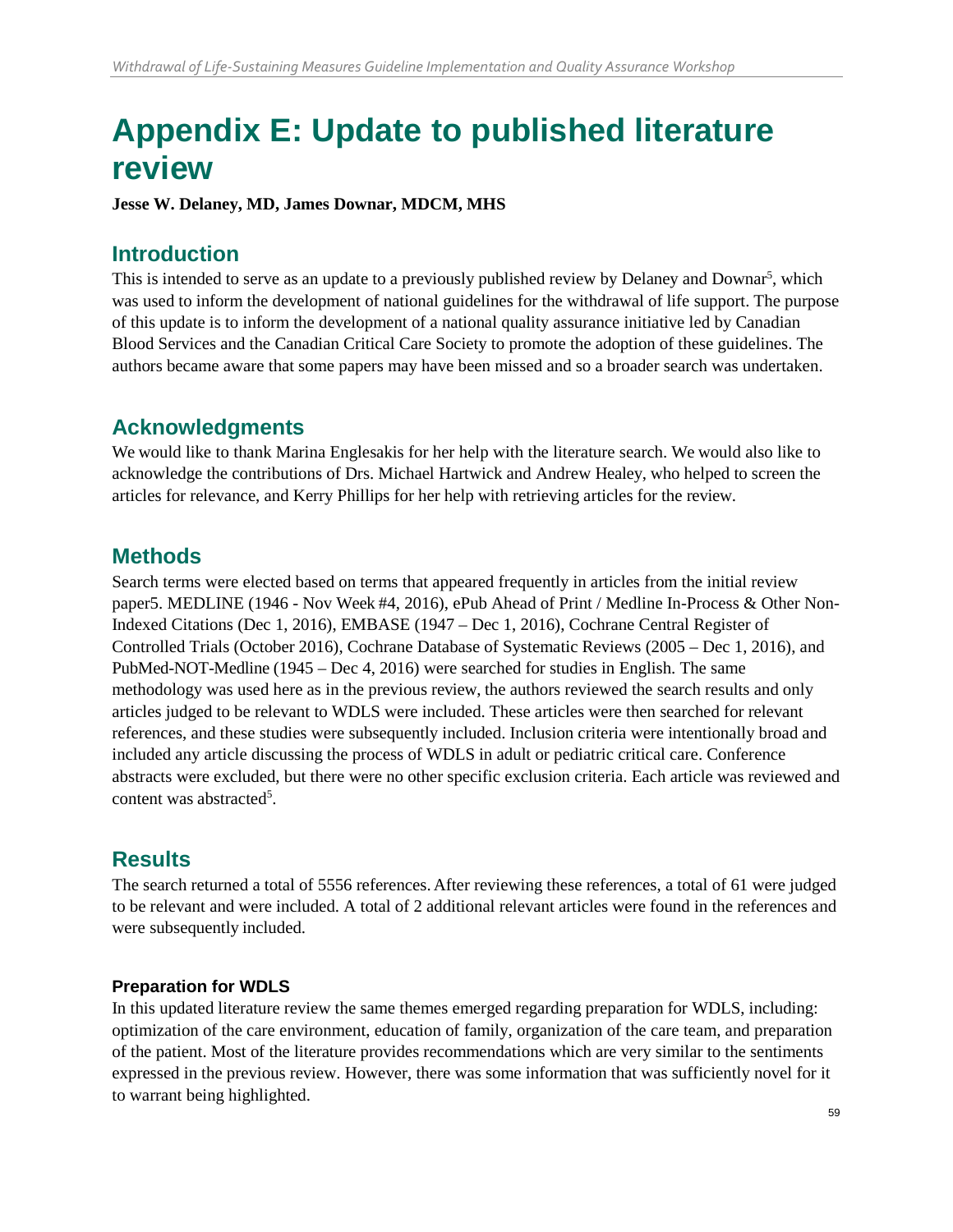#### *Optimization of the Care Environment*

• Counsell et al found that families appreciated use of a quiet room near to the patient. They alsooften identified easy access to resources such as food or a telephone as lacking<sup>9</sup>.

#### *Education of Family*

• Kirchoff et al. investigated the use of 4 tailored messages in preparing families for WDLS. They found that families receiving the tailored messages were more satisfied with the information they received and they had a better understanding of the process and possible symptoms.<sup>10</sup>

#### *Organization of the Care Team*

- Several authors explored the role of nursing in WDLS and they suggested that nurse's role includes: helping to prepare families for WDLS; planning and management of the WDLS process; providing ongoing emotional support to the patient and family; facilitating family presence at the bedside and removing barriers to the patient.<sup>11-13</sup>
- Health care professionals, including nurses and respiratory therapists have indicated a desire to be more involved in discussions about WDLS, as well as in planning the process of WDLS<sup>14</sup>. Interdisciplinary rounds were also suggested as a method of obtaining broader input from the health care team.<sup>15</sup> However, one survey of critical care nurses found that most of them already attend family conferences where WDLS is discussed and greater than 10% of the respondents initiated these meetings.<sup>16</sup>

#### *Preparation of the Patient*

• While the literature generally suggests discontinuing all patient monitors, Counsell et al found that families often prefer that patient monitoring be left on.<sup>9</sup> It has also been suggested that that noninvasive monitoring of vital signs may continue as it might assist in titrating medications to maintain comfort.17

### **Monitoring Parameters**

There was very little new information in the literature with respect to monitoring parameters. Most authors continued to recommend the use of physical signs and vital signs to detect pain, dyspnea, and agitation. Some authors recommend the use of standardized scales, particularly for the measurement of sedation/agitation.

There were two studies which used a novel approach to monitoring if symptoms.

- In one recent study evaluating a protocol for WDLS they created discomfort scales which were5-point scales to measure movement, stridor, and "deathrattle".18
- In a pilot study examining a terminal ventilator withdrawal algorithm the Respiratory Distress Observation Scale was used to measure patient respiratory comfort/distress. Stridor was also measured based on where the researchers could hear it from (head of bed, foot of bed, 10 feet from the foot of the  $bed).<sup>19</sup>$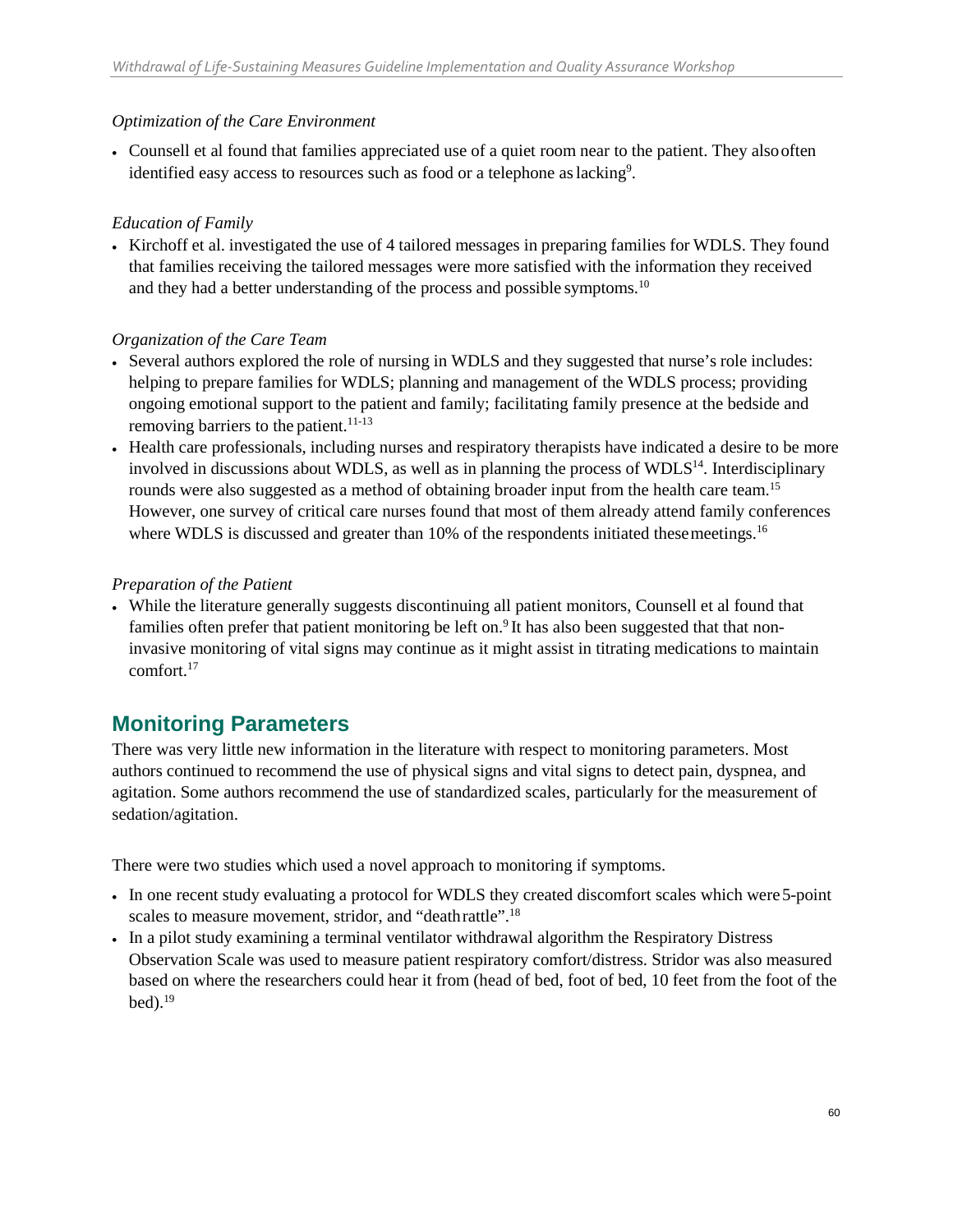### **Pharmacologic Symptom management**

The literature remains relatively consistent in its recommendations for the use of opioids to treat pain or dyspnea, and benzodiazepines to treat anxiety or agitation. The use of pre-emptive analgesia as well the use of bolus doses of medication, in addition to infusions, to rapidly achieve comfort were frequently mentioned in the literature.17, 20-23 One author also advocated for the use of pre-emptive deep sedation for terminal extubation of awake patients, however this concept remains controversial and has been opposed by other authors.23-25

The recommended dose ranges for opioids and benzodiazepines continues to vary within the literature. There is also no evidence to support the use of one agent over another.

Other medications mentioned in the literature including neuromuscular blockers, propofol, antipsychotics, anticholinergics, furosemide, racemic epinephrine, corticosteroids and bronchodilators. There was an increased focus in the literature on the management of secretions post-extubation using anti-cholinergic medications, and on the management/prevention of post-extubation stridor using steroids and racemic epinephrine.10, 16-18, 26-30 There was a general consensus that the use of neuromuscular blockers should be avoided during WDLS, but one observational study reported their use<sup>26</sup>.

There was one case study describing the use of novel medications for WDLS.

• Noreika and Coyne describe a case of a patient who remained agitated on large doses of opioids, benzodiazepines, propofol, and dexmedetomidine. They were able to achieve comfort duringWDLS using IV methadone, phenobarbital and ketamine. The authors attribute much of the significant symptomatic relief to the administration of ketamine.<sup>31</sup>

### **Withdrawing Life-Sustaining Therapies**

There continues to be significant variation in WDLS reported in the literature. While many authors have strong opinions on the matter, there is no clear evidence to support a specific approach to WDLS. In particular, many authors have strong opinions on weaning of the mechanical ventilator and extubation despite the lack of evidence favoring a particular approach. Protocols for WDLS do exist within the literature, their implementation appears to be feasible and some observational studies report effective symptom control during WDLS.<sup>18, 19</sup>

The literature also highlights that the likelihood of undergoing WDLS may vary with both patient demographic factors and physician demographic factors.32-34

Additionally, concerns about WDLS in patients with neurologic injury were raised. This population often has single organ failure, their ability to experience suffering may be uncertain, and they often have a longer time to death after WDLS.<sup>22, 33</sup>

### **Bereavement**

The literature contained very little about bereavement care other than to say the family should be supported.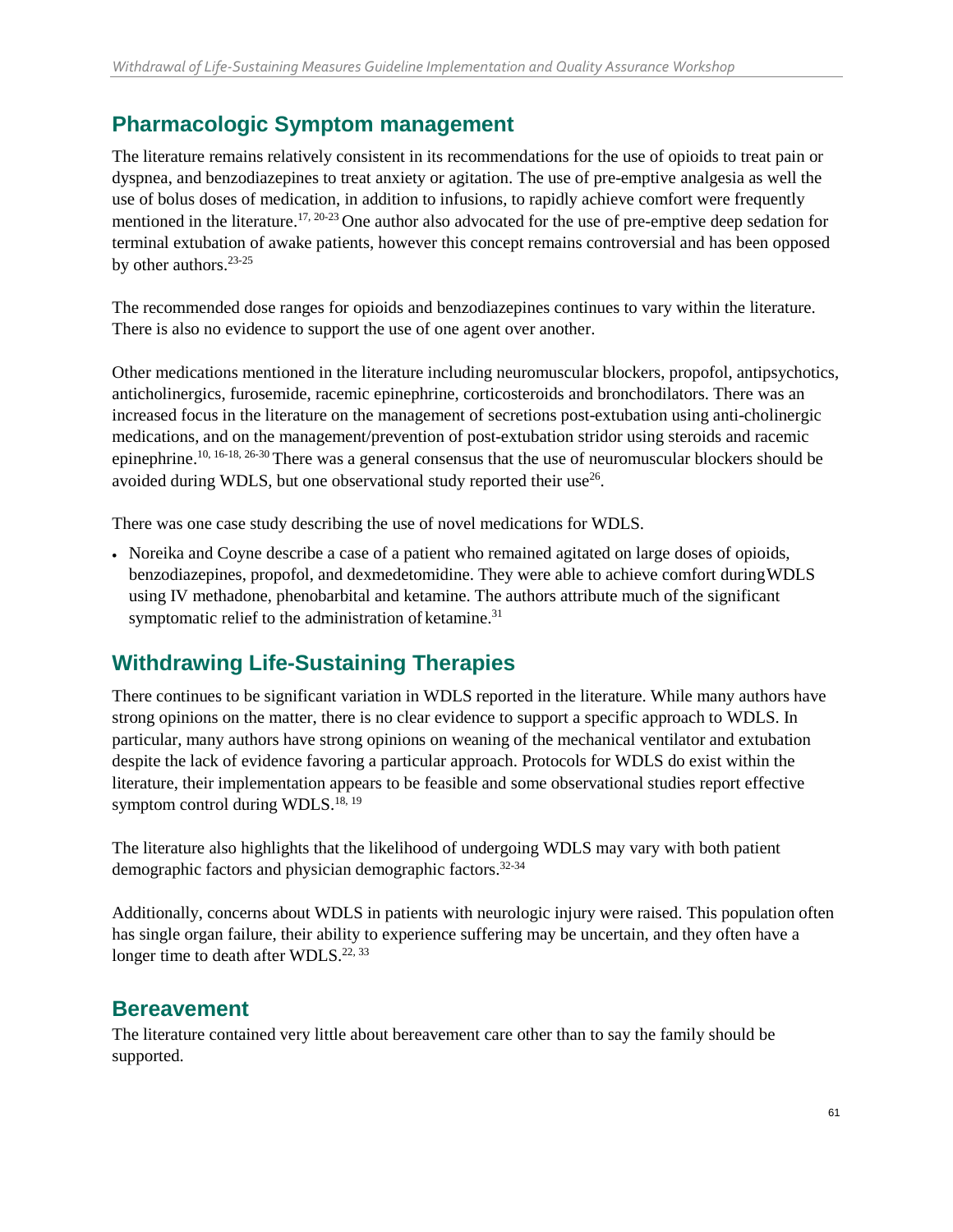# <span id="page-61-0"></span>**References**

- 1. Organ and Tissue Donation General Public Survey. Ottawa, Canadian Blood Services andIPSOS, 2017.
- 2. Downar J, Delaney JW, Hawryluck L, Kenny L. Guidelines for the Withdrawal of Life-Sustaining Measures. *Intensive Care Med* 2016; 42: 1003-17.
- 3. Organ Donation and Transplantation in Canada: System Progress Report 2006 2015. Ottawa, Canadian Blood Services, 2016.
- 4. Cook D, Rocker G, Marshall J, Sjokvist P, Dodek P, Griffith L, Freitag A, Varon J, Bradley C, Levy M, Finfer S, Hamielec C, McMullin J, Weaver B, Walter S, Guyatt G, Level of Care Study I, the Canadian Critical Care Trials G. Withdrawal of Mechanical Ventilation in Anticipation of Death in the Intensive Care Unit. *N Engl J Med* 2003; 349: 1123-32.
- 5. Delaney JW, Downar J. How Is Life Support Withdrawn in Intensive Care Units: ANarrative Review. *J Crit Care* 2016; 35: 12-8.
- 6. Guidelines, Canadian Critical Care Society. <http://www.canadiancriticalcare.org/Guidelines> (Last accessed November 21 2017).
- 7. Donation after Cardiocirculatory Death (DCD). Ottawa, Canadian Blood Services, 2005.
- 8. Ethics Guide for Donation Physicians. Canadian Blood Services, 2015.
- 9. Counsell C, Guin P. Exploring Family Needs During Withdrawal of Life Support in CriticallyIll Patients. *Crit Care Nurs Clin North Am* 2002; 14: 187-91, ix.
- 10. Kirchhoff KT, Palzkill J, Kowalkowski J, Mork A, Gretarsdottir E. Preparing Families of Intensive Care Patients for Withdrawal of Life Support: A Pilot Study. *Am J Crit Care* 2008; 17: 113-21; quiz 22.
- 11. Coombs MA, Parker R, Ranse K, Endacott R, Bloomer MJ. An Integrative Review of How Families Are Prepared for, and Supported During Withdrawal of Life-Sustaining Treatment in Intensive Care. *J Adv Nurs* 2017; 73: 39-55.
- 12. Efstathiou N, Walker W. Intensive Care Nurses' Experiences of Providing End-of-Life Care after Treatment Withdrawal: A Qualitative Study. *J Clin Nurs* 2014; 23: 3188-96.
- 13. Jones T, FitzGerald M. Withdrawal of Life-Support Treatment: The Experience of Critical Care Nurses. *Aust Crit Care* 1998; 11: 117-21.
- 14. Rocker GM, Cook DJ, O'Callaghan CJ, Pichora D, Dodek PM, Conrad W, Kutsogiannis DJ, Heyland DK. Canadian Nurses' and Respiratory Therapists' Perspectives on Withdrawal ofLife Support in the Intensive Care Unit. *J Crit Care* 2005; 20: 59-65.
- 15. Brenner ZR. Lessons for Critical Care Nurses on Caring for the Dying. *Crit Care Nurse* 2002; 22: 11-2.
- 16. Kirchhoff KT, Kowalkowski JA. Current Practices for Withdrawal of Life Support inIntensive Care Units. *Am J Crit Care* 2010; 19: 532-41; quiz 42.
- 17. Tasota FJ, Hoffman LA. Terminal Weaning from Mechanical Ventilation: Planning and Process. *Crit Care Nurs Q* 1996; 19: 36-51.
- 18. Epker JL, Bakker J, Lingsma HF, Kompanje EJ. An Observational Study on a Protocol for Withdrawal of Life-Sustaining Measures on Two Non-Academic Intensive Care Units in the Netherlands: Few Signs of Distress, No Suffering? *J Pain Symptom Manage* 2015; 50: 676-84.
- 19. Campbell ML, Yarandi HN, Mendez M. A Two-Group Trial of a Terminal Ventilator Withdrawal Algorithm: Pilot Testing. *J Palliat Med* 2015; 18: 781-5.
- *20.* Chen L, Gilstrap D, Cox CE. Mechanical Ventilator Discontinuation Process. *Clin ChestMed* 2016; 37: 693-9.
- 21. Fine PG. Medications for Patient Comfort When Weaning Mechanical Ventilation inPalliative Care. *J Pain Palliat Care Pharmacother* 2002; 16: 61-4.